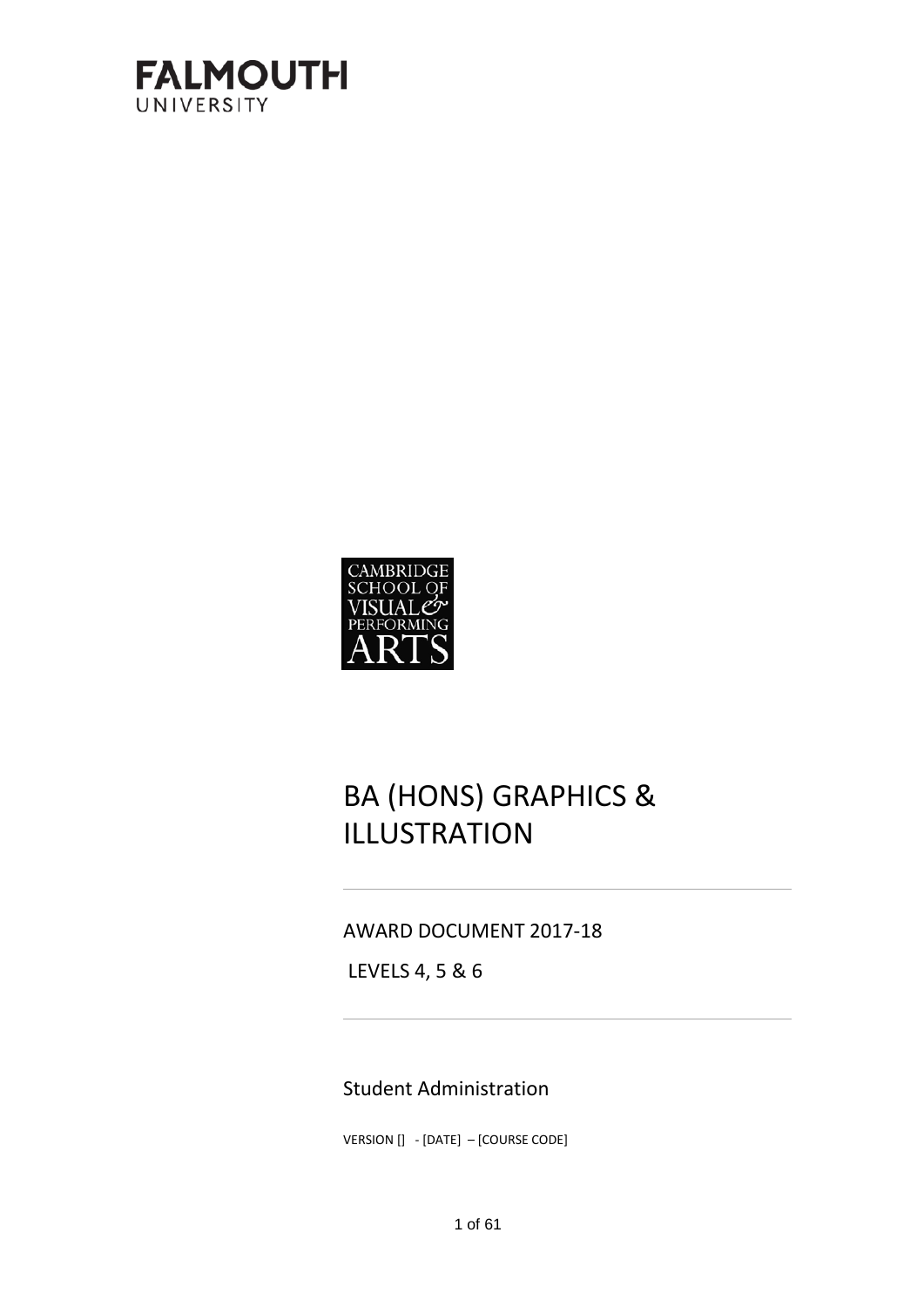### **VERSION CONTROL**

| <b>VERSION</b><br><b>NUMBER</b> | PURPOSE/CHANGE                                     | <b>AUTHOR</b>              | <b>DATE</b> |
|---------------------------------|----------------------------------------------------|----------------------------|-------------|
| 0.1                             | Pre approval first draft etc.                      | Course<br>development team | 16/12/2016  |
| 0.2                             | Response to conditions and recommendations<br>etc. | Course<br>development team | 03/03/2017  |
| $1.0\,$                         | First approved award document etc.                 | Student<br>administration  | 20/02/2017  |
|                                 |                                                    |                            |             |
|                                 |                                                    |                            |             |
|                                 |                                                    |                            |             |
|                                 |                                                    |                            |             |
|                                 |                                                    |                            |             |
|                                 |                                                    |                            |             |
|                                 |                                                    |                            |             |
|                                 |                                                    |                            |             |
|                                 |                                                    |                            |             |
|                                 |                                                    |                            |             |
|                                 |                                                    |                            |             |
|                                 |                                                    |                            |             |
|                                 |                                                    |                            |             |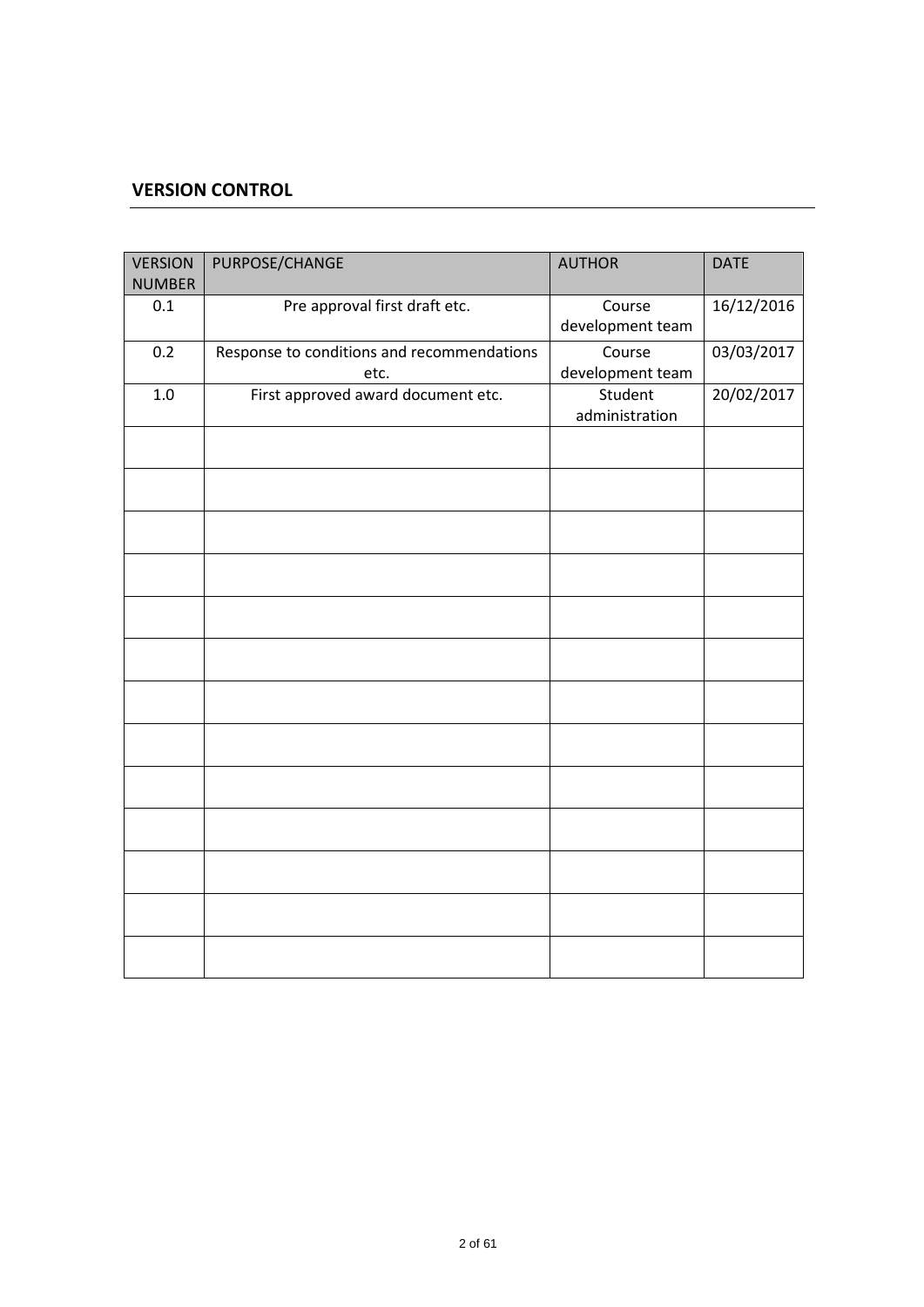### Award Map – BA (Hons)

Level 4

| <b>Study Block 1</b>    | <b>Study Block 2</b>       |
|-------------------------|----------------------------|
|                         |                            |
| <b>Creative Process</b> | <b>Creative Generation</b> |
| 40 credits              | 40 credits                 |
|                         |                            |
| Visual Language         | Engagement                 |
| 20 credits              | 20 credits                 |

### Level 5

| <b>Study Block 1</b>      | <b>Study Block 2</b>          |
|---------------------------|-------------------------------|
| <b>Creative Direction</b> | <b>Creative Expression</b>    |
| 40 credits                | 40 credits                    |
| Preparation               | <b>Negotiated Application</b> |
| 20 credits                | 20 credits                    |

Level 6

| <b>Study Block 1</b>                   | <b>Study Block 2</b>        |
|----------------------------------------|-----------------------------|
| <b>Informed Practice</b><br>40 credits | Major Project<br>60 credits |
| <b>Dissertation</b><br>20 credits      |                             |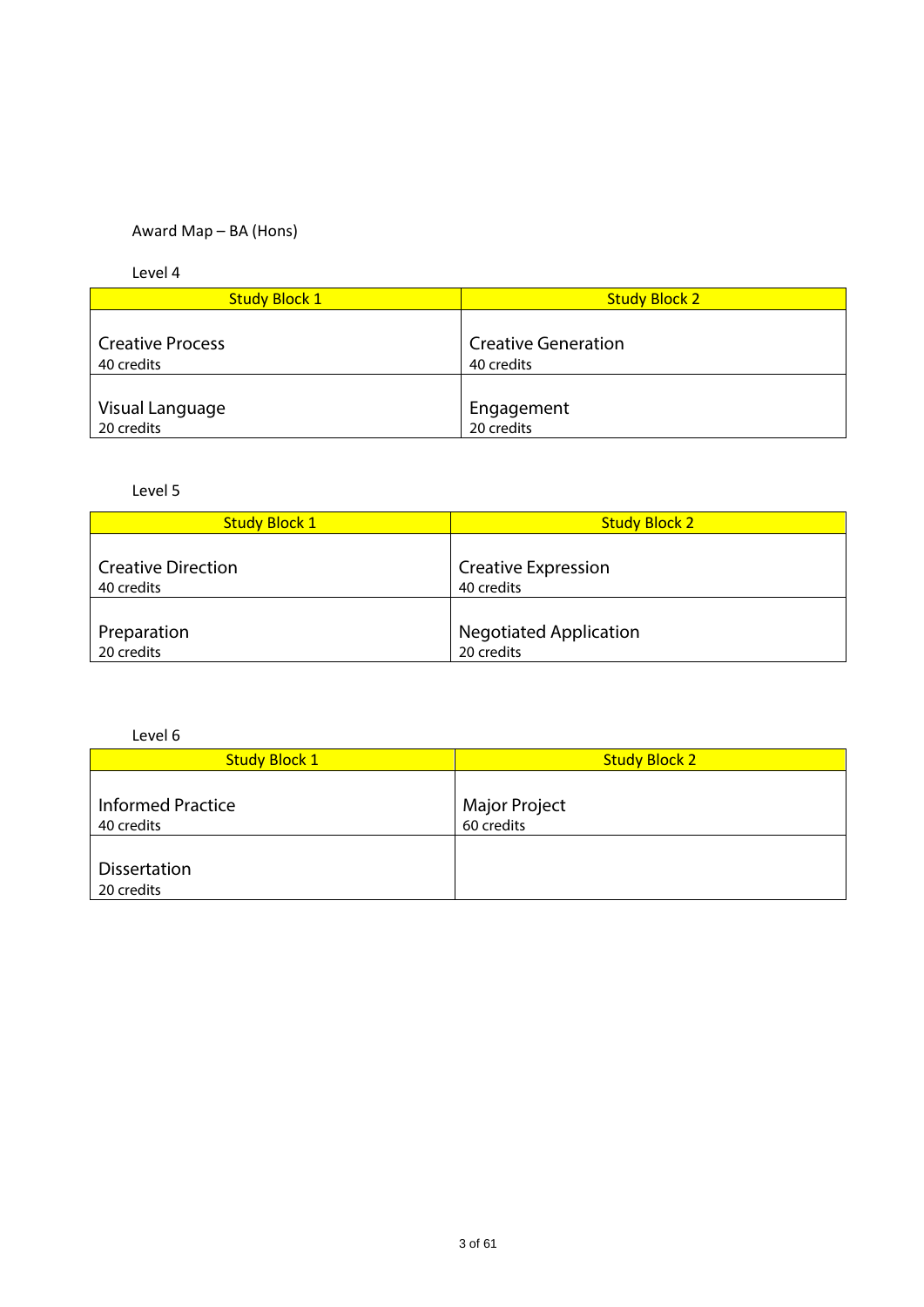

### **AWARD INFORMATION FORM (AIF)**

*The AIF provides essential information to students, staff teams and others on a particular award or a group of awards in a programme and is designed to meet the University's expectations and those of external bodies such as the Quality Assurance Agency (QAA) in respect of programme specifications.*

### **Please refer to the Guidance notes on completing Award Information Forms** *before* **completing the details below.**

### **SECTION 1 - General Award Information**

| <b>Qualification (award type)</b>                                          | BA (HONS)                                                         |
|----------------------------------------------------------------------------|-------------------------------------------------------------------|
| <b>Award Title</b>                                                         | <b>Graphics &amp; Illustration</b>                                |
| Intermediate Qualification(s)                                              | Certificate of Higher Education<br>Diploma of Higher Education    |
| <b>Awarding Institution</b>                                                | <b>Falmouth University</b>                                        |
| <b>Location of Delivery</b><br>(Penryn or Falmouth)                        | Cambridge (CSVPA)                                                 |
| <b>Duration of Award</b>                                                   | 3 years                                                           |
| <b>Professional, Statutory and</b><br><b>Regulatory Body accreditation</b> |                                                                   |
| <b>Accreditation Renewal Date</b><br>(Month and Year)                      |                                                                   |
| <b>Route Code (SITS)</b>                                                   |                                                                   |
| <b>UCAS Course Code</b>                                                    | W990                                                              |
| <b>Relevant External</b><br><b>Benchmarking</b>                            | Subject benchmark Statement:<br>'Art and Design'<br>OAA 238 03/08 |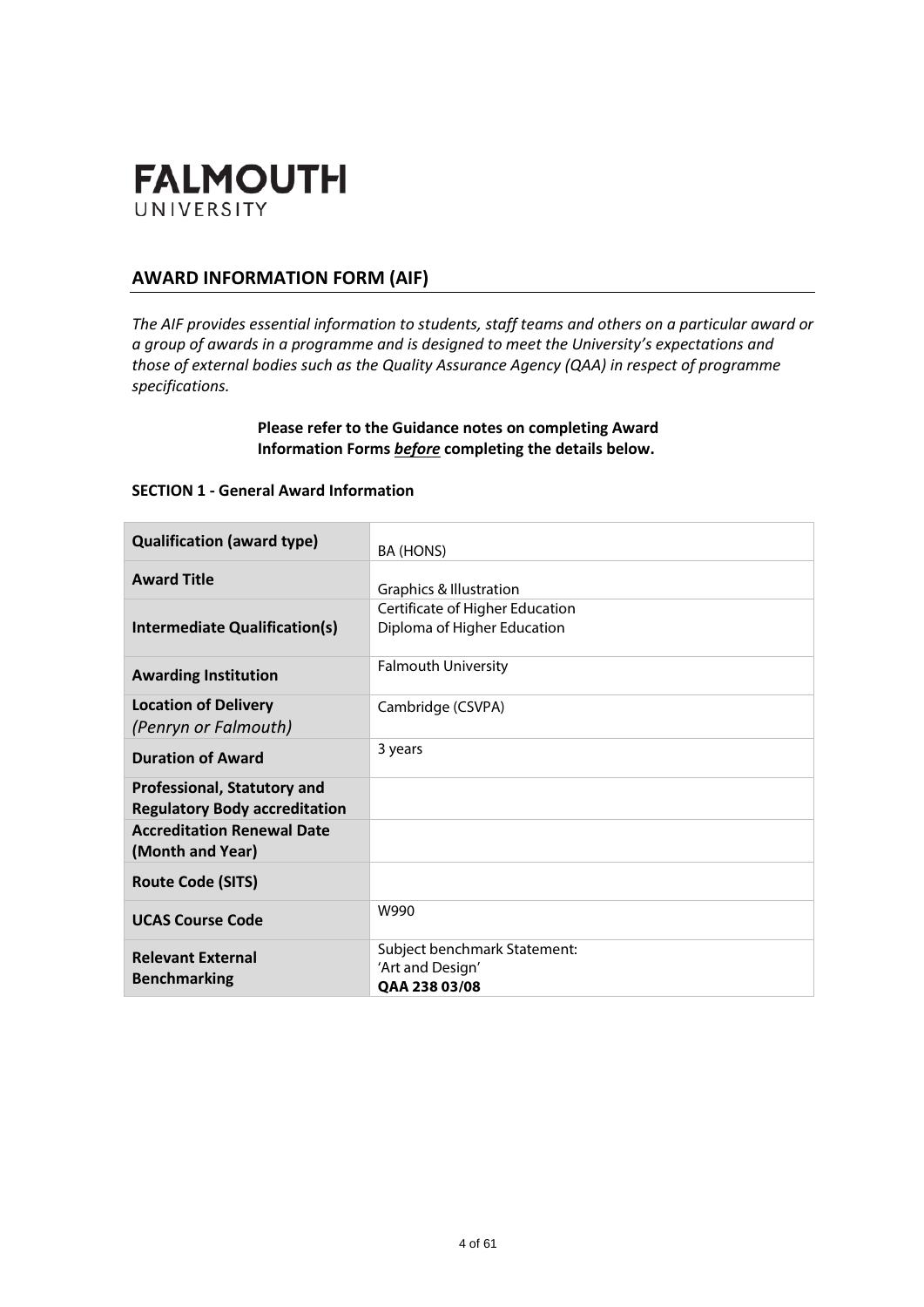### **SECTION 2 – Entry Requirements, Student Support and Further Opportunities**

#### **Entry requirements**

Entry Requirements

CSVPA recognises a wide variety of qualifications and/or relevant experience, and encourages applications from people of all ages, backgrounds and cultures, with a demonstrable interest in their subject. Please follow the links below for additional information on our entry requirements along with the specific requirements of the course as well as information on fees and funding.

<http://www.csvpa.com/art-and-design/ba-hons-graphics-and-illustration/course-details/entry-requirements.htm#menu>

<http://www.csvpa.com/art-and-design/ba-hons-graphics-and-illustration/course-details/student-finance.htm#menu>

<http://www.csvpa.com/art-and-design/ba-hons-graphics-and-illustration.htm>

#### **Student Support**

At CSVPA we are here to support you through your studies in every way we can. Support is confidential, student-centred, and will grow and adapt to meet student needs. Even if we can't help we'll know someone who can.

Our welfare team provide free, confidential help and advice with any problem, large or small. Services include accessibility, counselling, academic skills, living support, access to health services, and a multifaith room. We can also signpost you to other people who can help. Please follow the links below to find out more about the services CSVPA provides.

Student Services offer a range of support and information to enhance the student experience. They are here to help with any questions the student may have. Students will meet and register with Student Services when they first arrive at the college as part of their Induction programme. They can provide the student with documents to confirm their student status when required, such as a Certificate of Enrolment, a Bank Letter or a Council Tax Exemption letter. For Tier 4 students they provide them with a CAS for their visa application and will assist them with the Police registration process on arrival. For students applying for a Tier 4 student visa, they can offer help and guidance on the application process. Their door is always open and they are the first port of call should a student have a general query and are unsure to whom to direct it.

#### **Students with disabilities**

We welcome applications from disabled students (e.g. physical, sensory, mental health) and those with learning difficulties (e.g. dyslexia). We encourage anyone with a disability or learning difficulty to describe your needs on your application form. This will not affect your application but will help us to plan your support.

Further details of our support services for students with disabilities can be found via the link below.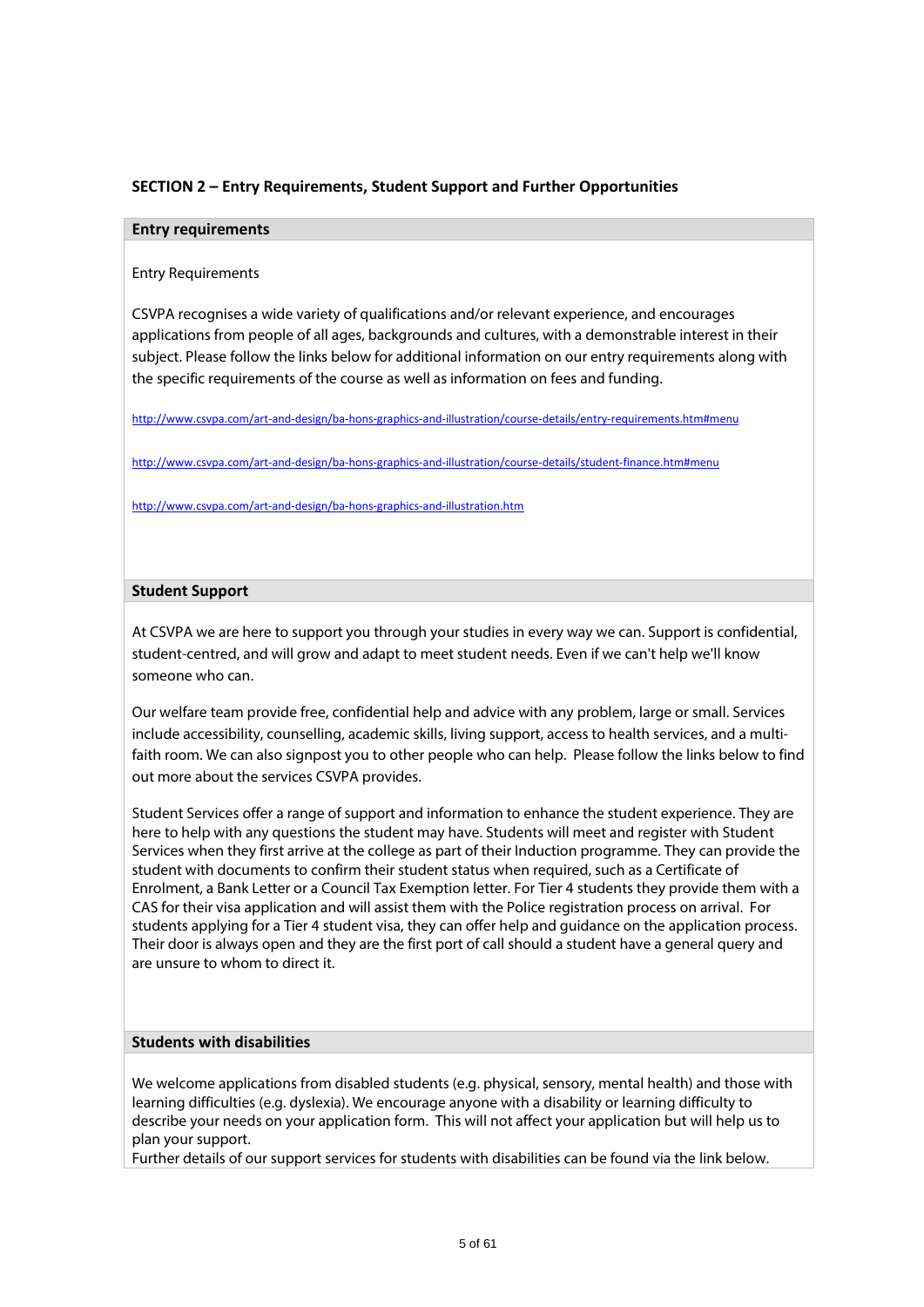#### **Distinctive Features**

CSVPA is a multi-cultural institution, which offers creative individuals the opportunity to develop their skills and knowledge in a wide and diverse cultural environment. As communication development opens up the world to new markets and potential clients, it is increasingly important to understand cultural influences and differences. Within the department we encourage students to explore their own cultural interests whilst appreciating the different approaches that other nationalities bring to design solutions. Teamwork plays an important role within the professional industry and collaboration between students occurs within and across all levels.

The BA (Hons) Graphics & Illustration course at CSVPA focuses on design through the development of individual awareness and creativity. Emphasis is placed on individual authorship, initiative and collaboration, encouraging and supporting students as they identify and follow their own individual pathway. Students are exposed to communication theory and principles, balanced with an understanding of how design interacts with society. Students will engage beyond visual literacy and technique, embracing the discipline, as they are encouraged to develop intellectual curiosity and innovation in the field of visual communication.

The course is taught primarily through studio based design projects of increasing complexity across the three levels. These maybe individual, group, self-directed or live, depending on the level and individual specialism of each student. Lectures and seminars in Contextual Studies provide the context and knowledge base, which underlies decision-making. Skills and techniques such as photography, printmaking, and the use of relevant moving image and graphic arts software support project work. Students have dedicated studio access all week, with designated desk space and computer. Tutor contact is daily, where small year groups allow for individual needs, support and advice to be met.

Industry connections are fundamental to the learning experience. Professional practice prepares the individual for life after university and informs the development of a personal career 'pathway' within the broad spectrum of the discipline. This is supported by a strong visiting lecturer series, which attracts many of the leading practitioners in the industry. Students have the opportunity to join lectures and participate in workshops consisting of small groups or one-to-one sessions with visiting lecturers. Live projects are made available to provide a broader professional context for delivering creative design solutions.

The award prepares students for careers in the communication arts industry, related areas and postgraduate study. The programme is structured to maximise the progressive development of the individual's intellectual and creative potential and to advance the ability to develop ideas within the dynamic of a group. Today's creative image-maker has the opportunity to move into uncharted territory as the traditional boundaries of the graphic designer, illustrator, and artist become increasingly blurred. We aim to support, develop and encourage every student to achieve their full potential in a friendly, busy working environment tailoring the support and advice to individual needs.

#### **Future Career/Education**

Career opportunities may include, but are not limited to:

- Freelance illustration
- Publishing
- Animation
- Graphic design
- Concept artist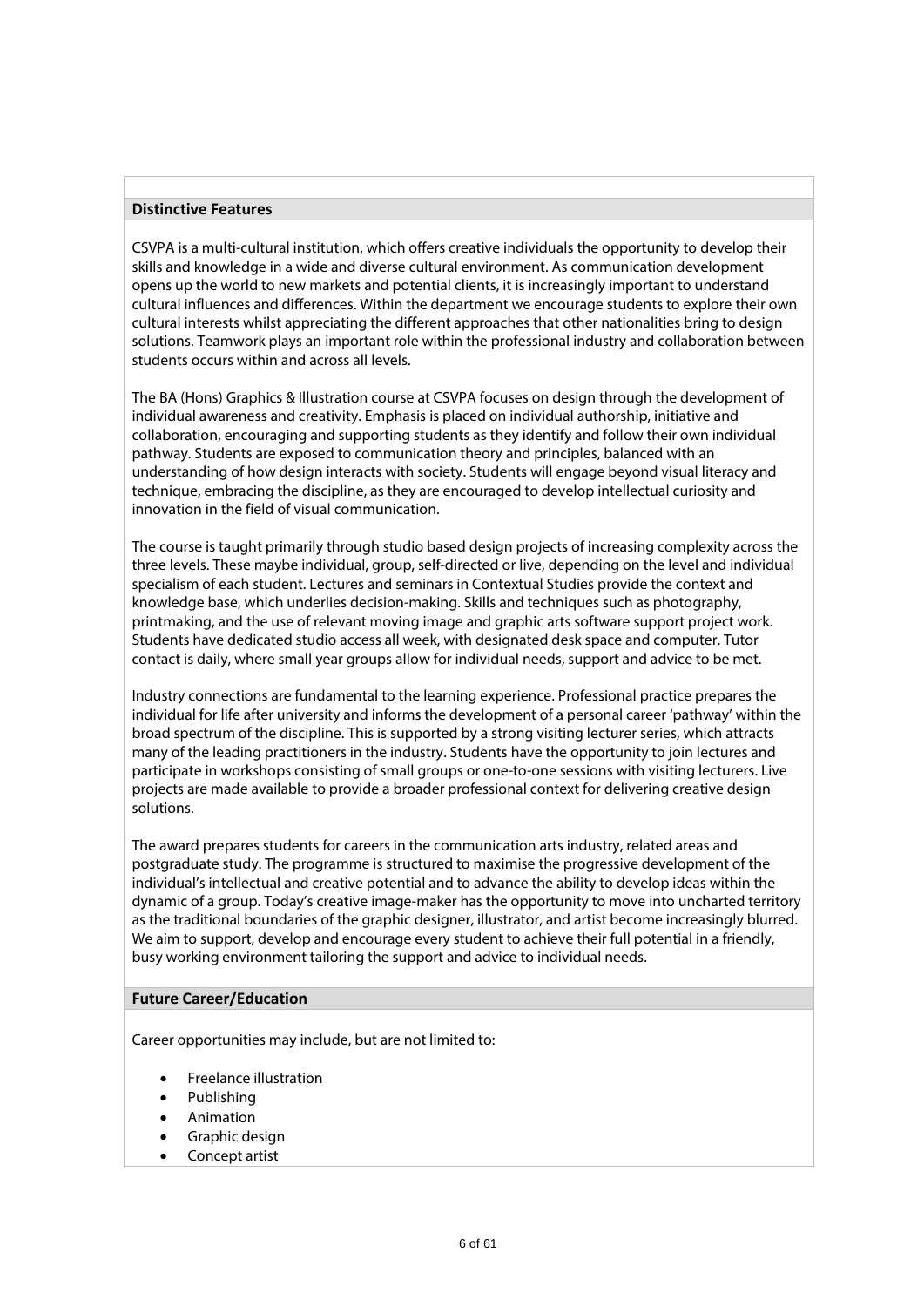- Advertising
- Editorial design
- Art direction
- Web-design
- Photography
- **Branding**
- Film making
- Packaging design

Further study:

• Post graduate study (related subjects)

### **SECTION 3 – Teaching, Learning and Assessment**

### **Educational Aims**

BA (Hons) Graphics & Illustration has the following aims:

- To foster the creative and imaginative use of graphics &/or illustration to the best potential of each student.
- To equip students to pursue their chosen specialisms in visual communication through professional practice, related employment or further study.
- To encourage the development of co-operation, self-reliance and critical judgement.
- To prepare students with the strategies, techniques and understanding necessary for the creation of a body of work that reflects effective creative responses to visual communication problems.

#### **Learning Outcomes**

*Upon successful completion of this award, you should be able to:*

### **01 – Research**

• Demonstrate appropriate gathering techniques in the acquisition of research material, using a wide range of sources.

#### **02 – Analysis**

• Show clear evidence of evaluation and depth of thinking, informing critical judgement in the generation of concepts, which underpin assignment development.

#### **03 - Conceptual creativity & innovation**

• Evidence individuality of thought in the development and production of creative solutions.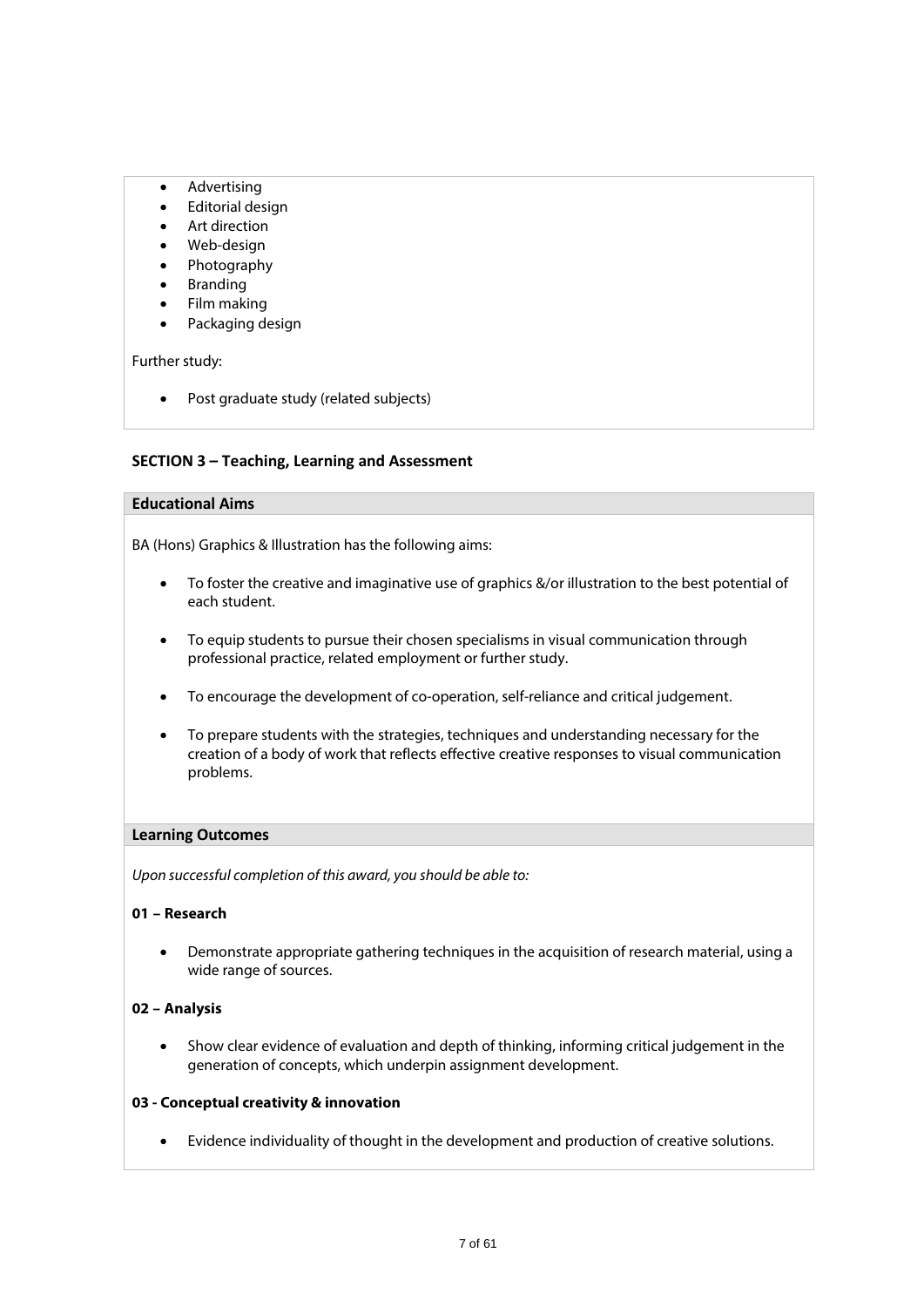#### **04 – Technical competence**

• Demonstrate an understanding of selection, application and production methodologies.

### **05 – Working with others**

• Demonstrate an ability to engage with others, accommodating their views and ideas.

### **06 – Communication**

• Show an understanding of audience and the relevance of market. Demonstrate an ability to communicate ideas visually, verbally and/or written in the generation of work.

### **07 – Presentation**

• Show an ability to present visual solutions to an appropriate standard using appropriate technologies, materials and methods. Evidence visual and verbal effectiveness in the presentation of work.

#### **08 – Professional practice**

• Demonstrate commitment and engagement in the approach to a professional creative practice.

#### **Teaching Strategy**

The award aims to develop student independence, self-reliance and group co-operation within the field of visual communication.

Daily contact between staff and students, either formal or informal, provides the platform for critical debate and reflection around individual progression in all areas of study. Assignments form the basis of learning, whether given, self-initiated, individual, group or live and offer the student the opportunity to create their own unique pathway towards life as a professional practitioner. Group crits enable students to develop confidence in sharing ideas, both visual and verbal, developing presentation skills, promoting a collaborative approach to learning.

Individual tutorials offer further opportunity for reflective learning and provide pastoral support where appropriate. An extensive visiting lecturer programme is designed to extend the contextualisation of the subject, particularly within a professional framework, combining to meet student's needs as they progress on their chosen pathway. Workshops provide practical instruction in digital software or other technical related interests.

Students develop their skills and knowledge through studio directed study in response to assignments, whilst independent study supports this, increasing through the award as students begin to determine their own individual interests within the subject.

There is an overall increase in the proportion of student-managed work as the levels unfold, with a planned progression from tutor-led to student-led studies. At level 4 students engage in group cooperation, delegation, collaboration and engagement with the professional world. By level 5 students are encouraged to begin to initiate, direct and monitor the progress of their own work, pursuing issues of interest, using methods best suited to a successful outcome. Whist at Level 6 students will be expected to use the skills and knowledge acquired in previous levels to plan, manage and produce work following their own individual work pattern.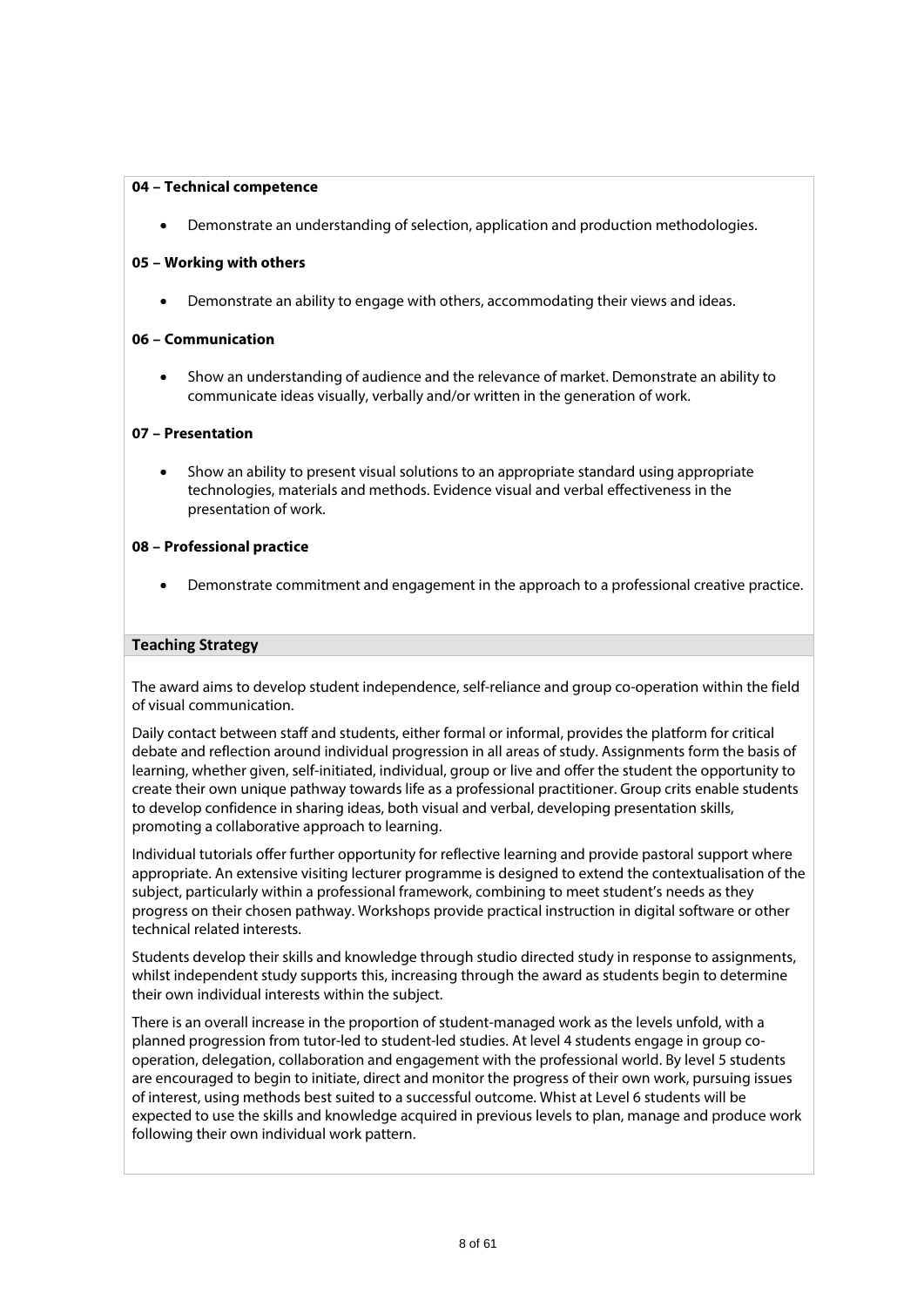#### **Assessment Strategy**

The teaching of the award takes a holistic approach to learning; that is to say, success is not purely measured by the quality of a design outcome. Students are not only taught to understand design conventions but to take risks and explore new insights into communication strategies, whether through conceptual thinking, alternative visual approaches or through technology. In order for this to occur, students are encouraged to understand that all aspects of their design process and their supporting communication skills are important. From identifying needs and information gathering within the discovery phase, idea generation and critical reflection, project management and the ability to work with others. The design or written proposal is a manifestation of all the encompassing creative endeavours. Future employers will anticipate these talents and qualities as central themes to furthering professional skills and new learning within or outside the design industry.

Importantly the assessment criteria reflect these central themes and underpin all aspects of the course. They are written to guide learning, encourage levels of performance and broaden the themes of self and peer critique, and evaluation at the beginning, during and end of assignments.

Summative assessment occurs at the end of each Study Block, within each stage of the award. Assignment deadlines are clearly identified at the briefing stages and the process of assessment is made explicit (whether through individual or group presentation of work, portfolio submission or essay hand in).

Feedback occurs weekly on studio work within learning teams, formative assessment occurs at the conclusion of assignments or at predetermined review points as appropriate.

#### **Formative / Summative assessment**

On completion of a module the module leader responsible confirms that all assignments set have been completed and demonstrate the satisfactory attainment of module learning outcomes.

Year tutors and supporting staff are responsible for monitoring student progress through the stages of the award and maintaining files of assessment decisions. Review points within the levels support the monitoring of progress and offer formative feedback in the form of group crits, peer reviews, group and individual tutorials. Summative assessment takes place at the end of each module.

The Assessment Board will discuss and confirm all summative assessment decisions for progression and agree final classifications. All marks and grades discussed at tutorials remain provisional and subject to confirmation by this Assessment Board.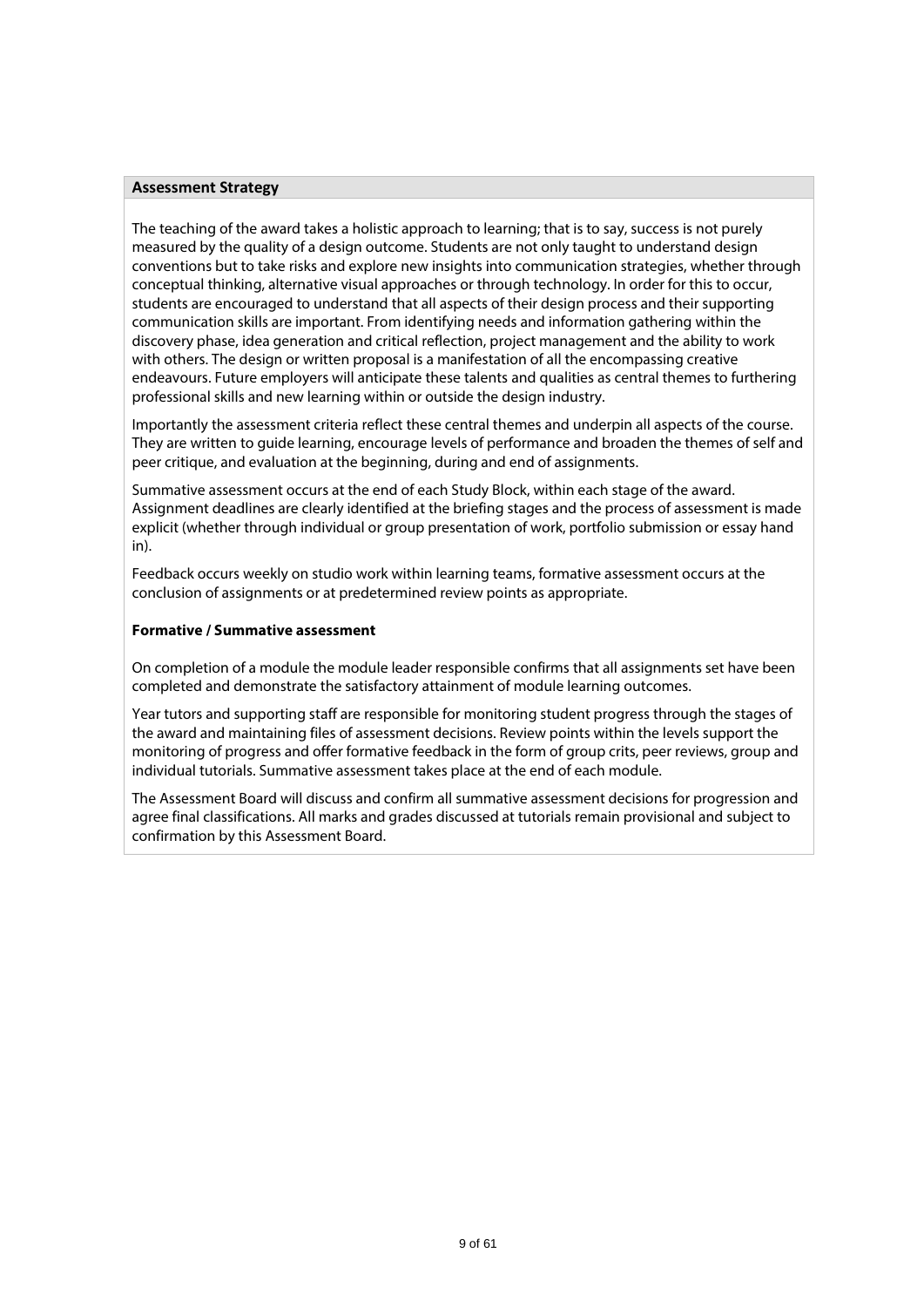### **Curriculum Structure, Assessment Methods and Learning Outcomes**

| <b>Module</b><br>Code | Level           | <b>Module Name</b>         | Credit | <b>Study</b><br><b>Block</b><br>1 or 2 | <b>Compulsory (C)</b><br>Option (O) | <b>Assessment</b><br>methods* |            |            |            |            |           | <b>Contributing towards the Learning Outcome:</b><br>(Taught (T), Practised (P) and/or Assessed (A) |            |            |
|-----------------------|-----------------|----------------------------|--------|----------------------------------------|-------------------------------------|-------------------------------|------------|------------|------------|------------|-----------|-----------------------------------------------------------------------------------------------------|------------|------------|
|                       |                 |                            |        |                                        |                                     |                               | 01         | 02         | 03         | 04         | 05        | 06                                                                                                  | 07         | 08         |
|                       | 4               | <b>Creative Process</b>    | 40     | $\mathbf{1}$                           | $\mathsf C$                         | P <sub>O</sub>                | <b>TPA</b> | <b>TP</b>  | <b>TPA</b> | <b>TPA</b> | PA        |                                                                                                     | <b>TPA</b> |            |
|                       | 4               | Visual Language            | 20     | $\mathbf{1}$                           | C                                   | PO                            | <b>TPA</b> | <b>TPA</b> |            | <b>TPA</b> |           | <b>TPA</b>                                                                                          |            | <b>TP</b>  |
|                       | 4               | <b>Creative Generation</b> | 40     | $\overline{2}$                         | C                                   | PO                            | <b>TPA</b> | <b>TPA</b> |            | <b>TPA</b> | PA        |                                                                                                     | <b>TPA</b> |            |
|                       | 4               | Engagement                 | 20     | $\overline{2}$                         | C                                   | <b>ES</b>                     | <b>TPA</b> | <b>TPA</b> |            | <b>TPA</b> |           | <b>TPA</b>                                                                                          |            |            |
|                       | 5               | <b>Creative Direction</b>  | 40     | $\mathbf{1}$                           | C                                   | PO                            | <b>TPA</b> | <b>TPA</b> | TP         | <b>TPA</b> |           | <b>TPA</b>                                                                                          | <b>TPA</b> |            |
|                       | 5               | Preparation                | 20     | $\mathbf{1}$                           | C                                   | ES                            | <b>TPA</b> | <b>TPA</b> |            | <b>TPA</b> |           | <b>TPA</b>                                                                                          |            | <b>TPA</b> |
|                       | 5               | Creative Expression        | 40     | $\overline{2}$                         | C                                   | PO                            | PA         | <b>TPA</b> | <b>TPA</b> | <b>TPA</b> |           | <b>TPA</b>                                                                                          | <b>TPA</b> |            |
|                       | $5\overline{)}$ | Negotiated<br>Application  | 20     | $\overline{2}$                         | C                                   | PO                            | PA         | PA         | <b>TPA</b> | <b>TPA</b> |           | <b>TPA</b>                                                                                          | <b>TPA</b> | <b>TPA</b> |
|                       | 6               | <b>Informed Practice</b>   | 40     | $\mathbf{1}$                           | C                                   | PO                            | PA         | PA         | <b>TPA</b> | PA         |           | <b>TPA</b>                                                                                          | <b>TPA</b> | <b>TPA</b> |
|                       | 6               | <b>Dissertation</b>        | 20     | $\mathbf{1}$                           | C                                   | DI, PR                        | PA         | PA         |            | <b>TPA</b> |           | PA                                                                                                  | <b>TPA</b> | <b>TPA</b> |
|                       | 6               | <b>Major Project</b>       | 60     | $\overline{2}$                         | C                                   | PO                            | PA         | PA         | <b>PA</b>  | TPA        | <b>PA</b> | PA                                                                                                  | <b>TPA</b> | <b>TPA</b> |

| *The following codes for assessment methods apply                       |                     |           |                 |  |  |  |
|-------------------------------------------------------------------------|---------------------|-----------|-----------------|--|--|--|
| (additional codes can be proposed through this process, if necessary):- |                     |           |                 |  |  |  |
| AR                                                                      | Artefact            | <b>OR</b> | Oral            |  |  |  |
| CВ                                                                      | Computer-based      | PC        | Practical       |  |  |  |
| <b>CE</b>                                                               | Critical evaluation | SP        | Studio practice |  |  |  |
| <b>CS</b>                                                               | Case study          | PR        | Presentation    |  |  |  |
| DI                                                                      | <b>Dissertation</b> | PO        | Portfolio       |  |  |  |
| ES                                                                      | Essay               | PR        | Presentation    |  |  |  |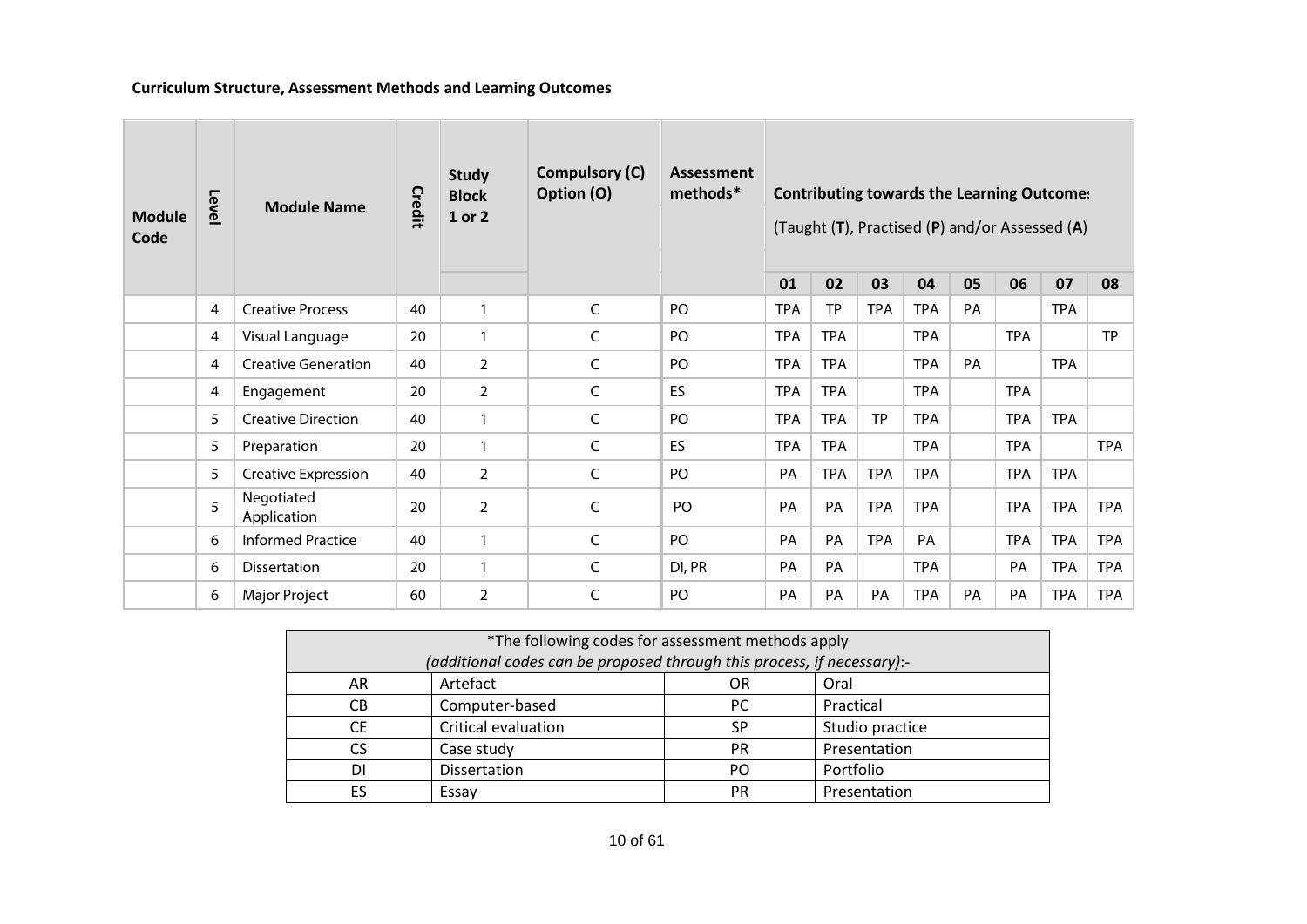## **FALMOUTH** UNIVERSITY **SECTION 4 – Learning and Employability**

#### **Skills Development Strategies**

The development of skills on the award fall broadly into two categories; *subject specific* i.e. those that that have a direct bearing and correlation to the subject of graphics & illustration and *generic* i.e. those that may apply to a wide range of contexts potentially outside of the subject of graphics & illustration (transferable skills).

The progressive attainment of skills (both subject specific and generic) evolves from introductory levels through intermediate, to advanced levels as the student moves from one module to the next.

Focus is placed on continual awareness of how these skills connect with future employment opportunities.

### **Subject specific**

Level 4 is a fast moving year with experience in a mixture of skills based workshops, designed to improve practical knowledge and skills. Followed by set projects designed to challenge thinking and any preconceived ideas there are about what is or is not possible within the subject. By the end of the year a typical student should have been exposed to both disciplines (graphics & illustration) and should begin to have a clearer idea of the pathway they wish to follow.

The pace quickens at Level 5, with a greater emphasis on "given" projects. Students are now not only assessed on the work they produce in the form of a traditional portfolio but also on work they select as best representing their strengths, by means of an online portfolio. At this stage a student probably knows if they are a designer or illustrator, or even a hybrid of the two, but within each discipline are subdivisions that the student needs to explore and possibly specialize deeper (children's illustration for example). By the end of the year each student should be at a point where they know exactly what they wish to explore at Level 6 and are excited at the prospect.

Level 6 offers the student the possibility of exploring themes and ideas that interest them personally. Initially through given projects, ultimately a student will write their own brief, leading to a significant body of work to create their professional portfolio and display at the end of year show.

#### **Generic**

Strategies for the development of transferable skills are integrated into the subject curriculum. These skills are not unique to the subject of graphics and illustration and have a relationship to a wide variety of contexts.

To help with the development of these skills the student is required to embed within relevant modules a consideration of: self-management (independent study, time management), critical engagement (analysis of information, reasoned arguments through reflection), research skills (assimilating and articulating relevant findings), group/ team work (see below), presentation (articulate ideas and information coherently in oral and written forms), Information skills (select and employ appropriate communication and information technologies).

### **Team Working**

The realisation of any visual communication project will include the involvement of others. Even if working independently and in its most limited form, it is likely to involve a client (or clients) and end with the critical support of production specialists, (whether print or digital). More often, the process of design and realisation will involve a team of individuals. Therefore the notion of 'working with others' is a critical skill to develop and why it is one of core learning outcomes on the award. It will demand good communication skills, the ability to negotiate, work within unfamiliar situations and present ideas clearly within a variety of different situations - visually, verbally and in written form.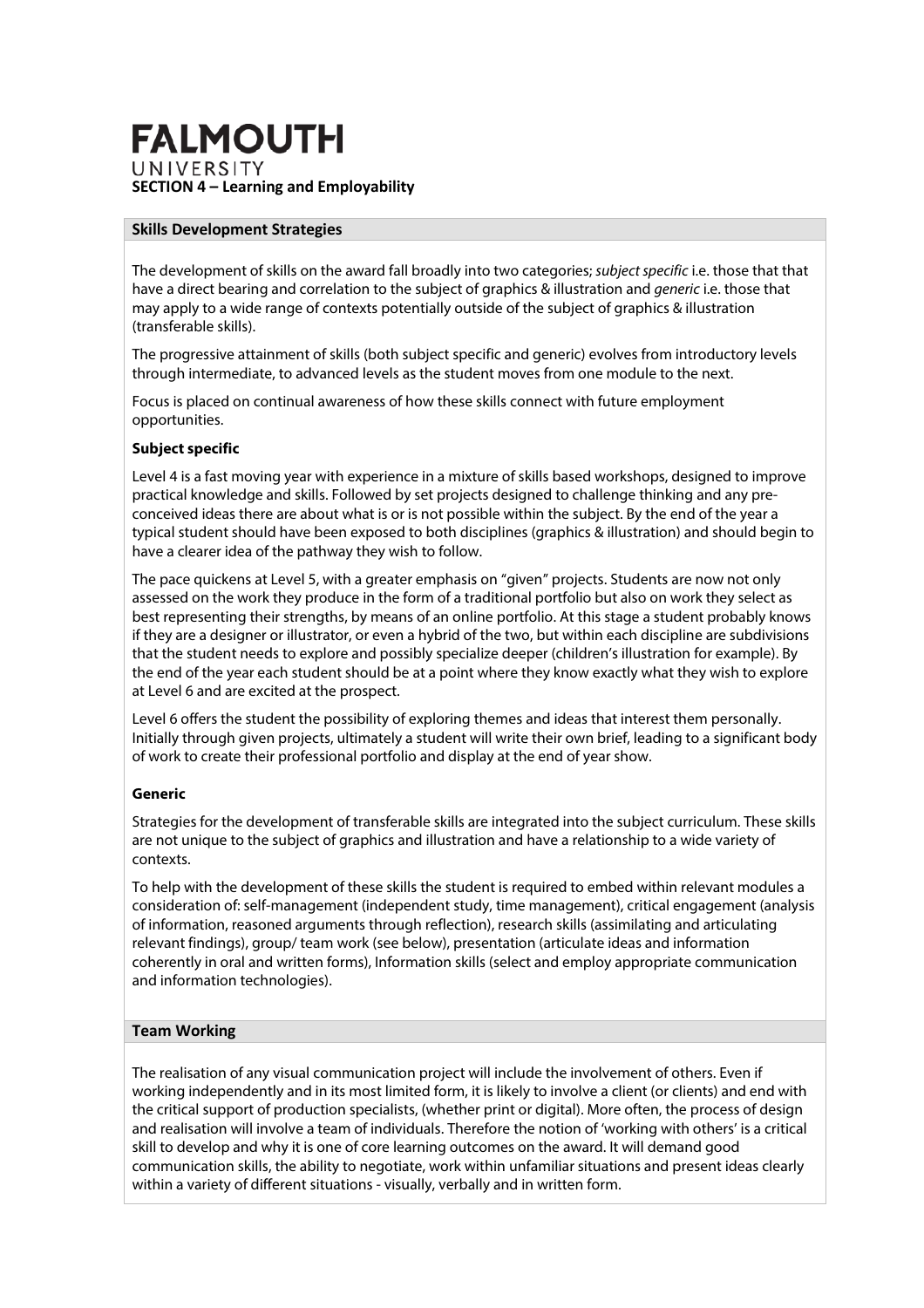Team based projects of varying duration are introduced throughout the award, some initiated by students and negotiated with staff or through the demands of live or external projects, potentially delivering the opportunity to work with other specialists as required. For assessment, the students' individual roles within collaborative projects would need to be made explicit and evaluated accordingly.

### **Improving Learning and Performance**

Additional to the feedback mechanisms of tutorials, students will complete crit sheets at the end of projects or at timely review points within a module. This supports the continual process of critical reflection and evaluation of learning. Written formative feedback from staff provides a commentary on student performance against the learning outcomes. Review points provide one-to-one tutorials to consolidate feedback and through discussion, identify areas for further development.

Students are introduced to the variety of learning approaches that exist and they are encouraged to recognise their own styles of learning. Each student will have a pastoral tutor and the opportunity to discuss any related issues.

Although independent study will be a feature at all stages of the award, it becomes a natural development of progression that students will take increasing ownership of the direction of their studies. Individual tutorials and review points become increasingly important points of negotiation with staff to ensure the individual study interests are supported and are relevant to the awards aims and learning outcomes.

### **Career Management Skills**

Approaches to the management of career skills on the award are wide ranging and focus on one of the award's main imperatives: to produce graduates that are employable within the visual communication industries upon graduation.

The substantial engagement with external contacts via visiting speakers, visits, live projects, designer led workshops etc., provide critical points of reference for the potential career paths students may consider within visual communication. The self-initiated nature of some modules reinforces the breadth of possibilities and increased sense of ownership and responsibility students need to take to manage their experience.

Level 4 is by nature a prescribed phase and is designed to expose students to the breadth of possibilities available within the world of graphics and illustration, including group co-operation and engagement with working professionals.

In Level 5, students will experience a transition from the 'prescribed' to the 'negotiated' phase of the course. This will enable students to control the direction of their visual language and the potential area of the industry that they might engage with.

Level 6 requires students to clarify areas of the industry that both inspire them while at the same time provide the strongest connection with the body of work that is in development. This body of work will form a professional portfolio, the creation of which becomes the focus of the academic year.

Professional practice lectures begin at Level 6, providing students with core knowledge of how to approach self-promotion, marketing, business skills, how to approach clients, cold calling, networking, the role of agencies, book keeping, invoicing, credit control, copyright law etc.

### **HEAR / Progress Files**

All students are entitled to a transcript detailing the modules they have studied and the results given for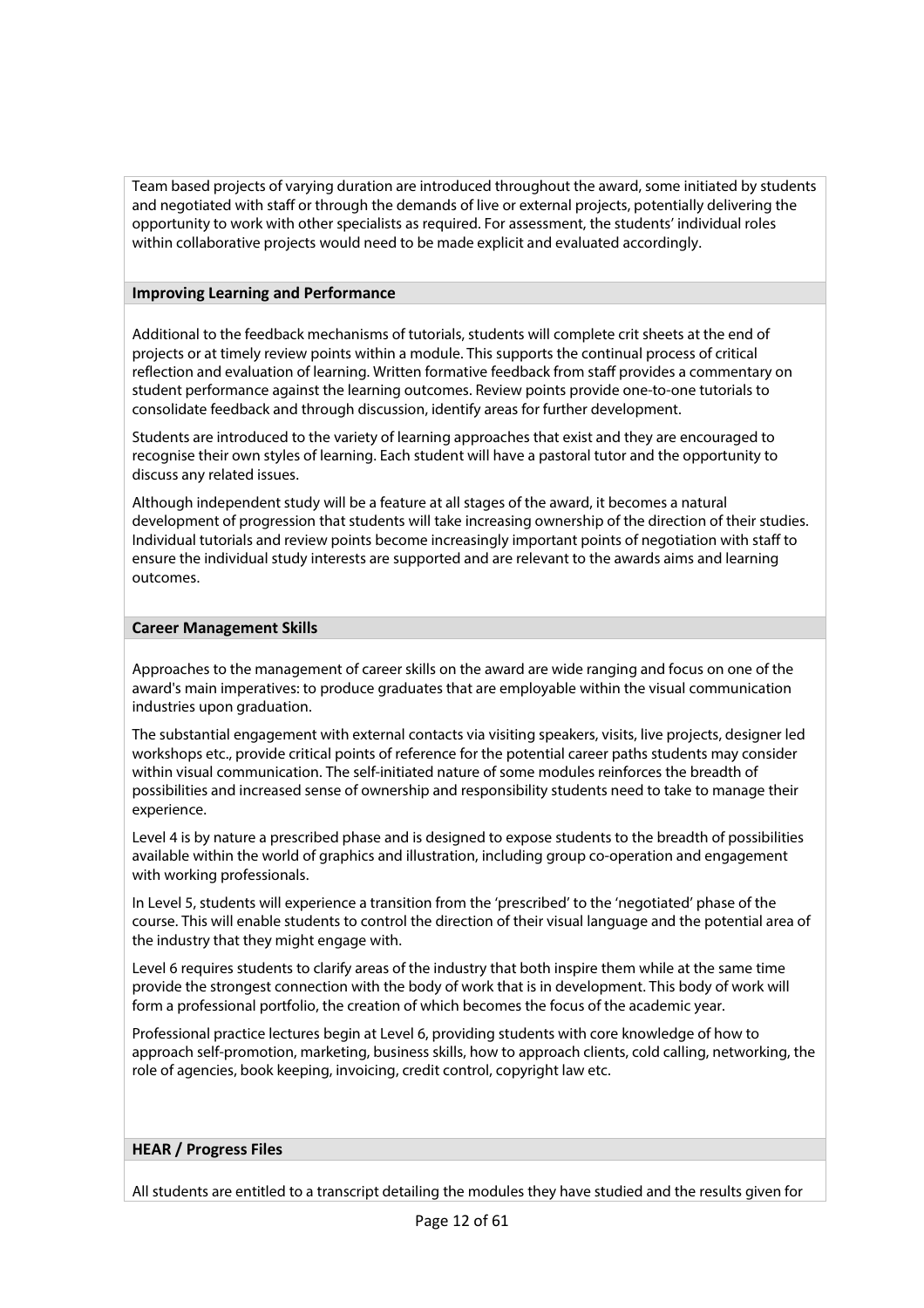those modules. The transcript is normally issued on completion of studies at the University. A more detailed Higher Education Achievement Record (HEAR) is under development in the sector.

### **Professional Standards**

We expect students to adopt professional standards. This includes, but is not limited to:

- Arriving punctually and attending all scheduled sessions properly equipped and prepared.
- Organising time and commitments in order to meet all deadlines.
- Communicating with us in an appropriate manner in all cases of inability to attend or meet a deadline, explaining causes such as illness or other mitigating circumstances.
- Regularly checking College emails and the Learning Space to ensure awareness of any updates affecting the course.
- Updating us if there is a change to mobile numbers or term-time or home address.
- Taking the initiative and being proactive in the face of problems.
- Respecting the studio environment and the working space of others by keeping it clean, dealing with materials and equipment appropriately.
- Developing professional level presentation and communication skills.
- Maintaining an up-to-date knowledge of contemporary practice and design issues.
- Developing an understanding of intellectual property rights and issues surrounding it such as plagiarism, respecting the intellectual property of others at all times.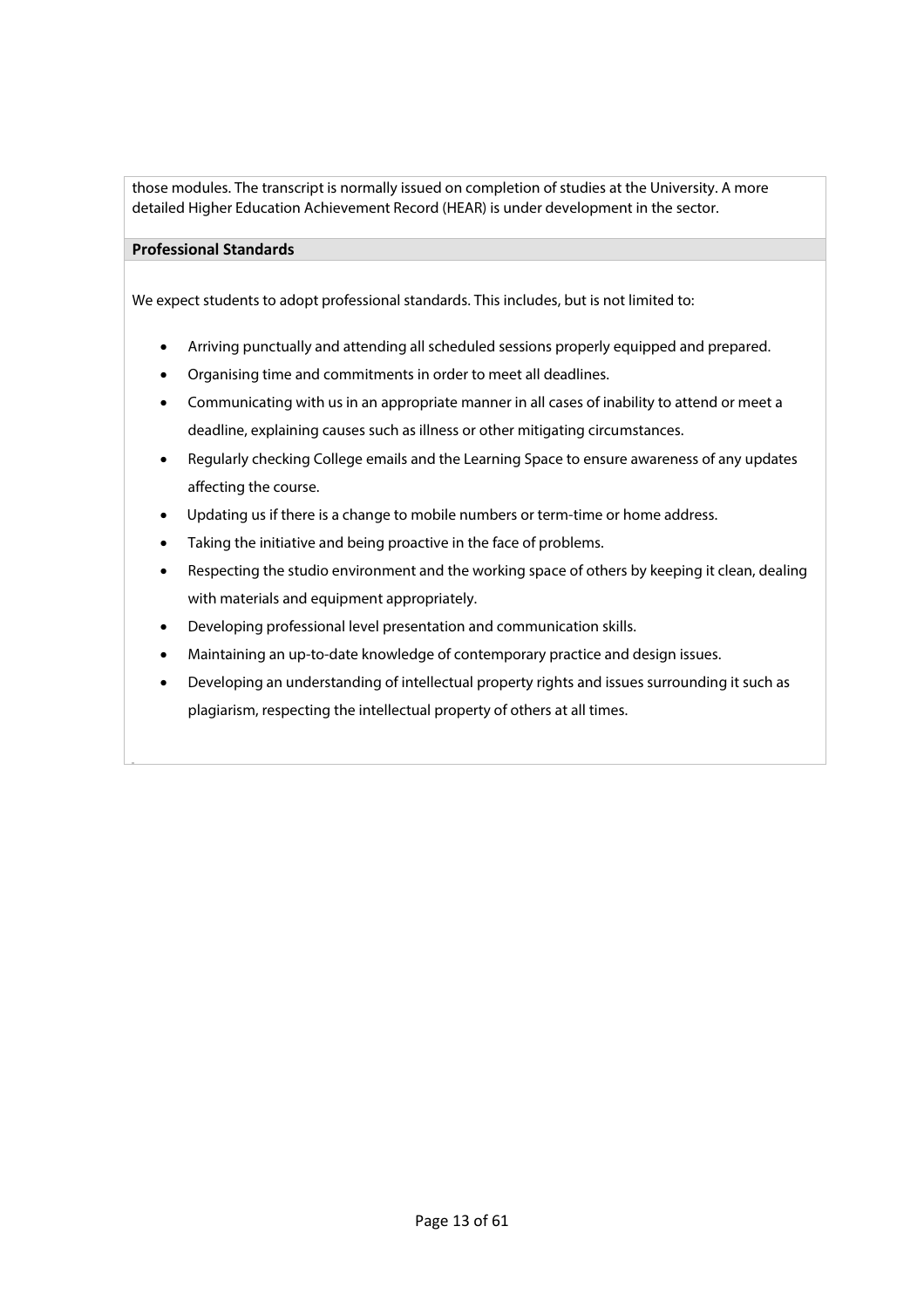# BA (Hons) Graphics & Illustration

### **ASSESSMENT CRITERIA**

| Learning Outcome                                                                                                                                                                       | $1(70+)$                                                                                                                                                                                                               | $2.1(60-69)$                                                                                                                                                                                          | $2:2(50-59)$                                                                                                                                                                                                           | $3(40-49)$                                                                                                                                                                   | $F$ (Below 39)                                                                                                                                                         |
|----------------------------------------------------------------------------------------------------------------------------------------------------------------------------------------|------------------------------------------------------------------------------------------------------------------------------------------------------------------------------------------------------------------------|-------------------------------------------------------------------------------------------------------------------------------------------------------------------------------------------------------|------------------------------------------------------------------------------------------------------------------------------------------------------------------------------------------------------------------------|------------------------------------------------------------------------------------------------------------------------------------------------------------------------------|------------------------------------------------------------------------------------------------------------------------------------------------------------------------|
| 01<br>Research<br>Demonstrate appropriate gathering<br>techniques in the acquisition of<br>research material, using a wide<br>range of sources.                                        | In-depth research<br>methodologies are employed<br>across all aspects of work,<br>using a wide range of sources.<br>Continuous critical inquiry<br>informs work at all stages.                                         | Broad use of research<br>methodologies across major<br>aspects of work, using a<br>variety of sources.                                                                                                | Competent gathering of<br>research material across many<br>areas, using more than a<br>single source.                                                                                                                  | Basic research undertaken in a<br>number of areas, using a<br>limited number of sources.                                                                                     | Ineffective research evident,<br>using only isolated sources.                                                                                                          |
| 02<br>Analysis<br>Show clear evidence of evaluation<br>and depth of thinking, informing critical<br>judgement in the generation of concepts,<br>which underpin assignment development. | In-depth exploration of ideas<br>and concepts. Breadth of<br>analysis challenges<br>conventional thinking and<br>ideas are critically articulated<br>against intentions.                                               | Effective inquiry enabling<br>focused exploration of ideas<br>and concepts. The range of<br>ideas reflects the creative<br>response to the intended<br>outcomes.                                      | Competent methodologies<br>evidenced that inform a range<br>of ideas. Some quidance<br>required formulating<br>adequate inquiry leading to<br>solutions.                                                               | Limited inquiry enabling a<br>number of ideas in response<br>to expected outcomes. Ideas<br>are evidenced to a basic level.                                                  | Insufficient evidence of<br>inguiry hampering effective<br>development of ideas.                                                                                       |
| 03<br>Conceptual creativity<br>& Innovation<br>Evidence individuality of thought<br>in the development and production<br>of creative solutions.                                        | Excellent use of visual solving<br>strategies employed in the<br>generation of solutions in a<br>variety of contexts.                                                                                                  | Thorough use of creative<br>strategies in the generation of<br>visual solutions in a range of<br>contexts.                                                                                            | Competent use of visual<br>problem solving strategies<br>has been employed in the<br>generation of specific creative<br>solutions.                                                                                     | A basic use of visual problem<br>solving strategies has been<br>employed in the generation<br>of a number of creative<br>solutions.                                          | Work lacks problem solving<br>strategies and shows a lack of<br>conceptual creativity.                                                                                 |
| 04<br><b>Technical competence</b><br>Demonstrate an understanding of<br>selection, application and production<br>methodologies.                                                        | An outstanding command of<br>visual language, employing<br>strong production values,<br>with strong attention to<br>detail. Work evidences an<br>articulate understanding of<br>professional and cultural<br>contexts. | A broad use of visual<br>language, employing good<br>production values, and good<br>attention to detail is evident.<br>Work evidences some<br>understanding of professional<br>and cultural contexts. | Visual language/s are used<br>appropriately. A competent<br>application of design skills<br>and some attention to detail is<br>evident. Work evidences some<br>understanding of professional<br>and cultural contexts. | Some basic understanding of<br>visual language and design<br>skills are demonstrated. Work<br>evidences a limited<br>understanding of professional<br>and cultural contexts. | Work lacks sufficient<br>understanding of visual<br>language and design skills.<br>Work evidences a lack of<br>understanding of professional<br>and cultural contexts. |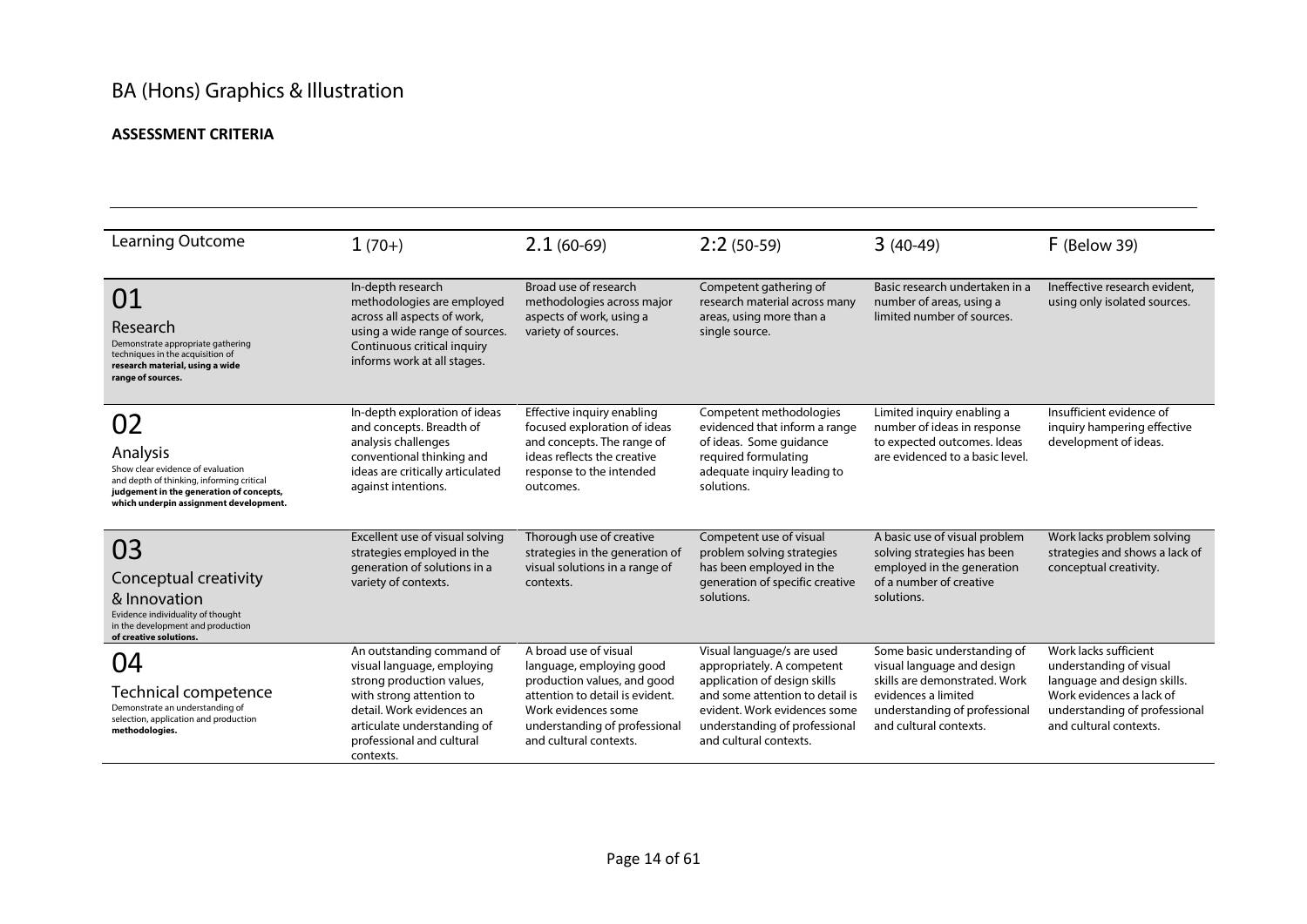| 05<br>Working with others<br>Demonstrate an ability to engage<br>with others, accommodating their<br>views and ideas.                                                                                                                 | Communication is confident<br>and articulate informing ideas,<br>arguments and initiatives that<br>challenge conventional<br>thinking. Excellent, highly<br>valued contribution to<br>collective learning.         | Effective communication skills<br>evidenced, informing ideas,<br>arguments and initiatives.<br>Positive contribution to<br>collective learning.                       | Adequate methods of<br>communication lead to<br>engagement with others.<br>Adequate contribution to<br>collective learning.                             | With some guidance, a basic<br>engagement and<br>presentation of ideas with<br>others. Basic contribution to<br>collective learning.                 | <b>Communication lacks</b><br>structure and focus, leading to<br>ineffective delivery of<br>information. Inadequate<br>contribution to collective<br>learning. |
|---------------------------------------------------------------------------------------------------------------------------------------------------------------------------------------------------------------------------------------|--------------------------------------------------------------------------------------------------------------------------------------------------------------------------------------------------------------------|-----------------------------------------------------------------------------------------------------------------------------------------------------------------------|---------------------------------------------------------------------------------------------------------------------------------------------------------|------------------------------------------------------------------------------------------------------------------------------------------------------|----------------------------------------------------------------------------------------------------------------------------------------------------------------|
| 06<br>Communication<br>Show an understanding of audience<br>and the relevance of market.<br>Demonstrate an ability to communicate<br>ideas visually, verbally and/or written in<br>the generation of work.                            | Excellent understanding of<br>the requirements of the<br>market, evidenced through<br>imaginative use of visual<br>language. Conventions<br>challenged and uncertainty<br>embraced.                                | Thorough understanding of<br>the requirements of the<br>market, evidenced through<br>effective use of visual<br>language. Broad thinking<br>encourages creative risk. | Adequate understanding of<br>the requirements of the<br>market, evidenced through<br>competent use of visual<br>language. Evidence of<br>creative risk. | Basic understanding of the<br>requirements of the market,<br>evidenced through limited<br>use of visual language. Some<br>evidence of creative risk. | Insufficient understanding of<br>the requirements of the<br>market, evidenced through a<br>lack of visual language.                                            |
| 07<br>Presentation<br>Show an ability to present visual solutions<br>to an appropriate standard using appropriate<br>technologies, materials and methods.<br>Evidence visual and verbal effectiveness<br>in the presentation of work. | Confident engagement with<br>audience. Visually imaginative<br>in a variety of scenarios,<br>enhancing work to an<br>excellent level. Verbally<br>articulate, engaging an<br>audience in a self-assured<br>manner. | Effective engagement with<br>audience. Visually engaging in<br>a number of scenarios,<br>elevating work. Verbally<br>expressive, when relating to<br>an audience.     | Audience is adequately<br>engaged with competent use<br>of visual and verbal skills.                                                                    | Limited engagement with<br>audience. Basic use of visual<br>and verbal skills.                                                                       | Ineffective engagement with<br>audience. Use of visual<br>methodologies lacks focus<br>and structure. Verbal skills<br>lacking and hesitant.                   |
| 08<br>Professional practice<br>Demonstrate commitment and<br>engagement in the approach to<br>a professional creative practice.                                                                                                       | Evidence of an excellent<br>understanding of professional<br>practices in relation to the<br>industry. Confident<br>independent learning is<br>initiated and implemented.                                          | Evidence of effective<br>understanding of professional<br>practices in relation to the<br>industry. Independent<br>learning is initiated and<br>implemented.          | Evidence of adequate<br>understanding of professional<br>practices in relation to the<br>industry. Adequate<br>independent learning.                    | Evidence of some<br>understanding of professional<br>practices in relation to the<br>industry. Some evidence of<br>independent learning.             | Lack of understanding of<br>professional practices in<br>relation to the industry. Lack<br>of independent learning.                                            |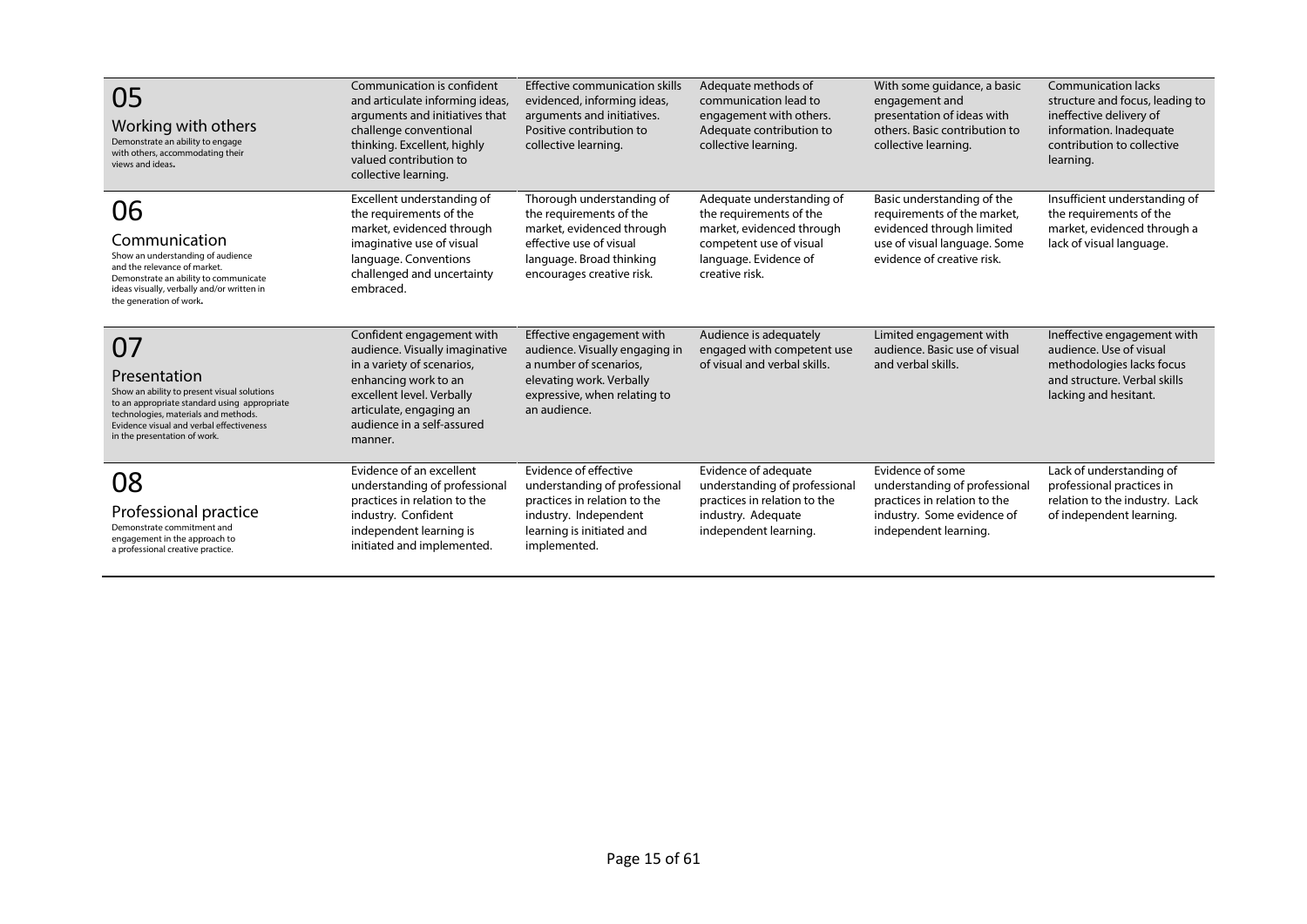

### **MODULE INFORMATION FORM (MIF)**

THE MIF PROVIDES ESSENTIAL INFORMATION TO STUDENTS, COURSE TEAMS AND OTHERS ON A PARTICULAR MODULE.

| <b>Module Name</b>                                                                          | <b>Creative Process</b>                                                                                                                                                                                                                                                                                                                                                                                                                                                                                                                                                                                                                                                                                      |
|---------------------------------------------------------------------------------------------|--------------------------------------------------------------------------------------------------------------------------------------------------------------------------------------------------------------------------------------------------------------------------------------------------------------------------------------------------------------------------------------------------------------------------------------------------------------------------------------------------------------------------------------------------------------------------------------------------------------------------------------------------------------------------------------------------------------|
| <b>Module Code</b><br>SRIT to establish coding<br>protocol                                  |                                                                                                                                                                                                                                                                                                                                                                                                                                                                                                                                                                                                                                                                                                              |
| <b>Credit Value</b>                                                                         | 40 credits                                                                                                                                                                                                                                                                                                                                                                                                                                                                                                                                                                                                                                                                                                   |
| <b>Level and Study Block</b><br>e.g. Level4, Study Block 2                                  | Level 4, Study Block 1                                                                                                                                                                                                                                                                                                                                                                                                                                                                                                                                                                                                                                                                                       |
| <b>Pre and Co-requisites</b><br>Insert name, codes will be<br>inserted once created by SRIT |                                                                                                                                                                                                                                                                                                                                                                                                                                                                                                                                                                                                                                                                                                              |
| <b>Named Module Leader</b>                                                                  | Ann Sun                                                                                                                                                                                                                                                                                                                                                                                                                                                                                                                                                                                                                                                                                                      |
| <b>Location of Delivery</b><br>e.g. Penryn or Falmouth                                      | Cambridge                                                                                                                                                                                                                                                                                                                                                                                                                                                                                                                                                                                                                                                                                                    |
| <b>Mode(s) of Delivery</b><br>e.g. 1x2hr seminar, weekly for<br>13 weeks                    | Workshops: 100 hours<br>Studio Practice: 75 hours<br>Tutorials: 12 hours<br>Lectures: 12 hours<br>Independent Study: 201 hours                                                                                                                                                                                                                                                                                                                                                                                                                                                                                                                                                                               |
| <b>Summary Module Description</b>                                                           | The module will be delivered through a series of practical<br>workshops and assignments. It will introduce students to a number<br>of fundamentals used in the development of a visual toolbox.<br>Students will typically have the opportunity to experiment with<br>basic elements of visual communication, such as printmaking,<br>photography, drawing, mark-making, digital image making and<br>typography. This will include both in-studio and outside activities,<br>individual, group and team working, appropriate to the task,<br>exposing students to new working methods and how they may<br>enhance their creative solutions to assignments in the discipline of<br>Graphics and illustration. |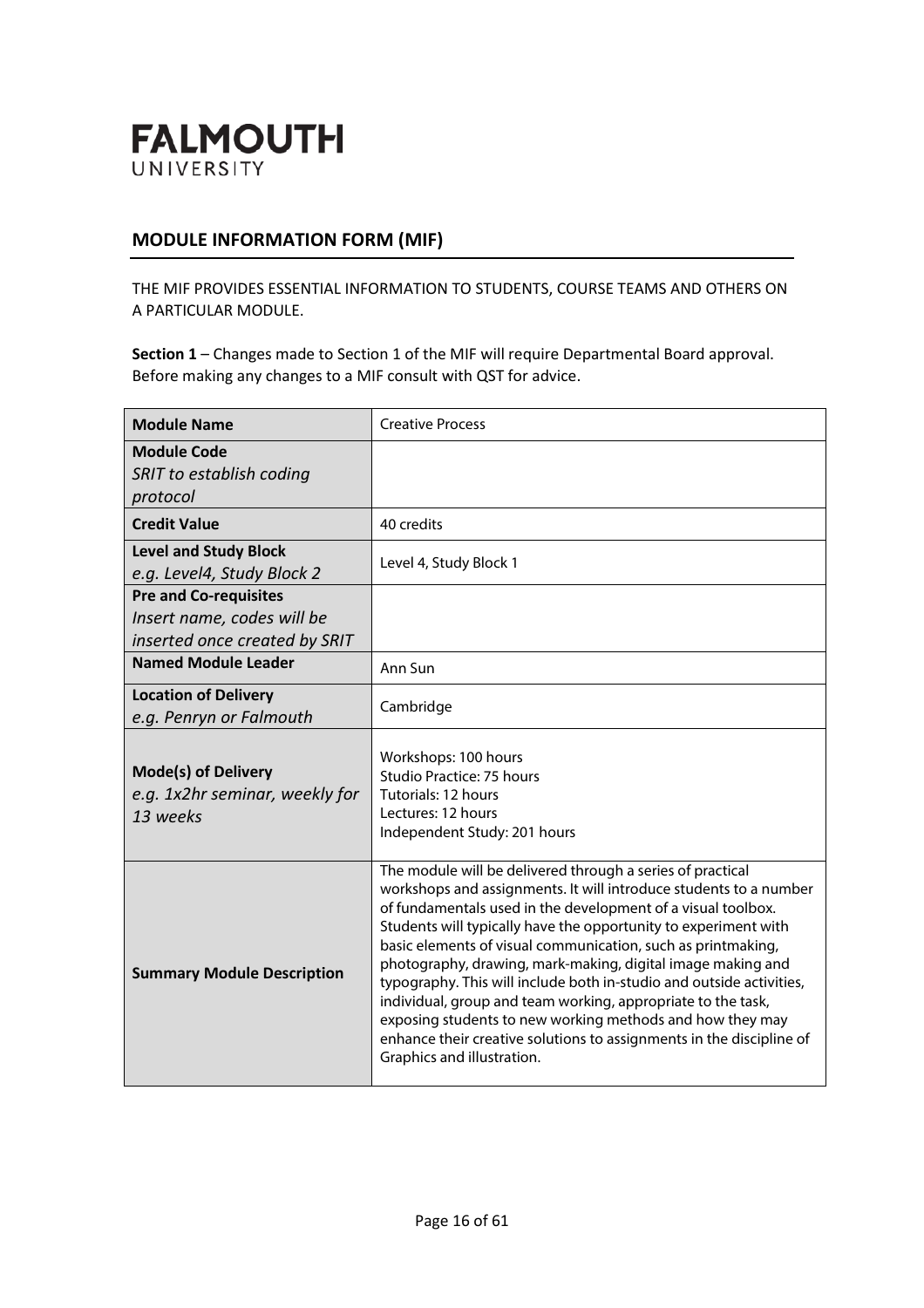| Aims<br>Maximum of 3 | To expose students to new working methods and how<br>$\bullet$<br>they may enhance their solutions to assignments in the<br>discipline of Graphic Design & Illustration.<br>To develop knowledge and understanding of design<br>$\bullet$<br>processes in the development of design ideas.<br>To develop and extend basic levels of technical skill in a<br>$\bullet$<br>range of design methods and techniques. |
|----------------------|------------------------------------------------------------------------------------------------------------------------------------------------------------------------------------------------------------------------------------------------------------------------------------------------------------------------------------------------------------------------------------------------------------------|
|----------------------|------------------------------------------------------------------------------------------------------------------------------------------------------------------------------------------------------------------------------------------------------------------------------------------------------------------------------------------------------------------------------------------------------------------|

|    | <b>Learning Outcomes</b>                                                                                                   |                                                                                                                                                                                       |  |  |  |  |  |
|----|----------------------------------------------------------------------------------------------------------------------------|---------------------------------------------------------------------------------------------------------------------------------------------------------------------------------------|--|--|--|--|--|
| LO | Learning Outcome                                                                                                           | Assessment Criteria<br>[Assessment Criteria detailed against the<br>learning outcome can be tailored to the<br>requirements of individual modules]                                    |  |  |  |  |  |
| 01 | Demonstrate appropriate gathering<br>techniques in the acquisition of research<br>material, using a wide range of sources. | Understand the core components of the<br>brief, responding to the requirements in<br>general terms.<br>Show evidence of primary and secondary<br>research in the development of work. |  |  |  |  |  |
| 03 | Evidence individuality of thought in the<br>development and production of creative<br>solutions.                           | Show emerging evidence of an ability to<br>accommodate uncertainty.<br>Evidence of individuality of approach,<br>$\bullet$<br>appropriate to the intended process.                    |  |  |  |  |  |
| 05 | Demonstrate an ability to engage with<br>others, accommodating their views and<br>ideas.                                   | Show ability to negotiate and share<br>resources with peers.<br>Demonstrate emerging appreciation to self<br>and peer critique.                                                       |  |  |  |  |  |
| 04 | Demonstrate an understanding of<br>selection, application and production<br>methodologies.                                 | Evidence of the use of a range of skills,<br>where work shows aspects of care and<br>control.                                                                                         |  |  |  |  |  |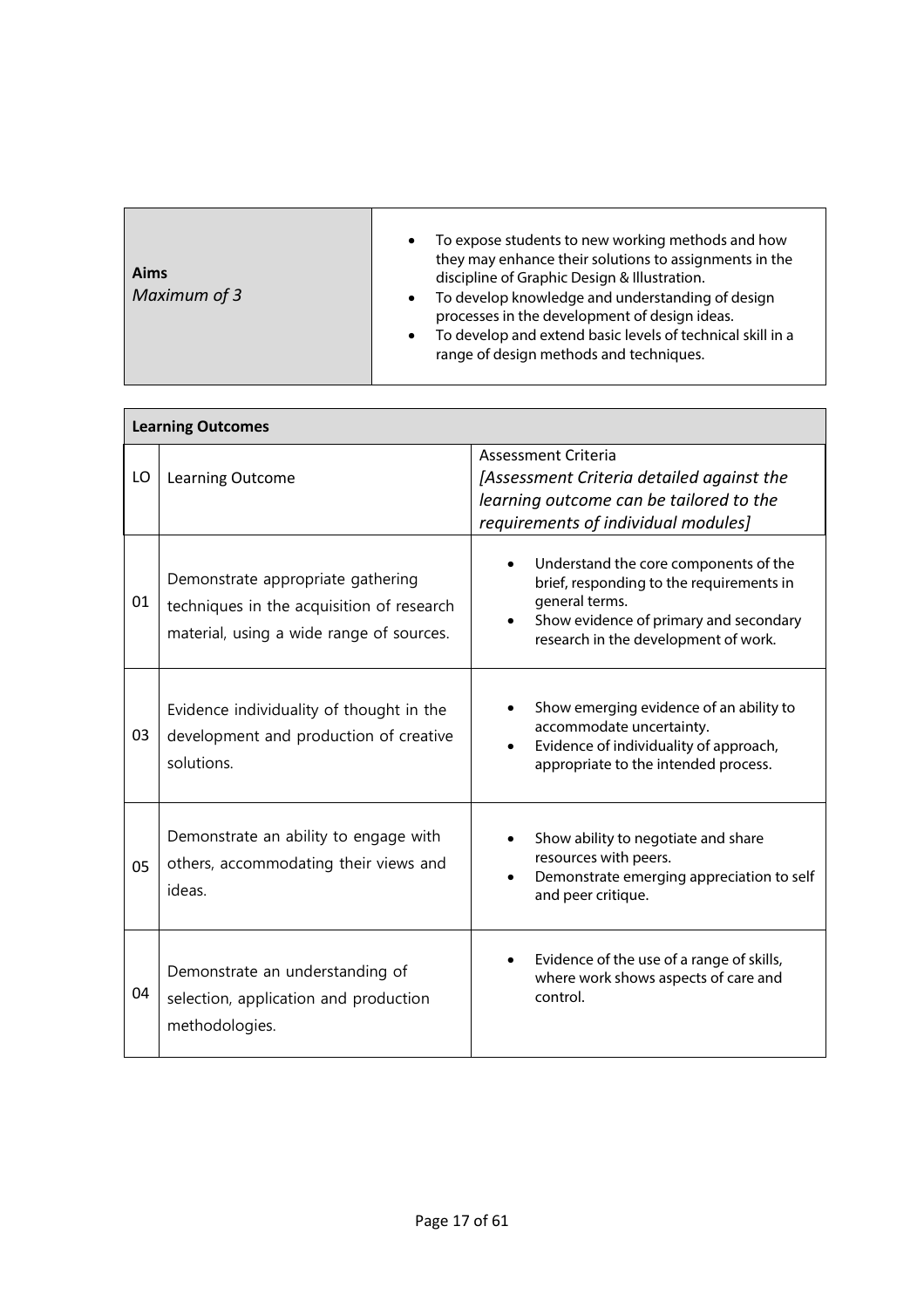| Demonstration of clear visual and verbal<br>communication of ideas.<br>Evidence of adequate engagement in the<br>presentation to others. |
|------------------------------------------------------------------------------------------------------------------------------------------|
|                                                                                                                                          |

| <b>Skills Development</b>  | Subject specific:<br>An understanding of choice and effective use of media<br>٠<br>Basic design skills in image and text manipulation: composition,<br>$\bullet$<br>colour, tone, form, texture.<br>Introduction to design principles.<br>$\bullet$<br>Introduction to the fundamental stages of the design process<br>$\bullet$<br>Introduction to printmaking, photography, software skill<br>$\bullet$<br>development<br>The development of observation drawing skills.<br>Generic:<br>Introduction to research methodologies<br>$\bullet$<br>Introduction to importance of project management skills<br>$\bullet$<br>Problem solving<br>$\bullet$<br>Group work |
|----------------------------|---------------------------------------------------------------------------------------------------------------------------------------------------------------------------------------------------------------------------------------------------------------------------------------------------------------------------------------------------------------------------------------------------------------------------------------------------------------------------------------------------------------------------------------------------------------------------------------------------------------------------------------------------------------------|
| <b>Assessment Strategy</b> | Formative assessment takes place at strategic review points, typically at the<br>end of assignments and consists of peer, group and/or individual feedback.<br>Summative assessment occurs at the end of the Study Block, where<br>students will be expected to present all work undertaken during the module<br>in the form of a presentation portfolio. Research, development work and<br>reflective notes form part of the submission.                                                                                                                                                                                                                           |

|    | Assessment I | Description of    |     |  |  |  |  | Learning Outcomes Assessed   Compulsory or |
|----|--------------|-------------------|-----|--|--|--|--|--------------------------------------------|
| No | Method       | Assessment Method | %   |  |  |  |  | Compensatable                              |
|    | PO           | Portfolio         | 100 |  |  |  |  | Compulsory                                 |

| *The following codes for assessment methods apply                       |          |     |           |  |  |  |  |
|-------------------------------------------------------------------------|----------|-----|-----------|--|--|--|--|
| (additional codes can be proposed through this process, if necessary):- |          |     |           |  |  |  |  |
| AR                                                                      | artefact | PC. | practical |  |  |  |  |
| computer-based<br>performance<br><b>PF</b><br>CВ                        |          |     |           |  |  |  |  |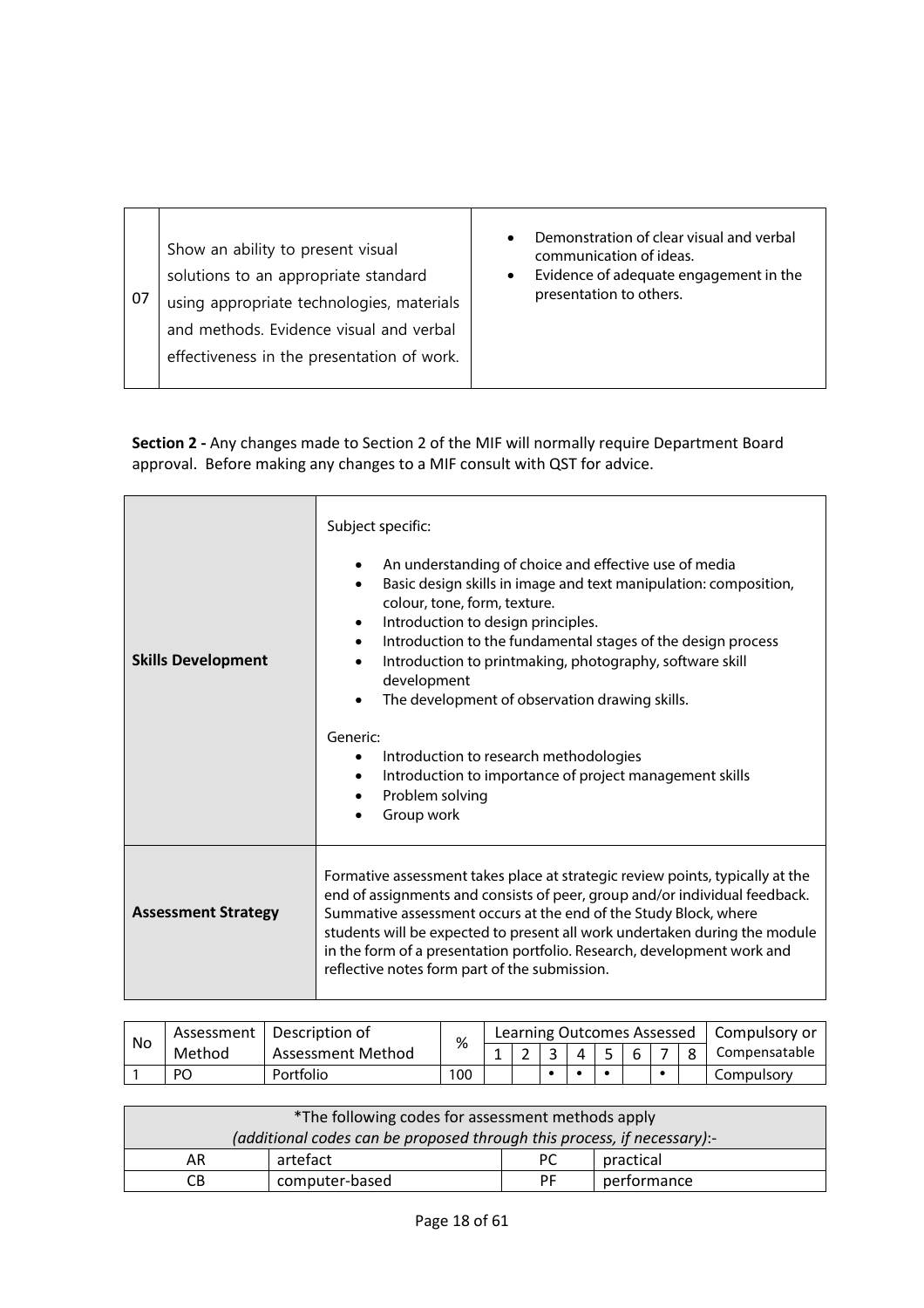| CS | case study              | PL        | placement         |
|----|-------------------------|-----------|-------------------|
| DI | dissertation or project | PO.       | portfolio         |
| ЕX | exam                    | <b>PR</b> | presentation      |
| GR | group report            | <b>RE</b> | individual report |
|    | in-Module test          | <b>OR</b> | oral              |
| LR | literature review       | OТ        | other             |
| ES | essay                   | SP        | studio practice   |

### **Indicative list of Resources**

*The resources below represent a core list of books that may provide helpful information appropriate to the module. We do suggest that students do not limit themselves to this selection but include relevant websites, magazines, exhibitions and gallery visits to enhance knowledge.*

Bang, M. (2000) *Picture This: How Pictures Work*. London, Seastar.

Berger, J. (1972) *Ways of Seeing*. London, Penguin.

Fletcher, A. (2001) *The Art of Looking Sideways*. London, Phaidon.

Wigan, M. (2007) *Thinking Visually*. Lausanne, AVA Publishing.

Ambrose, G. (2006) *Typo: The fundamentals of typography*. Lausanne, AVA Publishing.

### **Section 4 – Administrative Information**

| <b>Department</b>                         | <b>CSVPA</b>                       |
|-------------------------------------------|------------------------------------|
| Subject                                   | <b>Graphics &amp; Illustration</b> |
| <b>Version</b>                            |                                    |
| Date of production of MIF<br>(dd/mm/yyyy) | 16/12/2016                         |

| Named Awards - Indicate below all Courses where this is a Compulsory or Option Module |            |  |  |  |  |
|---------------------------------------------------------------------------------------|------------|--|--|--|--|
| (*delete as appropriate)                                                              |            |  |  |  |  |
| BA (Hons) Graphics & Illustration                                                     | Compulsory |  |  |  |  |

### **MODULE INFORMATION FORM (MIF)**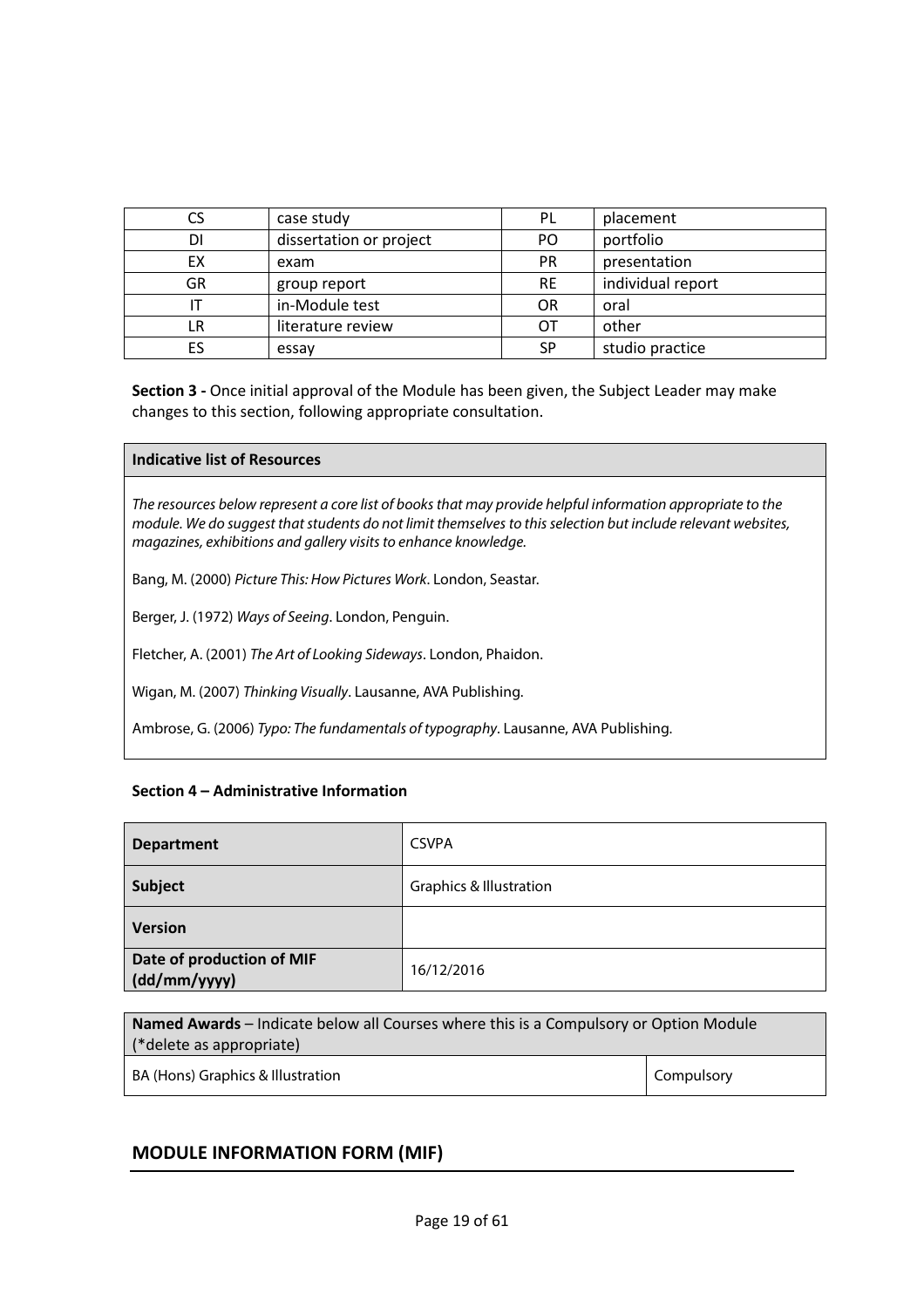THE MIF PROVIDES ESSENTIAL INFORMATION TO STUDENTS, COURSE TEAMS AND OTHERS ON A PARTICULAR MODULE.

| <b>Module Name</b>                                                                          | Visual Language                                                                                                                                                                                                                                                                                                                                                                                                                                                                                                                                                                                                                      |
|---------------------------------------------------------------------------------------------|--------------------------------------------------------------------------------------------------------------------------------------------------------------------------------------------------------------------------------------------------------------------------------------------------------------------------------------------------------------------------------------------------------------------------------------------------------------------------------------------------------------------------------------------------------------------------------------------------------------------------------------|
| <b>Module Code</b><br>SRIT to establish coding<br>protocol                                  |                                                                                                                                                                                                                                                                                                                                                                                                                                                                                                                                                                                                                                      |
| <b>Credit Value</b>                                                                         | 20 credits                                                                                                                                                                                                                                                                                                                                                                                                                                                                                                                                                                                                                           |
| <b>Level and Study Block</b><br>e.g. Level4, Study Block 2                                  | Level 4, Study Block 1                                                                                                                                                                                                                                                                                                                                                                                                                                                                                                                                                                                                               |
| <b>Pre and Co-requisites</b><br>Insert name, codes will be<br>inserted once created by SRIT |                                                                                                                                                                                                                                                                                                                                                                                                                                                                                                                                                                                                                                      |
| <b>Named Module Leader</b>                                                                  | Ann Sun                                                                                                                                                                                                                                                                                                                                                                                                                                                                                                                                                                                                                              |
| <b>Location of Delivery</b><br>e.g. Penryn or Falmouth                                      | Cambridge                                                                                                                                                                                                                                                                                                                                                                                                                                                                                                                                                                                                                            |
| <b>Mode(s) of Delivery</b><br>e.g. 1x2hr seminar, weekly for<br>13 weeks                    | Studio Practice: 100 hours<br>Tutorials: 12 hours<br>Independent Study: 88 hours                                                                                                                                                                                                                                                                                                                                                                                                                                                                                                                                                     |
| <b>Summary Module Description</b>                                                           | The module initiates an exploration of visual language where<br>students will have the opportunity to develop skills and knowledge<br>in a number of themed projects. It will provide an opportunity to<br>experiment with a range of materials, methods and techniques<br>appropriate to the assignment, building on elements associated<br>with workshops undertaken. Students will look at methods of<br>research and analysis in the development of creative solutions,<br>engage in critical thinking, finalising work within a given context.<br>Assignments vary in length and may involve both individual and<br>group work. |
| <b>Aims</b><br>Maximum of 3                                                                 | To foster curiosity and open-minded attitudes in exploring<br>a range of design methodologies<br>To demonstrate the importance of a development process<br>$\bullet$<br>in design practice<br>To explore the scope of the field of graphic design and<br>٠<br>illustration                                                                                                                                                                                                                                                                                                                                                           |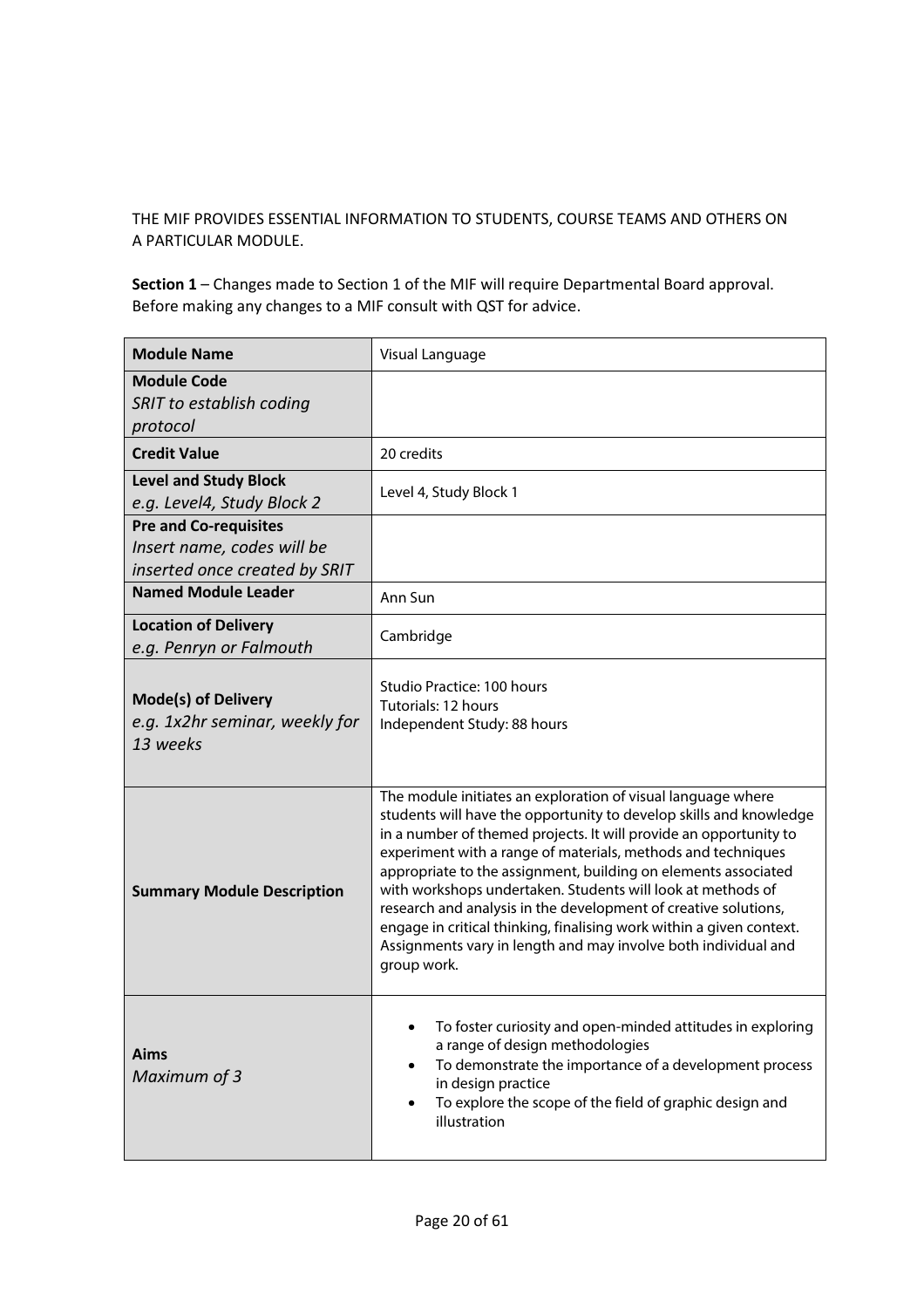|    | <b>Learning Outcomes</b>                                                                                                                                                            |                                                                                                                                                                                              |
|----|-------------------------------------------------------------------------------------------------------------------------------------------------------------------------------------|----------------------------------------------------------------------------------------------------------------------------------------------------------------------------------------------|
| LO | Learning Outcome                                                                                                                                                                    | Assessment Criteria<br>[Assessment Criteria detailed against the<br>learning outcome can be tailored to the<br>requirements of individual modules]                                           |
| 01 | Demonstrate appropriate gathering<br>techniques in the acquisition of<br>research material, using a wide range<br>of sources.                                                       | Understand the core components of the<br>brief, responding to the requirements in<br>general terms.<br>Show evidence of primary and secondary<br>research in the development of work.        |
| 02 | Show clear evidence of evaluation and<br>depth of thinking, informing critical<br>judgement in the generation of<br>concepts, which underpin assignment<br>development.             | Demonstration of critical judgment when<br>applied to development and finalisation<br>of work.<br>Creation of sketchbooks and reflective<br>journals that demonstrate visual<br>development. |
| 04 | Demonstrate an understanding of<br>selection, application and production<br>methodologies.                                                                                          | Selection and employment of a range of<br>media appropriate to the finished work.                                                                                                            |
| 06 | Show an understanding of audience<br>and the relevance of market.<br>Demonstrate an ability to communicate<br>ideas visually, verbally and/or written in<br>the generation of work. | Evidence of a personal approach to the<br>communication of concepts, ideas and<br>the development of creative practice.                                                                      |

| <b>Skills Development</b> | Subject specific<br>An understanding of the range of contexts and applications that<br>٠                                                       |
|---------------------------|------------------------------------------------------------------------------------------------------------------------------------------------|
|                           | apply to visual communication.<br>Basic design skills in image and text manipulation.<br>$\bullet$<br>Idea generation techniques.<br>$\bullet$ |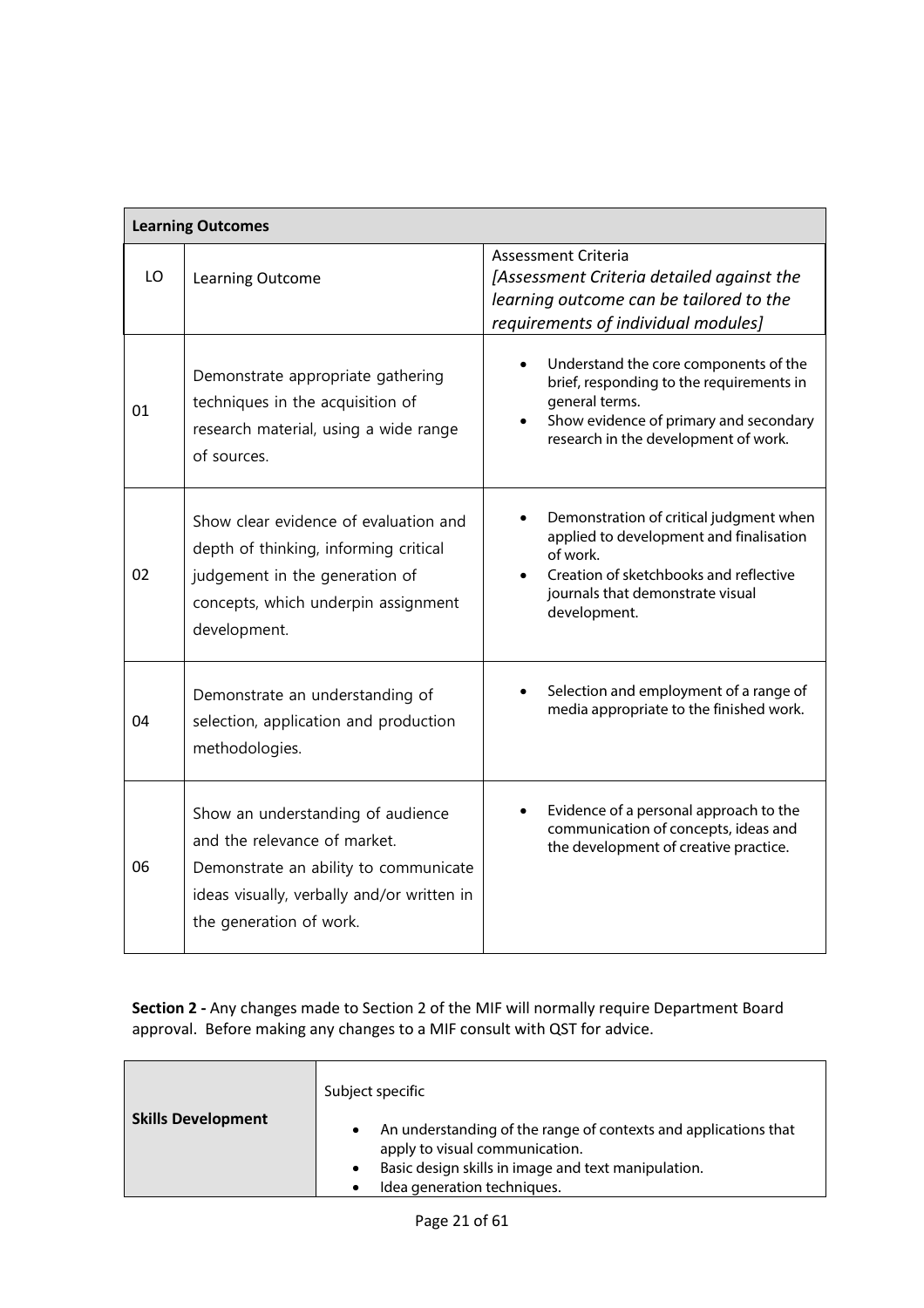|                            | Generic<br>Development of research methodologies.<br>$\bullet$<br>Development of project management skills.<br>Introduction to visual problem solving, creative thinking,<br>$\bullet$<br>independent thinking.<br>Development of presentation skills.<br>The importance of working with others                                                                                                                                         |
|----------------------------|-----------------------------------------------------------------------------------------------------------------------------------------------------------------------------------------------------------------------------------------------------------------------------------------------------------------------------------------------------------------------------------------------------------------------------------------|
| <b>Assessment Strategy</b> | Formative assessment takes place at strategic review points, typically at the<br>end of assignments and consists of peer, group and/or individual feedback.<br>Summative assessment occurs at the end of the Study Block, where<br>students will be expected to present all work undertaken during the module<br>in the form of presentation portfolio. Research, development work and<br>reflective notes form part of the submission. |

| No | Method | Assessment   Description of<br>Assessment Method | %   |  | <b>Learning Outcomes</b> | Assessed |  |   | Compulsory or<br>Compensatable |
|----|--------|--------------------------------------------------|-----|--|--------------------------|----------|--|---|--------------------------------|
|    |        |                                                  |     |  |                          |          |  | Ω |                                |
|    | PO     | Portfolio                                        | 100 |  |                          |          |  |   | Compulsory                     |

| *The following codes for assessment methods apply<br>(additional codes can be proposed through this process, if necessary):- |                         |           |                   |  |  |  |
|------------------------------------------------------------------------------------------------------------------------------|-------------------------|-----------|-------------------|--|--|--|
|                                                                                                                              |                         |           |                   |  |  |  |
| AR                                                                                                                           | artefact                | PC.       | practical         |  |  |  |
| CВ                                                                                                                           | computer-based          | PF.       | performance       |  |  |  |
| CS.                                                                                                                          | case study              | PL.       | placement         |  |  |  |
| DI                                                                                                                           | dissertation or project | PO        | portfolio         |  |  |  |
| <b>EX</b>                                                                                                                    | exam                    | <b>PR</b> | presentation      |  |  |  |
| <b>GR</b>                                                                                                                    | group report            | <b>RE</b> | individual report |  |  |  |
| IT                                                                                                                           | in-Module test          | <b>OR</b> | oral              |  |  |  |
| LR                                                                                                                           | literature review       | OТ        | other             |  |  |  |
| ES                                                                                                                           | essay                   | SP        | Studio practice   |  |  |  |

### **Indicative list of Resources**

*The resources below represent a core list of books that may provide helpful information appropriate to the module. We do suggest that students do not limit themselves to this selection but include relevant websites, magazines, exhibitions and gallery visits to enhance knowledge.*

Ambrose, G. & Harris, P. (2010) *Design Thinking*. Lausanne, AVA Publishing.

Ingledew, J. (2011) *The A-Z of visual ideas.* UK. Laurence King Publishers.

Brereton, R. (2009) *Sketchbooks: The hidden art of designers, illustrators & creatives.* UK. Laurence King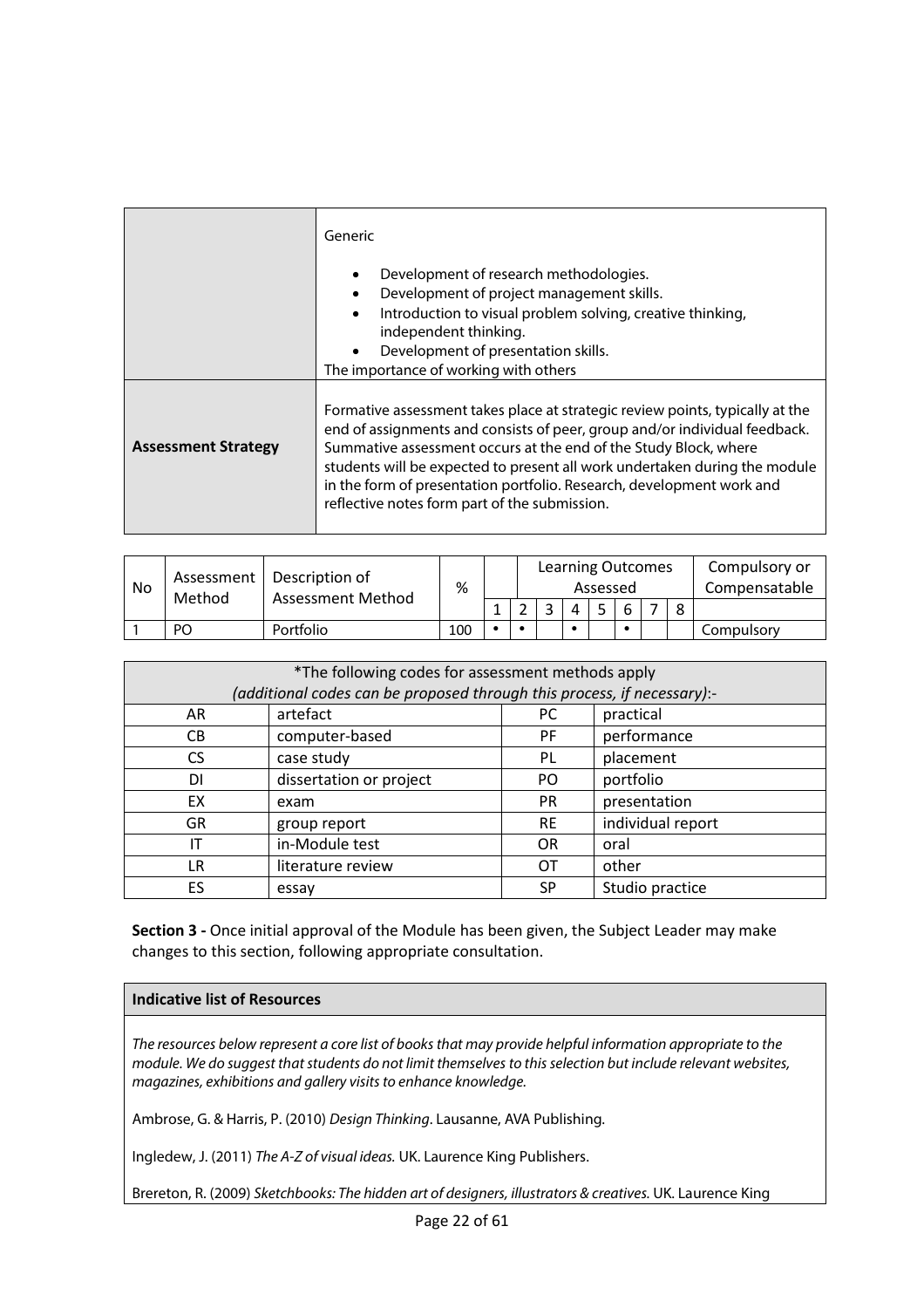Publishers.

Zeegan, L. (2005) *The fundamentals of illustration.* Lausanne, AVA Publishing.

Ambrose, G. (2008) *The fundamentals of graphic design.* Lausanne, AVA Publishing.

### **Section 4 – Administrative Information**

| <b>Department</b>                         | <b>CSVPA</b>                       |
|-------------------------------------------|------------------------------------|
| <b>Subject</b>                            | <b>Graphics &amp; Illustration</b> |
| <b>Version</b>                            |                                    |
| Date of production of MIF<br>(dd/mm/yyyy) | 16/12/2016                         |

| Named Awards - Indicate below all Courses where this is a Compulsory or Option Module<br>(*delete as appropriate) |  |  |
|-------------------------------------------------------------------------------------------------------------------|--|--|
| <b>Compulsory</b><br>BA (Hons) Graphics & Illustration                                                            |  |  |

### **MODULE INFORMATION FORM (MIF)**

THE MIF PROVIDES ESSENTIAL INFORMATION TO STUDENTS, COURSE TEAMS AND OTHERS ON A PARTICULAR MODULE.

| <b>Module Name</b>            | <b>Creative Generation</b> |  |  |
|-------------------------------|----------------------------|--|--|
| <b>Module Code</b>            |                            |  |  |
| SRIT to establish coding      |                            |  |  |
| protocol                      |                            |  |  |
| <b>Credit Value</b>           | 40 credits                 |  |  |
| <b>Level and Study Block</b>  | Level 4, Study Block 2     |  |  |
| e.g. Level4, Study Block 2    |                            |  |  |
| <b>Pre and Co-requisites</b>  |                            |  |  |
| Insert name, codes will be    |                            |  |  |
| inserted once created by SRIT |                            |  |  |
| <b>Named Module Leader</b>    | Simon Emery                |  |  |
| <b>Location of Delivery</b>   | Cambridge                  |  |  |
| e.g. Penryn or Falmouth       |                            |  |  |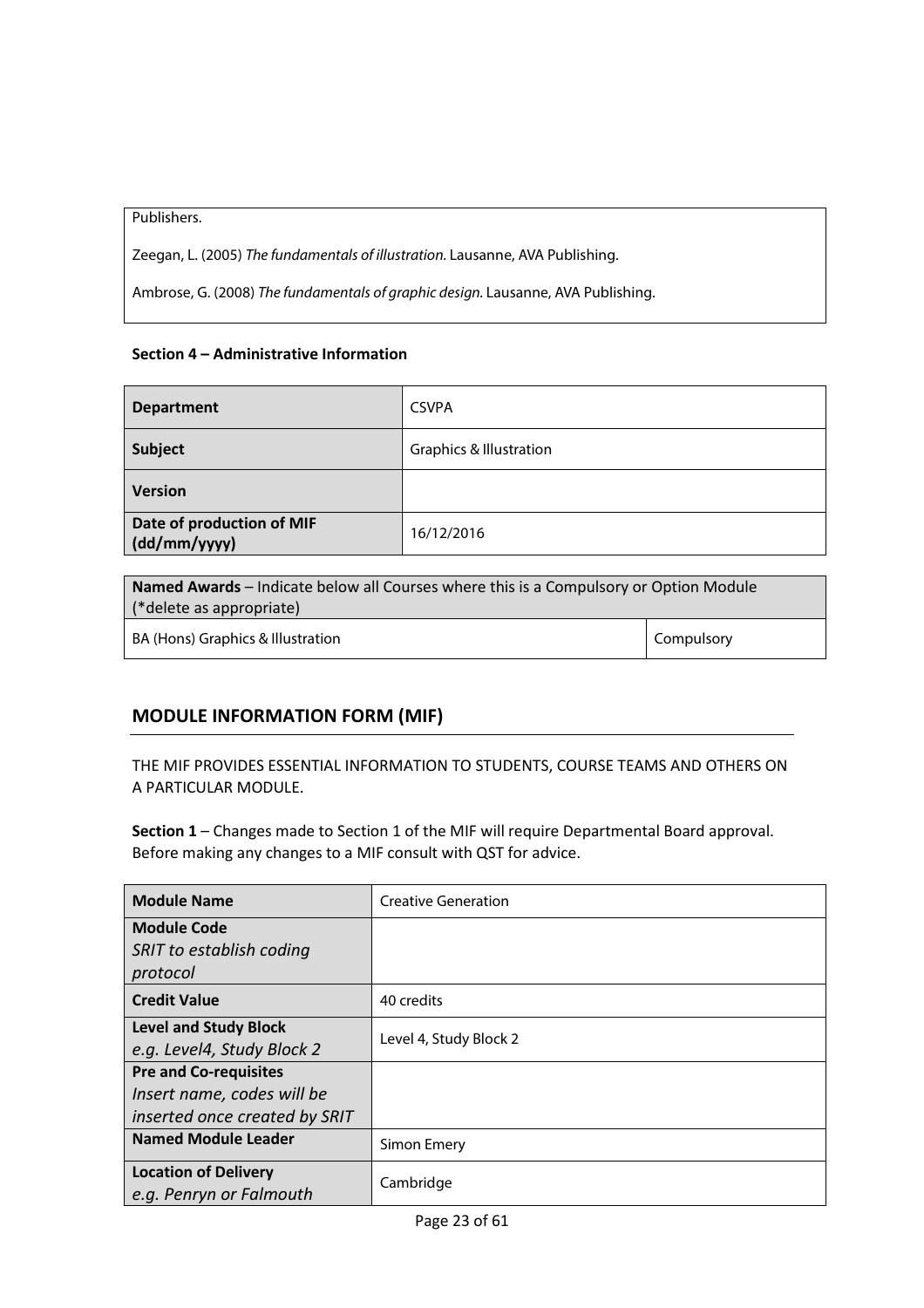| <b>Mode(s) of Delivery</b><br>e.g. 1x2hr seminar, weekly for<br>13 weeks | Workshops: 50 hours<br>Studio practice: 150 hours<br>Tutorials: 24 hours<br>Lectures: 12 hours<br>Independent study: 164 hours                                                                                                                                                                                                                                                                                                                                                                                         |
|--------------------------------------------------------------------------|------------------------------------------------------------------------------------------------------------------------------------------------------------------------------------------------------------------------------------------------------------------------------------------------------------------------------------------------------------------------------------------------------------------------------------------------------------------------------------------------------------------------|
| <b>Summary Module Description</b>                                        | This module builds upon a wide range of previous learning<br>experiences and introduces some new tools. Assignments are<br>designed to develop critical thinking skills, design development<br>and will focus on helping students select a pathway within graphic<br>design or illustration. Students will be encouraged to stretch their<br>perceptions of creative thinking and creative practice. The module<br>will typically culminate in a group project where professional<br>management skills are introduced. |
| Aims<br>Maximum of 3                                                     | • To act as a synthesis of previous work, building on skills and<br>knowledge.<br>• To stretch critical thinking and introduce working<br>methodologies associated with creative practice.<br>• To enable the selection of creative pathway                                                                                                                                                                                                                                                                            |

|    | <b>Learning Outcomes</b>                                                                                                                                                |                                                                                                                                                                                              |
|----|-------------------------------------------------------------------------------------------------------------------------------------------------------------------------|----------------------------------------------------------------------------------------------------------------------------------------------------------------------------------------------|
| LO | Learning Outcome                                                                                                                                                        | Assessment Criteria<br>[Assessment Criteria detailed against the<br>learning outcome can be tailored to the<br>requirements of individual modules]                                           |
| 01 | Demonstrate appropriate gathering<br>techniques in the acquisition of research<br>material, using a wide range of sources.                                              | Understand the core components of the<br>brief, responding to the requirements in<br>general terms.<br>Employ independent research in the<br>development of work.                            |
| 02 | Show clear evidence of evaluation and<br>depth of thinking, informing critical<br>judgement in the generation of concepts,<br>which underpin assignment<br>development. | Demonstration of critical judgment when<br>applied to development and finalisation of<br>work.<br>Creation of sketchbooks and reflective<br>journals that demonstrate visual<br>development. |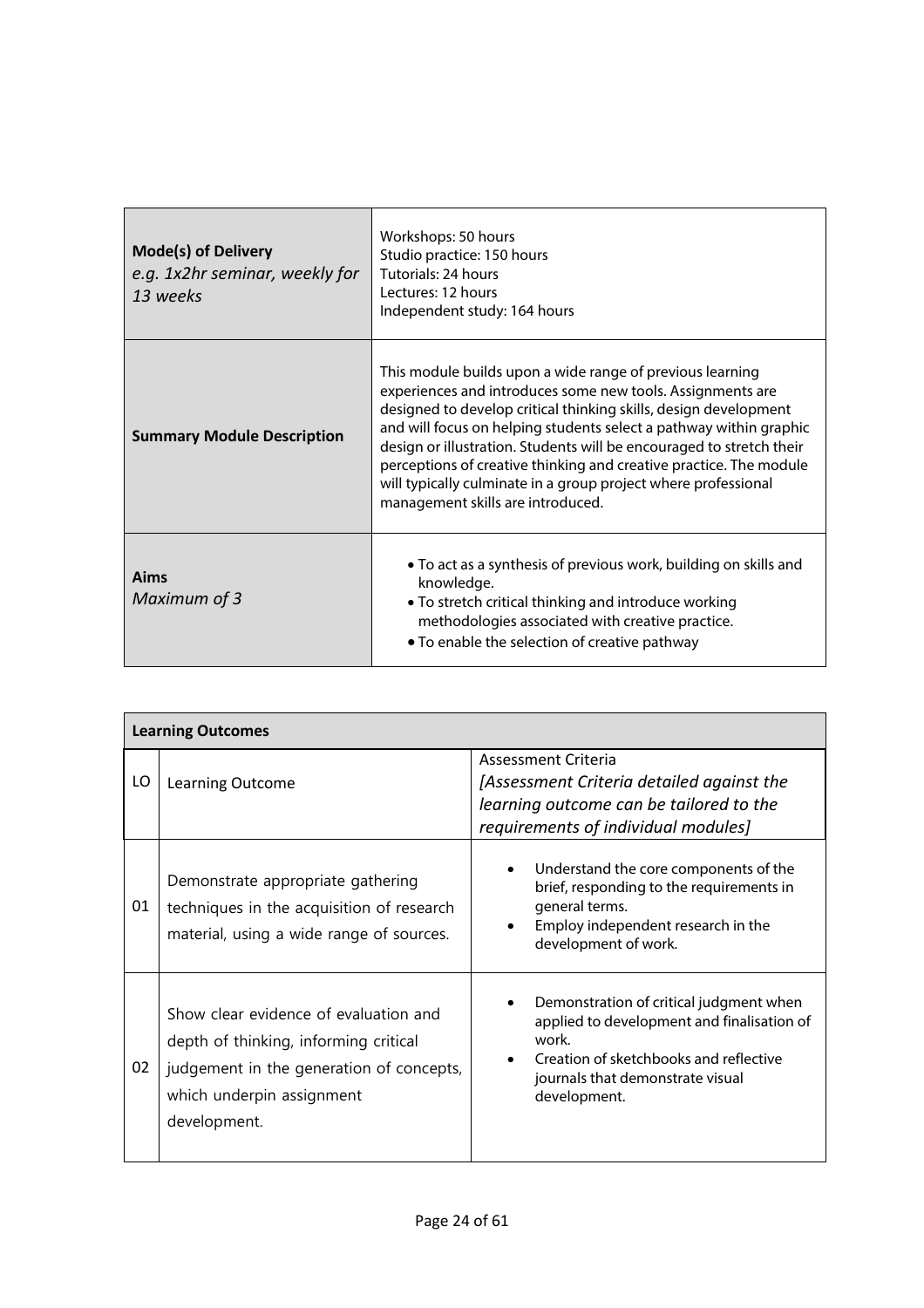| 04 | Demonstrate an understanding of<br>selection, application and production<br>methodologies.                                                                                                                   | Selection and employment of a range of<br>media appropriate to the finished work.<br>Demonstration of an ability to create a<br>visual language. |
|----|--------------------------------------------------------------------------------------------------------------------------------------------------------------------------------------------------------------|--------------------------------------------------------------------------------------------------------------------------------------------------|
| 05 | Demonstrate an ability to engage with<br>others, accommodating their views and<br>ideas.                                                                                                                     | Ability to accommodate the views of others<br>and response to critical judgment.<br>Roles and responsibilities are met.                          |
| 07 | Show an ability to present visual<br>solutions to an appropriate standard<br>using relevant technologies, materials<br>and methods. Evidence visual and verbal<br>effectiveness in the presentation of work. | Employ a range of skills in the origination<br>of imagery.<br>Demonstration of clear visual and verbal<br>communication of ides.                 |

| <b>Skills Development</b> | Subject specific<br>An increased understanding of choice and effective use of media<br>$\bullet$<br>Development of design skills in image and text manipulation:<br>$\bullet$<br>composition, colour, tone, form, texture.<br>Development of the fundamental stages of the design process<br>$\bullet$<br>The continued development of drawing skills.<br>$\bullet$<br>An increased understanding of the range of contexts and<br>$\bullet$<br>applications that apply to visual communication.<br>Development of design skills in image and text manipulation.<br>$\bullet$<br>Idea generation techniques. |
|---------------------------|-------------------------------------------------------------------------------------------------------------------------------------------------------------------------------------------------------------------------------------------------------------------------------------------------------------------------------------------------------------------------------------------------------------------------------------------------------------------------------------------------------------------------------------------------------------------------------------------------------------|
|                           | Generic                                                                                                                                                                                                                                                                                                                                                                                                                                                                                                                                                                                                     |
|                           | Development of research methodologies.<br>$\bullet$<br>Development of project management skills.<br>٠<br>Development of visual problem solving, creative thinking,<br>$\bullet$<br>independent thinking.<br>Development of presentation skills.                                                                                                                                                                                                                                                                                                                                                             |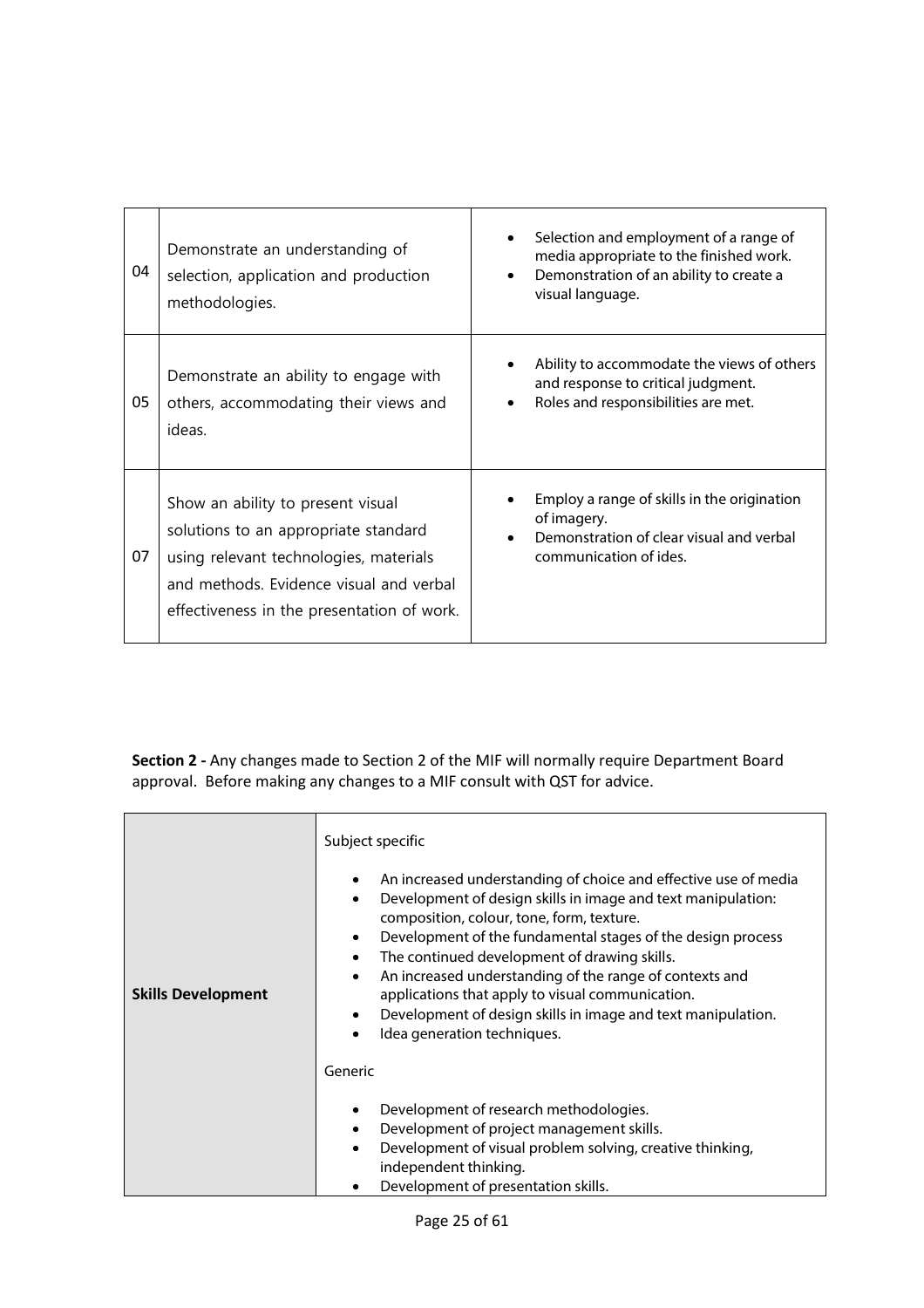|                            | The importance of working with others.<br>$\bullet$                                                                                                                                                                                                                                                                                                                                                                                       |
|----------------------------|-------------------------------------------------------------------------------------------------------------------------------------------------------------------------------------------------------------------------------------------------------------------------------------------------------------------------------------------------------------------------------------------------------------------------------------------|
| <b>Assessment Strategy</b> | Formative assessment takes place at strategic review points, typically at the<br>end of assignments and consists of peer, group and/or individual feedback.<br>Summative assessment occurs at the end of the Study Block, where<br>students will be expected to present all work undertaken during the module<br>in the form of a presentation portfolio. Research, development work and<br>reflective notes form part of the submission. |

|    |        | Assessment   Description of |     |  |  | <b>Learning Outcomes</b> |  | Compulsory or |
|----|--------|-----------------------------|-----|--|--|--------------------------|--|---------------|
| No |        | Assessment   Description of | %   |  |  | Assessed                 |  | Compensatable |
|    | Method | <b>Assessment Method</b>    |     |  |  |                          |  |               |
|    | PO     | Portfolio                   | 100 |  |  |                          |  | Compulsory    |

| *The following codes for assessment methods apply<br>(additional codes can be proposed through this process, if necessary):- |                              |           |                   |  |  |  |
|------------------------------------------------------------------------------------------------------------------------------|------------------------------|-----------|-------------------|--|--|--|
| AR                                                                                                                           | artefact<br>practical<br>PC. |           |                   |  |  |  |
| CВ                                                                                                                           | computer-based               | PF.       | performance       |  |  |  |
| CS.                                                                                                                          | case study                   | PL        | placement         |  |  |  |
| DI.                                                                                                                          | dissertation or project      | PO.       | portfolio         |  |  |  |
| <b>EX</b>                                                                                                                    | exam                         | <b>PR</b> | presentation      |  |  |  |
| <b>GR</b>                                                                                                                    | group report                 | <b>RE</b> | individual report |  |  |  |
| IT                                                                                                                           | in-Module test               | <b>OR</b> | oral              |  |  |  |
| LR                                                                                                                           | literature review            | ОT        | other             |  |  |  |
| ES.                                                                                                                          | essay                        | <b>SP</b> | studio practice   |  |  |  |

### **Indicative list of Resources**

*The resources below represent a core list of books that may provide helpful information appropriate to the module. We do suggest that students do not limit themselves to this selection but include relevant websites, magazines, exhibitions and gallery visits to enhance knowledge.*

Muller-Brockman, J. (1981) *Grid systems*. Verlag Niggli.

Ambrose, G. & Harris, P. (2007) *The Layout book*. Lausanne, AVA Publishing.

Hall, A. (2011) *Illustration.* UK. Laurence King Publishers.

McAlhone, B. (1998) *A smile in the mind.* UK, Phaidon Press Ltd; New Ed.

Bang, M. (2000) *Picture This: How Pictures Work*. London, Seastar.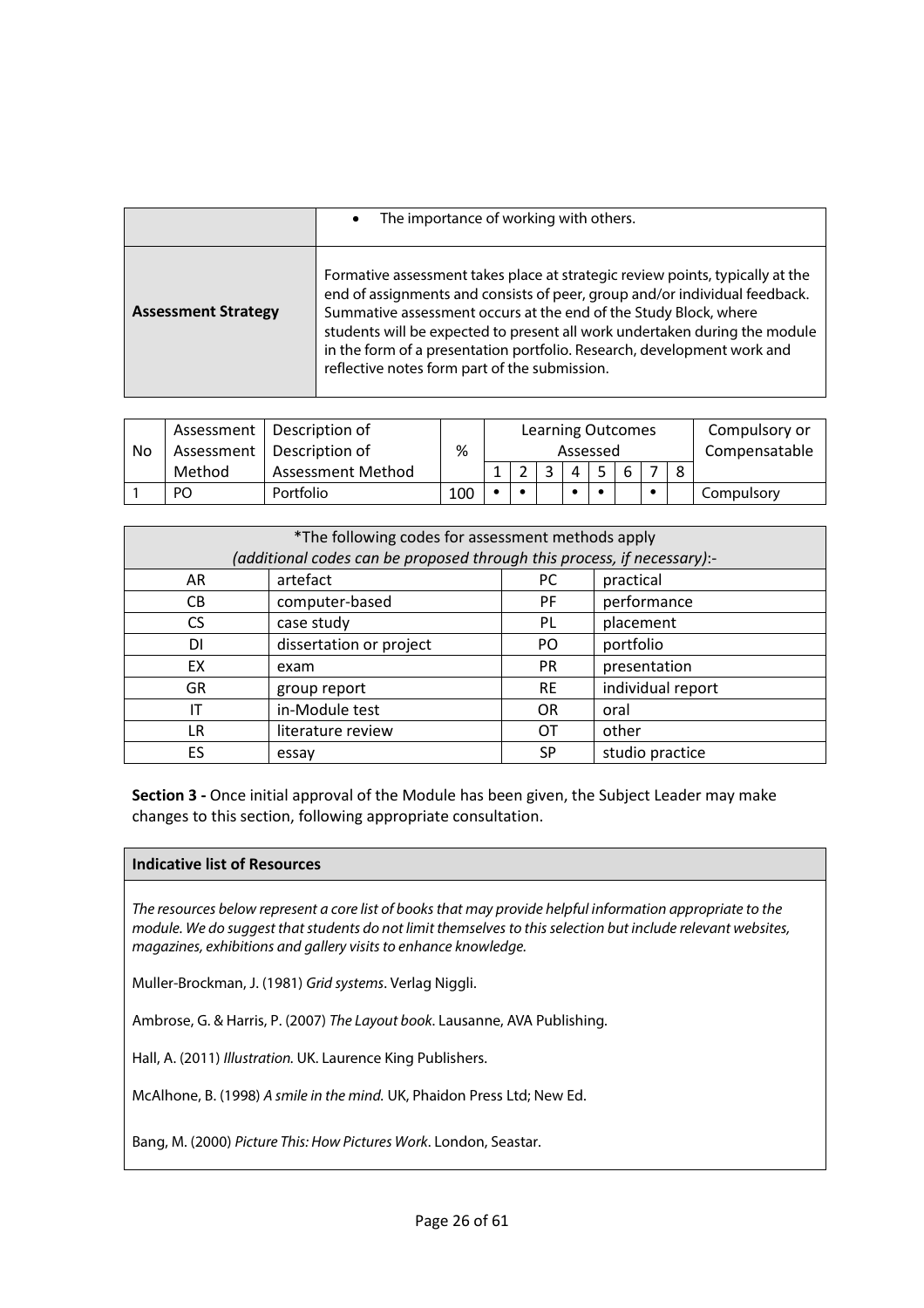Ambrose, G. & Harris, P. (2010) *Design Thinking*. Lausanne, AVA Publishing.

Lupton, E. (2004) *Thinking with Type: A critical guide for Designers, Writers, Editors & Students.* Princeton Architectural.

### **Section 4 – Administrative Information**

| <b>Department</b>                         | <b>CSVPA</b>                       |
|-------------------------------------------|------------------------------------|
| Subject                                   | <b>Graphics &amp; Illustration</b> |
| <b>Version</b>                            |                                    |
| Date of production of MIF<br>(dd/mm/yyyy) | 16/12/2016                         |

| <b>Named Awards</b> – Indicate below all Courses where this is a Compulsory or Option Module<br>(*delete as appropriate) |                   |  |  |
|--------------------------------------------------------------------------------------------------------------------------|-------------------|--|--|
| BA (Hons) Graphics & Illustration                                                                                        | <b>Compulsory</b> |  |  |

### **MODULE INFORMATION FORM (MIF)**

THE MIF PROVIDES ESSENTIAL INFORMATION TO STUDENTS, COURSE TEAMS AND OTHERS ON A PARTICULAR MODULE.

| <b>Module Name</b>                                         | Engagement             |
|------------------------------------------------------------|------------------------|
| <b>Module Code</b><br>SRIT to establish coding<br>protocol |                        |
| <b>Credit Value</b>                                        | 20 credits             |
| <b>Level and Study Block</b><br>e.g. Level4, Study Block 2 | Level 4, Study Block 2 |
| <b>Pre and Co-requisites</b>                               |                        |
| Insert name, codes will be                                 |                        |
| inserted once created by SRIT                              |                        |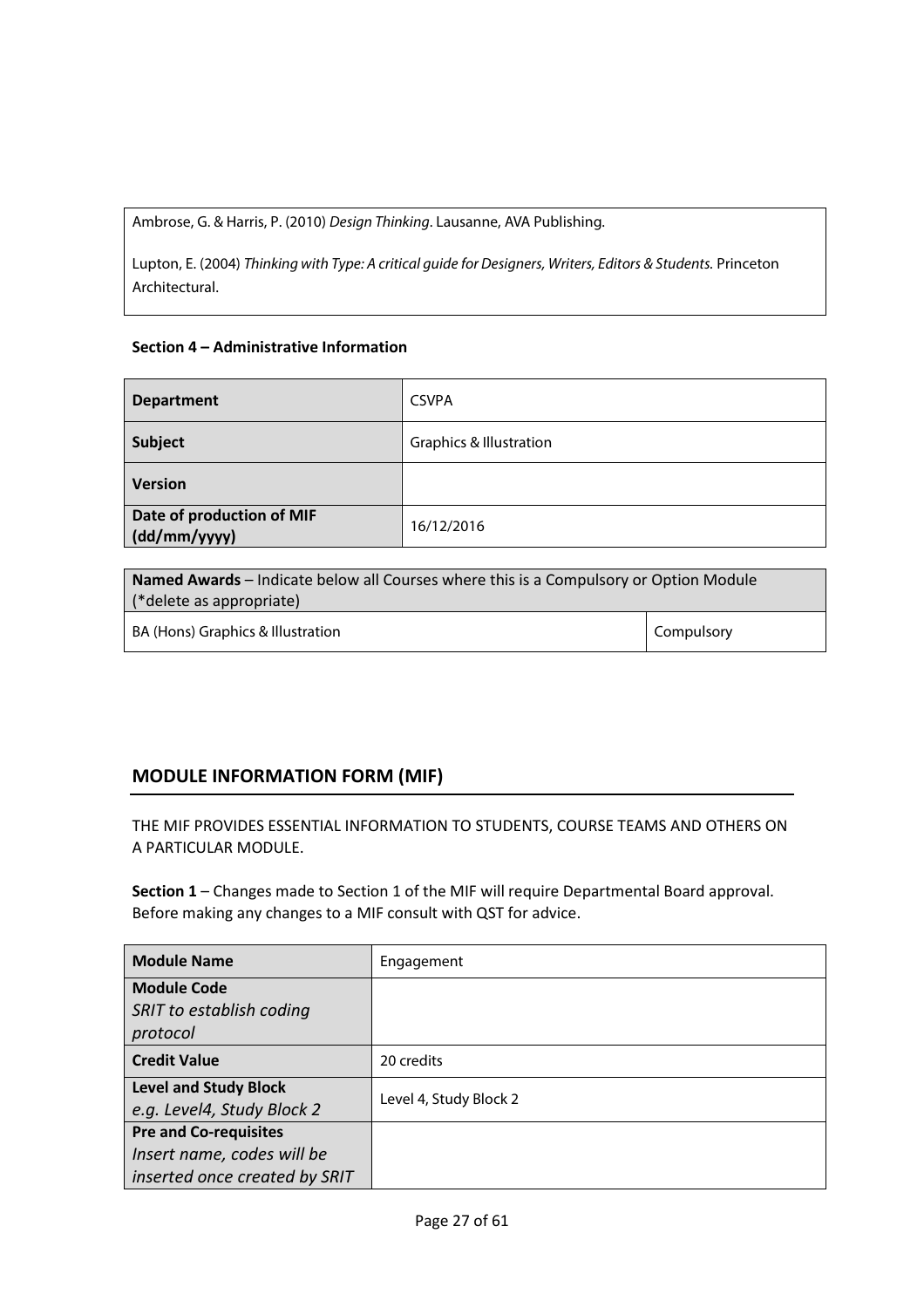| <b>Named Module Leader</b>                                               | Mike Alsford                                                                                                                                                                                                                                                                                                                                                                                                                                                                                                                                                                                                                                                                                                                                   |  |  |  |  |  |
|--------------------------------------------------------------------------|------------------------------------------------------------------------------------------------------------------------------------------------------------------------------------------------------------------------------------------------------------------------------------------------------------------------------------------------------------------------------------------------------------------------------------------------------------------------------------------------------------------------------------------------------------------------------------------------------------------------------------------------------------------------------------------------------------------------------------------------|--|--|--|--|--|
| <b>Location of Delivery</b><br>e.g. Penryn or Falmouth                   | Cambridge                                                                                                                                                                                                                                                                                                                                                                                                                                                                                                                                                                                                                                                                                                                                      |  |  |  |  |  |
| <b>Mode(s) of Delivery</b><br>e.g. 1x2hr seminar, weekly for<br>13 weeks | Lectures: 30 hours<br>Seminars: 30 hours<br>Tutorials: 9 hours<br>Independent study: 131 hours                                                                                                                                                                                                                                                                                                                                                                                                                                                                                                                                                                                                                                                 |  |  |  |  |  |
| <b>Summary Module Description</b>                                        | The purpose of this component is to stimulate and engage, to draw<br>students into the breath and complexity of the visual<br>communication world. The module will encourage students to<br>explore the cultural context of art and design by analysing a wide<br>range of creative products drawn typically from illustration, graphic<br>design, film, TV, animation, gaming and graphic novels. The<br>primary focus of the module will be on identifying the<br>"situatedness" of created products, their status as value laden<br>objects that derive their significance from the interaction between<br>the author who places them within a particular time and space and<br>audiences who perceive them from their own unique location. |  |  |  |  |  |
| <b>Aims</b><br>Maximum of 3                                              | To demonstrate how practice relates to a broader context<br>of visual communication.<br>To encourage an enquiring and reflective approach to<br>practice.<br>To engage students in the production of a written<br>assignment.                                                                                                                                                                                                                                                                                                                                                                                                                                                                                                                  |  |  |  |  |  |

|    | <b>Learning Outcomes</b>                                                                                                   |                                                                                                                                                    |  |  |  |  |
|----|----------------------------------------------------------------------------------------------------------------------------|----------------------------------------------------------------------------------------------------------------------------------------------------|--|--|--|--|
| LO | Learning Outcome                                                                                                           | Assessment Criteria<br>[Assessment Criteria detailed against the<br>learning outcome can be tailored to the<br>requirements of individual modules] |  |  |  |  |
| 01 | Demonstrate appropriate gathering<br>techniques in the acquisition of research<br>material, using a wide range of sources. | Employ independent research in the<br>development of work.                                                                                         |  |  |  |  |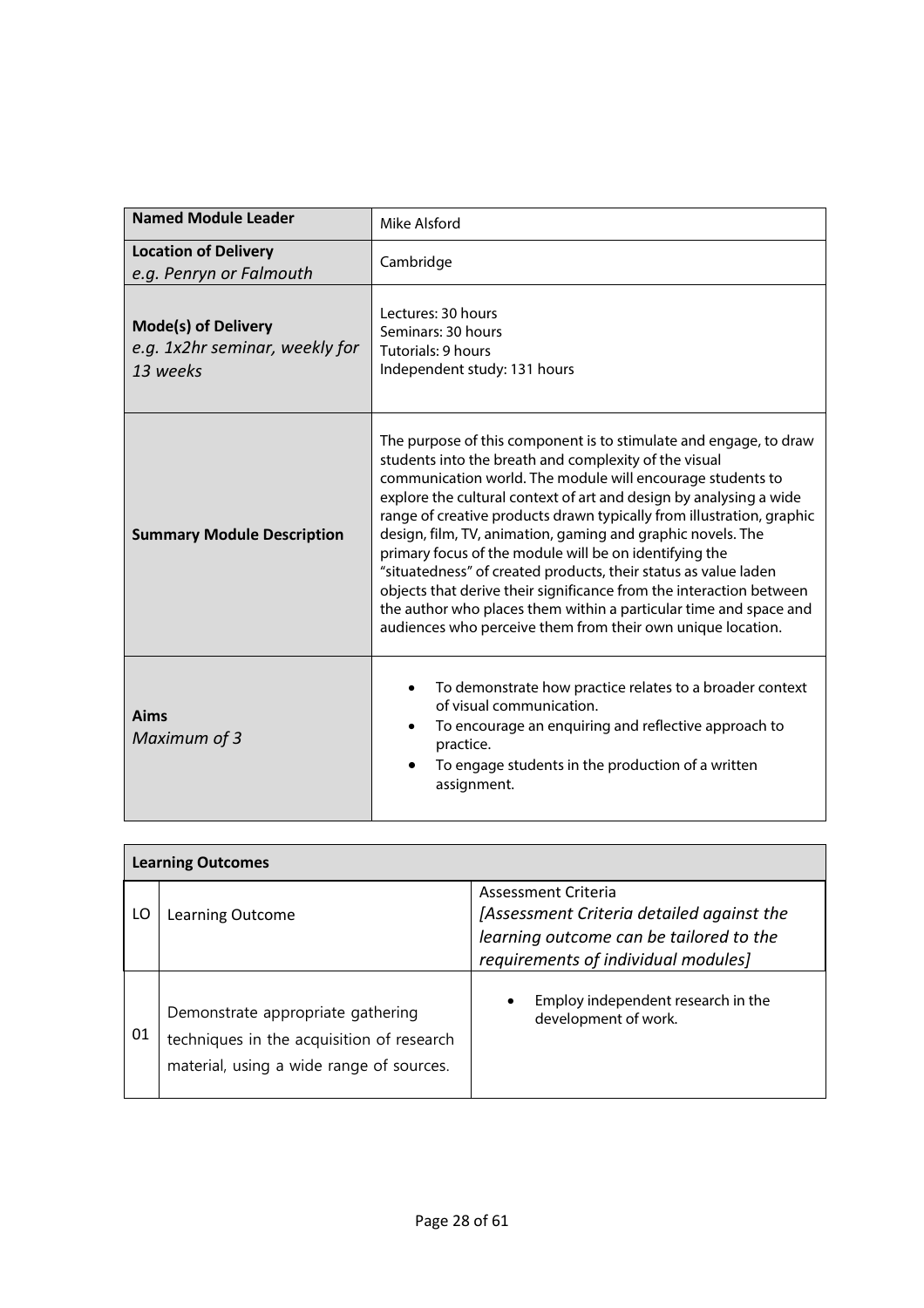| 02 | Show clear evidence of evaluation and<br>depth of thinking, informing critical<br>judgement in the generation of concepts,<br>which underpin assignment<br>development.             | Demonstration of critical judgment when<br>applied to development and finalisation of<br>work.                                                                          |
|----|-------------------------------------------------------------------------------------------------------------------------------------------------------------------------------------|-------------------------------------------------------------------------------------------------------------------------------------------------------------------------|
| 04 | Demonstrate an understanding of<br>selection, application and production<br>methodologies.                                                                                          | Basic facts and theory are evident and a<br>single viewpoint has been adopted.                                                                                          |
| 06 | Show an understanding of audience and<br>the relevance of market. Demonstrate an<br>ability to communicate ideas visually,<br>verbally and/or written in the generation<br>of work. | Construction of a coherent argument,<br>demonstrating an understanding of the<br>practical, theoretical, historical contexts in<br>which visual communication operates. |

| <b>Skills Development</b>  | Subject specific<br>Contextual understanding of designer's role within consumer<br>$\bullet$<br>culture<br>An understanding and knowledge of the range of contexts and<br>$\bullet$<br>applications for visual communication.<br>Generic<br>Critical writing skills<br>Managing and evaluating information from a variety of unfamiliar<br>sources.<br>Development of research methodologies<br>$\bullet$<br>Development of time management skills.<br>$\bullet$ |
|----------------------------|------------------------------------------------------------------------------------------------------------------------------------------------------------------------------------------------------------------------------------------------------------------------------------------------------------------------------------------------------------------------------------------------------------------------------------------------------------------|
| <b>Assessment Strategy</b> | Formative assessment takes place at strategic review points, typically at the<br>end of assignments and consists of peer, group and/or individual feedback.<br>Summative assessment occurs at the end of the Study Block. Students will<br>submit a written piece of work of an appropriate word count, including all<br>relevant references.                                                                                                                    |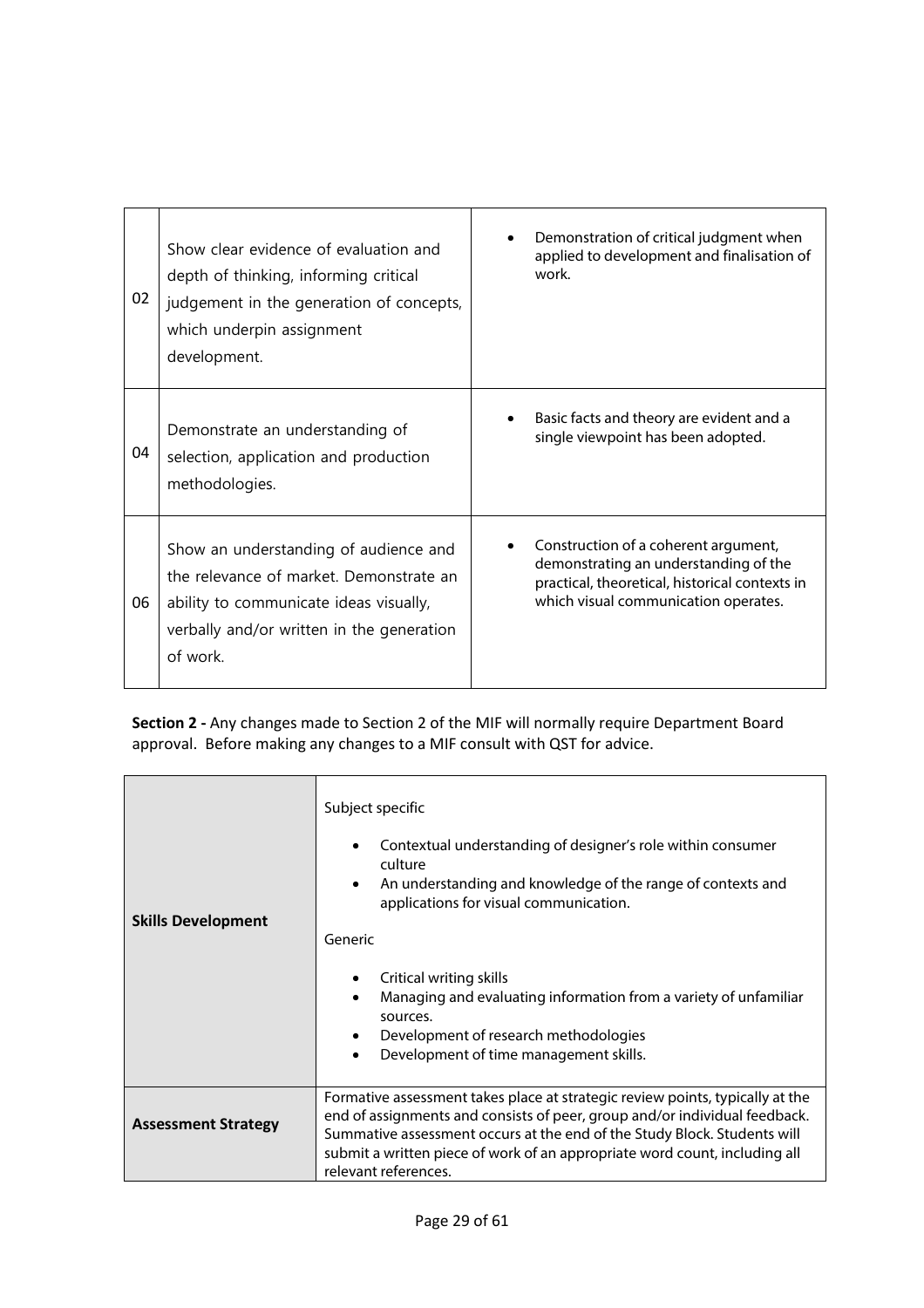|    |        | Assessment   Description of |     |  | <b>Learning Outcomes</b> |          |  | Compulsory or |
|----|--------|-----------------------------|-----|--|--------------------------|----------|--|---------------|
| No |        | Assessment   Description of | ℅   |  |                          | Assessed |  | Compensatable |
|    | Method | Assessment Method           |     |  |                          |          |  | Or Compulsory |
|    | ES     | Essav                       | 100 |  |                          |          |  | Compulsory    |

| *The following codes for assessment methods apply<br>(additional codes can be proposed through this process, if necessary):- |                         |           |                   |  |  |
|------------------------------------------------------------------------------------------------------------------------------|-------------------------|-----------|-------------------|--|--|
| AR                                                                                                                           | artefact                | PC.       | practical         |  |  |
| CВ                                                                                                                           | computer-based          | PF.       | performance       |  |  |
| CS.                                                                                                                          | case study              | PL        | placement         |  |  |
| DI                                                                                                                           | dissertation or project | PO.       | portfolio         |  |  |
| EX                                                                                                                           | exam                    | <b>PR</b> | presentation      |  |  |
| GR.                                                                                                                          | group report            | <b>RE</b> | individual report |  |  |
| ΙT                                                                                                                           | in-Module test          | <b>OR</b> | oral              |  |  |
| LR                                                                                                                           | literature review       | OТ        | other             |  |  |
| ES                                                                                                                           | essay                   |           |                   |  |  |

### **Indicative list of Resources**

*The resources below represent a core list of books that may provide helpful information appropriate to the module. We do suggest that students do not limit themselves to this selection but include relevant websites, magazines, exhibitions and gallery visits to enhance knowledge.*

Lupton, E. and Miller, A. (1999) *Design Writing Research*. London, Phiadon.

Eskilson, S. J. (2007) *Graphic Design: A New History*. UK. Laurence King Publishing.

Meggs, P. B. (1998) *A History of Graphic Design.* New York, John Wiley & Sons.

Beirut, M. (1994) *Looking Closer: Critical Writings on Graphic Design*. New York, Allworth Press.

Crow, D. (2006) *Left to Right: The Cultural Shift from Words to Pictures*. Lausanne, AVA Publishing.

### **Section 4 – Administrative Information**

| <b>Department</b> | <b>CSVPA</b>                       |
|-------------------|------------------------------------|
| Subject           | <b>Graphics &amp; Illustration</b> |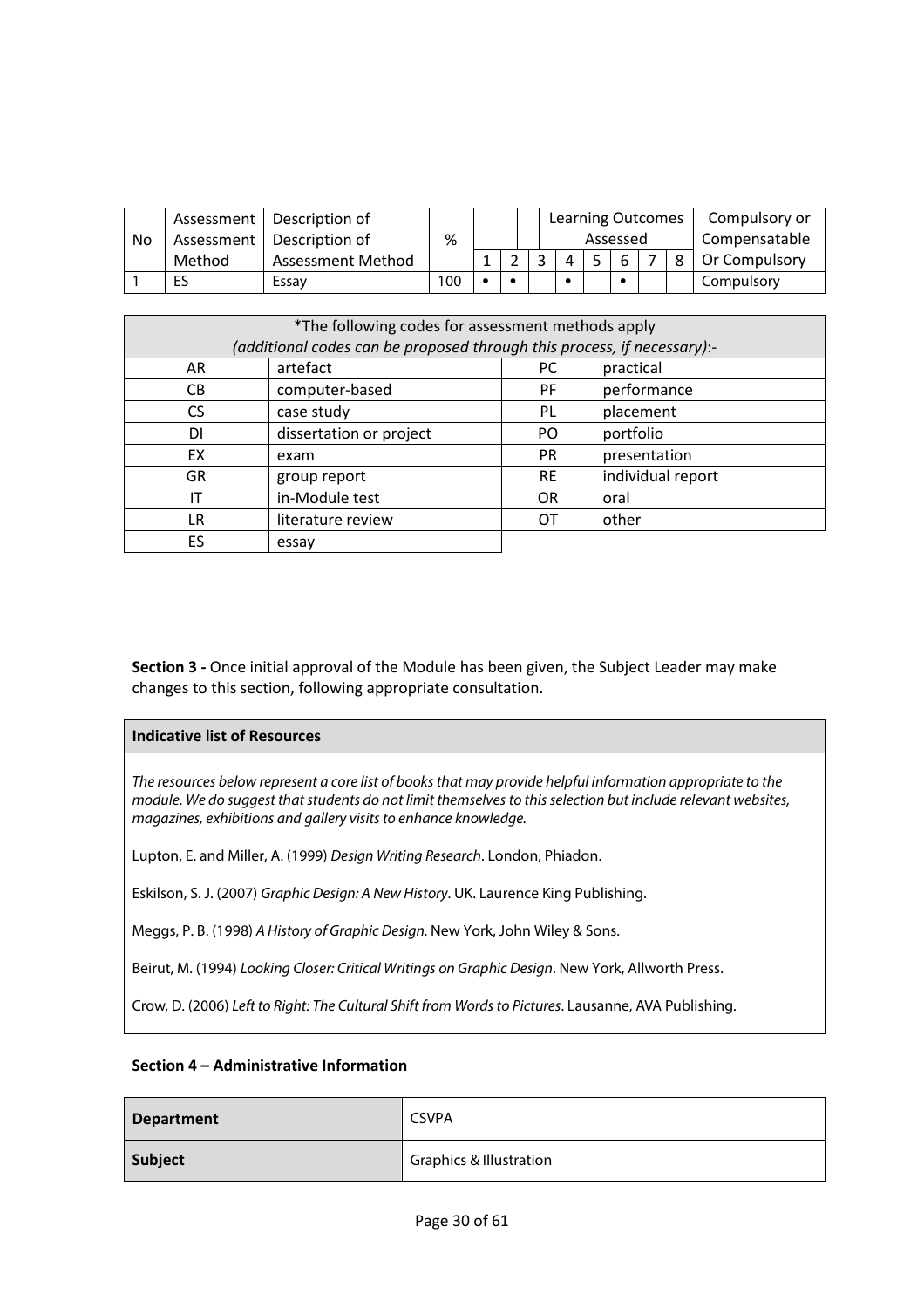| <b>Version</b>                            |            |
|-------------------------------------------|------------|
| Date of production of MIF<br>(dd/mm/yyyy) | 16/12/2016 |

**Named Awards** – Indicate below all Courses where this is a Compulsory or Option Module (\*delete as appropriate)

BA (Hons) Graphics & Illustration Compulsory Compulsory

### **MODULE INFORMATION FORM (MIF)**

THE MIF PROVIDES ESSENTIAL INFORMATION TO STUDENTS, COURSE TEAMS AND OTHERS ON A PARTICULAR MODULE.

| <b>Module Name</b>                                                                          | <b>Creative Direction</b>                                                                                                                                                                                                                                                                                                                                                                                                            |  |  |
|---------------------------------------------------------------------------------------------|--------------------------------------------------------------------------------------------------------------------------------------------------------------------------------------------------------------------------------------------------------------------------------------------------------------------------------------------------------------------------------------------------------------------------------------|--|--|
| <b>Module Code</b><br>SRIT to establish coding<br>protocol                                  |                                                                                                                                                                                                                                                                                                                                                                                                                                      |  |  |
| <b>Credit Value</b>                                                                         | 40 credits                                                                                                                                                                                                                                                                                                                                                                                                                           |  |  |
| <b>Level and Study Block</b><br>e.g. Level4, Study Block 2                                  | Level 5, Study Block 1                                                                                                                                                                                                                                                                                                                                                                                                               |  |  |
| <b>Pre and Co-requisites</b><br>Insert name, codes will be<br>inserted once created by SRIT |                                                                                                                                                                                                                                                                                                                                                                                                                                      |  |  |
| <b>Named Module Leader</b>                                                                  | <b>Mandy Doyle</b>                                                                                                                                                                                                                                                                                                                                                                                                                   |  |  |
| <b>Location of Delivery</b><br>e.g. Penryn or Falmouth                                      | Cambridge                                                                                                                                                                                                                                                                                                                                                                                                                            |  |  |
| <b>Mode(s) of Delivery</b><br>e.g. 1x2hr seminar, weekly for<br>13 weeks                    | Studio practice: 192 hours<br>Lectures: 12 hours<br>Tutorials: 12 hours<br>Independent study: 184 hours                                                                                                                                                                                                                                                                                                                              |  |  |
| <b>Summary Module Description</b>                                                           | This module will further develop a range of professional practical<br>skills and approaches to Graphic Design and Illustration practice.<br>Projects offer the opportunity to pursue areas of interest where<br>students are introduced to advanced skills and techniques. Projects<br>will support a transition period of study and will aid development<br>of particular skills as students focus on individual areas of interest; |  |  |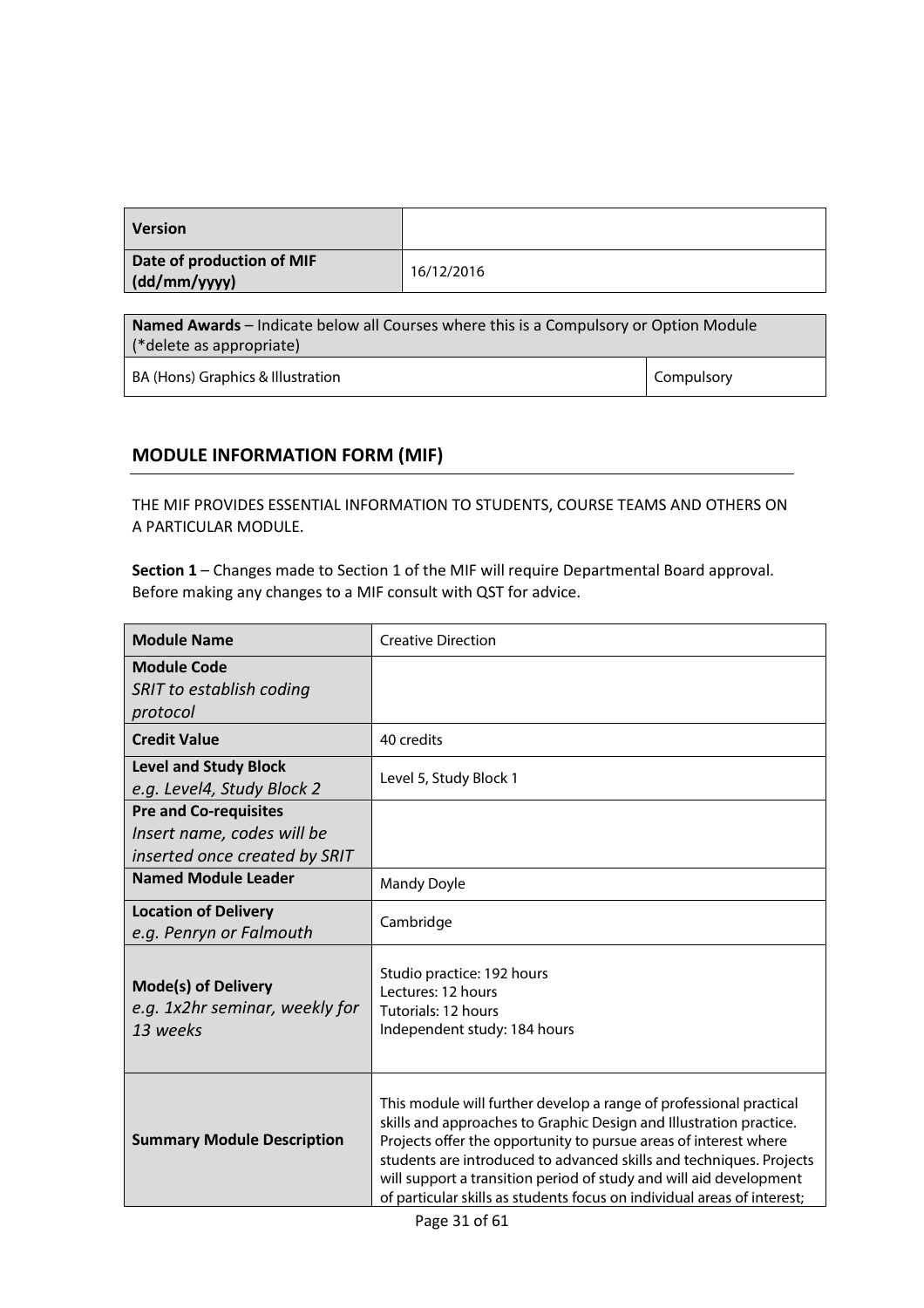|                      | projects offered will enable selection and progression to elected<br>specialist activity; focus is placed on students developing skills<br>related to a chosen specialism.                                                                                                                                                                                                                   |
|----------------------|----------------------------------------------------------------------------------------------------------------------------------------------------------------------------------------------------------------------------------------------------------------------------------------------------------------------------------------------------------------------------------------------|
| Aims<br>Maximum of 3 | • To support students in identifying and establishing areas<br>of individual creative exploration within the field of<br>graphics & illustration.<br>• To extend and develop curiosity and open-minded<br>thinking in the exploration of a range of design<br>methodologies.<br>• To develop advanced knowledge and understanding of<br>design processes in the development of design ideas. |

|    | <b>Learning Outcomes</b>                                                                                                                                                |                                                                                                                                                                                                 |
|----|-------------------------------------------------------------------------------------------------------------------------------------------------------------------------|-------------------------------------------------------------------------------------------------------------------------------------------------------------------------------------------------|
| LO | Learning Outcome                                                                                                                                                        | <b>Assessment Criteria</b><br>[Assessment Criteria detailed against the<br>learning outcome can be tailored to the<br>requirements of individual modules]                                       |
| 01 | Demonstrate appropriate gathering<br>techniques in the acquisition of research<br>material, using a wide range of sources.                                              | Understand the core components of the<br>brief, responding to the requirements in<br>general terms.<br>Employ effective independent research in<br>the development of work.                     |
| 02 | Show clear evidence of evaluation and<br>depth of thinking, informing critical<br>judgement in the generation of concepts,<br>which underpin assignment<br>development. | Create a visual archive that demonstrates<br>personal visual development showing lines<br>of clear progression.<br>Extend and capitalize on critical judgment<br>when applied to finished work. |
| 04 | Demonstrate an understanding of<br>selection, application and production<br>methodologies.                                                                              | Selection and employment of an extended<br>range of media appropriate to the finished<br>work.<br>Demonstration of an ability to create a<br>visual language.                                   |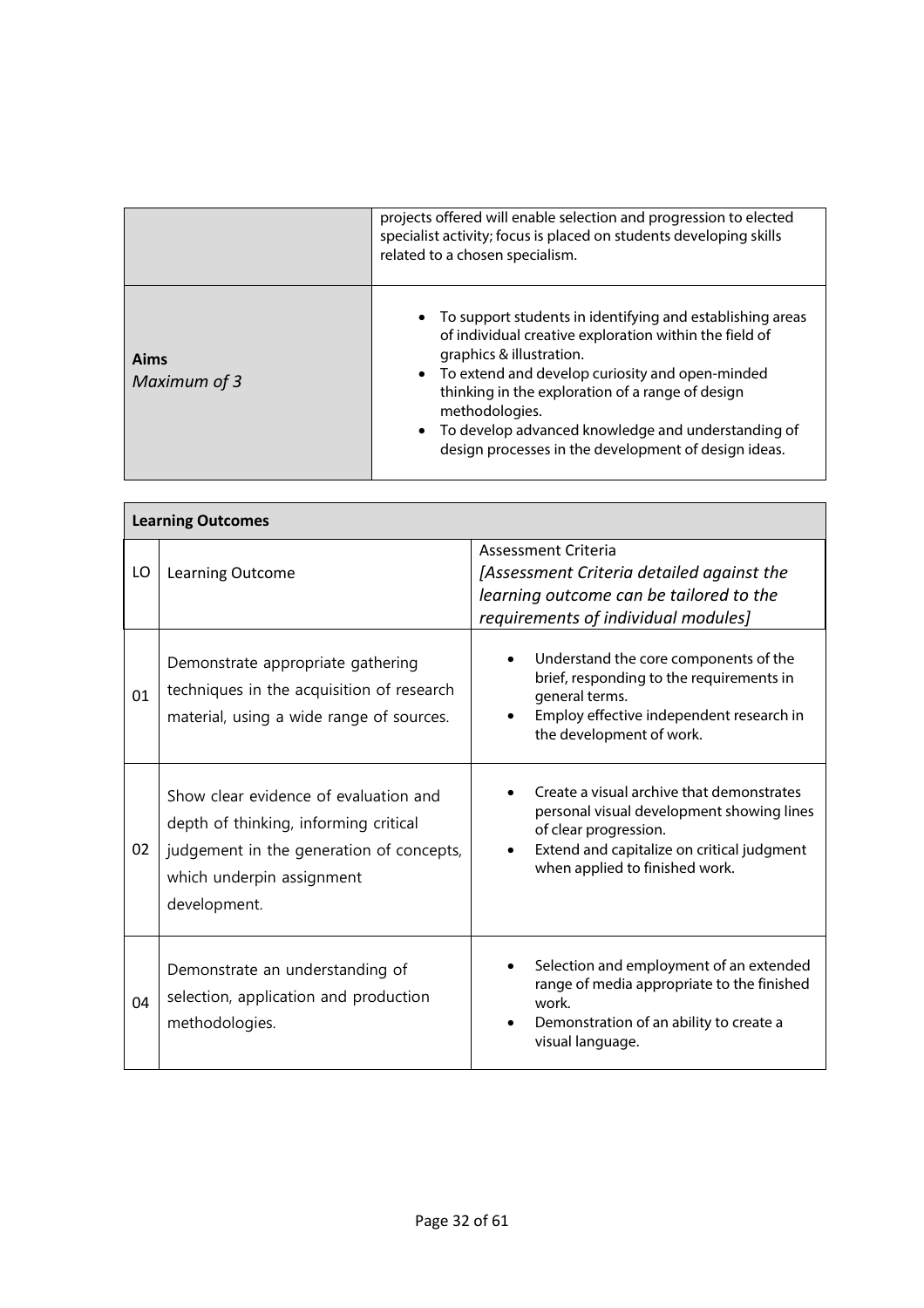| 06 | Show an understanding of audience and<br>the relevance of market. Demonstrate an<br>ability to communicate ideas visually,<br>verbally and/or written in the generation<br>of work.                          | Demonstrate a personal approach to the<br>communication of concepts, ideas and the<br>development of creative practice.<br>Recognise and demonstrate appropriate<br>layout/composition. |
|----|--------------------------------------------------------------------------------------------------------------------------------------------------------------------------------------------------------------|-----------------------------------------------------------------------------------------------------------------------------------------------------------------------------------------|
| 07 | Show an ability to present visual<br>solutions to an appropriate standard<br>using relevant technologies, materials<br>and methods. Evidence visual and verbal<br>effectiveness in the presentation of work. | Employ a range of skills in the origination<br>of imagery.<br>Demonstration of clear visual and verbal<br>communication of ideas.                                                       |

| <b>Skills Development</b>  | Subject specific<br>A good understanding and knowledge of the range of contexts and<br>applications for visual communication.<br>An understanding of the relationship between the<br>designer/illustrator, the commissioner and the audience.<br>Layout/composition skills.<br>Generic<br>Source and analyse relevant material independently.<br>٠<br>Study independently, set goals, manage workloads and meet<br>deadlines.<br>Identifying personal strengths and reflecting on personal<br>development. |
|----------------------------|------------------------------------------------------------------------------------------------------------------------------------------------------------------------------------------------------------------------------------------------------------------------------------------------------------------------------------------------------------------------------------------------------------------------------------------------------------------------------------------------------------|
| <b>Assessment Strategy</b> | Formative assessment takes place at strategic review points, typically at the<br>end of assignments and consists of peer, group and/or individual feedback.<br>Summative assessment occurs at the end of the Study Block, where<br>students will be expected to present all work undertaken during the module<br>in the form of a presentation portfolio. Research, development work and<br>reflective notes form part of the submission.                                                                  |

| %   Learning Outcomes Assessed   Compulsory or<br><b>No</b><br>Assessment   Description of |
|--------------------------------------------------------------------------------------------|
|--------------------------------------------------------------------------------------------|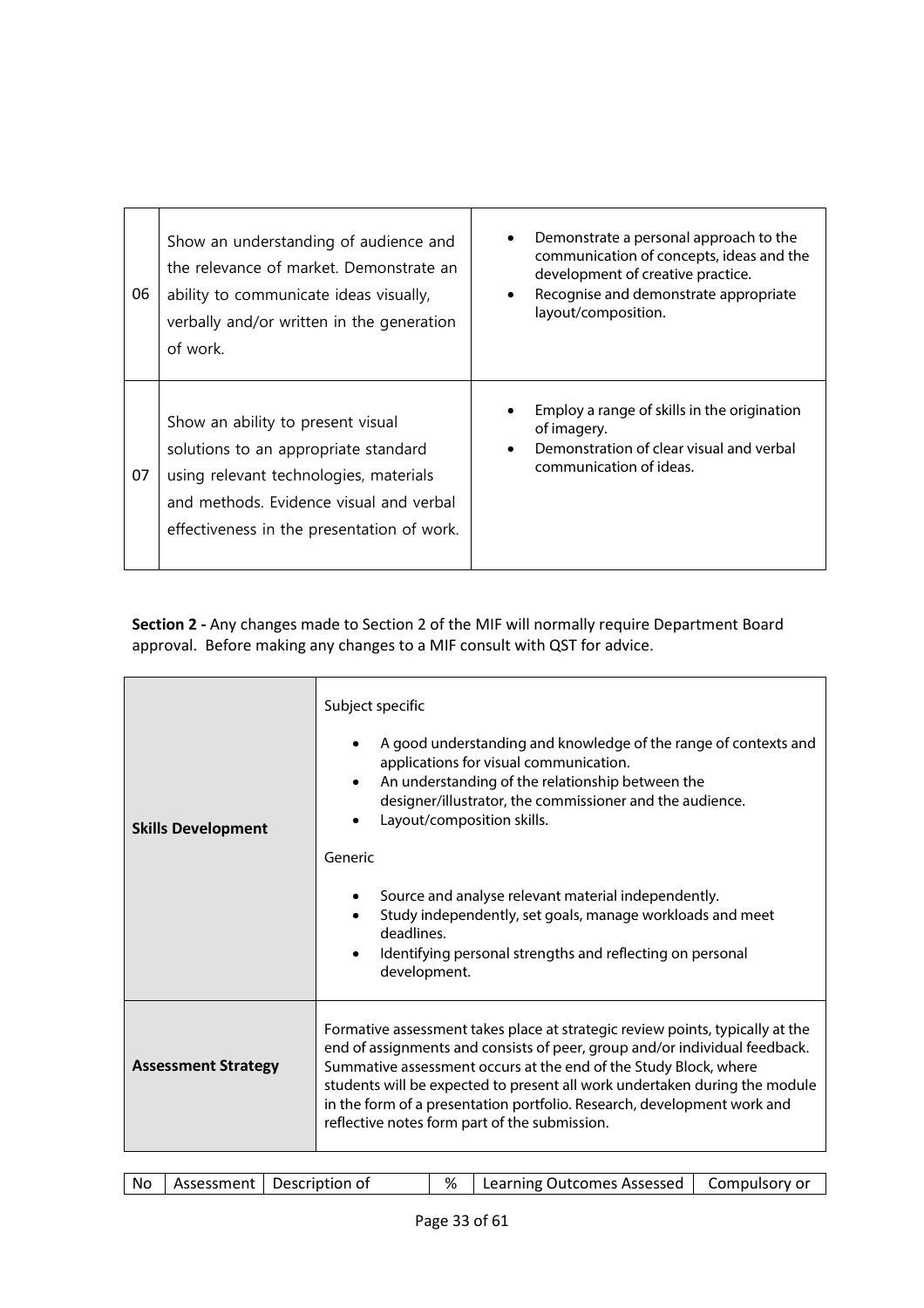| Method         | Method<br>Assessment |     | <br>-<br>- | $\prime$ | ۰ | - | -<br>∼ | Compensatable |
|----------------|----------------------|-----|------------|----------|---|---|--------|---------------|
| P <sub>O</sub> | ortfolio'            | 100 |            |          |   |   |        | Compulsory    |

### **Indicative list of Resources**

*The resources below represent a core list of books that may provide helpful information appropriate to the module. We do suggest that students do not limit themselves to this selection but include relevant websites, magazines, exhibitions and gallery visits to enhance knowledge.*

Haslam, A. (2006) *Book Design.* UK, Lawrence King Publishers.

Salisbury, M. (2004) *Illustrating Children's Books*. London, A&C Black.

Heller, S. (Ed.) (1998) *The education of a graphic designer*. NY. Allworth Press.

Heller, S. (Ed.) (2000) *The education of an illustrator*. NY. Allworth Press.

Kane, J. (2011) *A type primer.* UK, Laurence King Publishers.

Hall, S. (2012) *This means this, this means that: A user's guide to semiotics*. UK, Laurence King Publishers.

Male, A. (2007) *Illustration: A theoretical and contextual perspective.* Lausanne, AVA Publishing.

### **Section 4 – Administrative Information**

| <b>Department</b>                         | <b>CSVPA</b>                       |
|-------------------------------------------|------------------------------------|
| Subject                                   | <b>Graphics &amp; Illustration</b> |
| <b>Version</b>                            |                                    |
| Date of production of MIF<br>(dd/mm/yyyy) | 16/12/2016                         |

**Named Awards** – Indicate below all Courses where this is a Compulsory or Option Module (\*delete as appropriate)

BA (Hons) Graphics & Illustration Compulsory Compulsory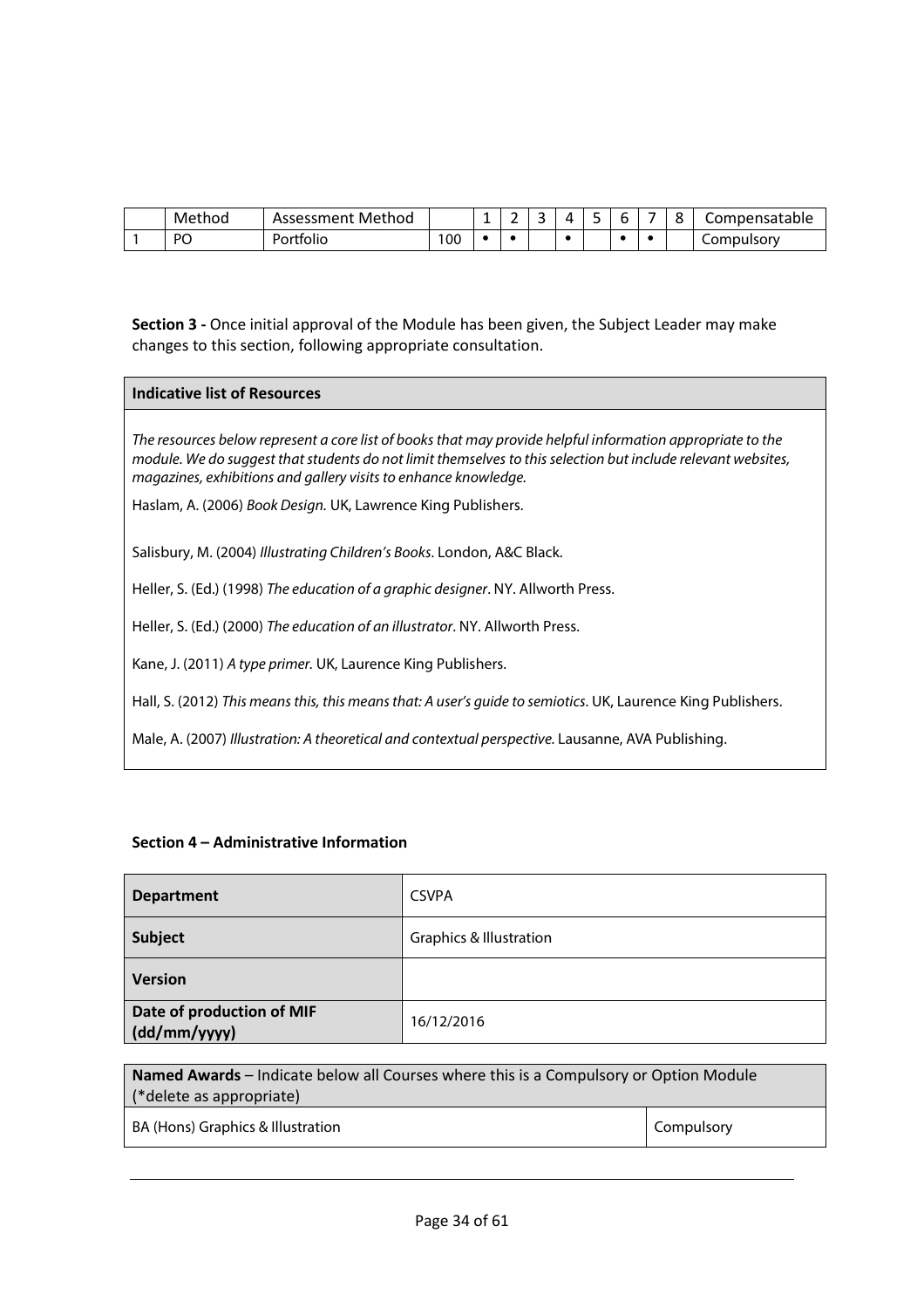### **MODULE INFORMATION FORM (MIF)**

THE MIF PROVIDES ESSENTIAL INFORMATION TO STUDENTS, COURSE TEAMS AND OTHERS ON A PARTICULAR MODULE.

| <b>Module Name</b>                                                                          | Preparation                                                                                                                                                                                                                                                                                                                                                                                                                                                                                                                                                                                                                                                                                                                                                                                                                                                                                                                                                                                                                                                                                                                                                                                                                                                               |
|---------------------------------------------------------------------------------------------|---------------------------------------------------------------------------------------------------------------------------------------------------------------------------------------------------------------------------------------------------------------------------------------------------------------------------------------------------------------------------------------------------------------------------------------------------------------------------------------------------------------------------------------------------------------------------------------------------------------------------------------------------------------------------------------------------------------------------------------------------------------------------------------------------------------------------------------------------------------------------------------------------------------------------------------------------------------------------------------------------------------------------------------------------------------------------------------------------------------------------------------------------------------------------------------------------------------------------------------------------------------------------|
| <b>Module Code</b><br>SRIT to establish coding<br>protocol                                  |                                                                                                                                                                                                                                                                                                                                                                                                                                                                                                                                                                                                                                                                                                                                                                                                                                                                                                                                                                                                                                                                                                                                                                                                                                                                           |
| <b>Credit Value</b>                                                                         | 20 credits                                                                                                                                                                                                                                                                                                                                                                                                                                                                                                                                                                                                                                                                                                                                                                                                                                                                                                                                                                                                                                                                                                                                                                                                                                                                |
| <b>Level and Study Block</b><br>e.g. Level4, Study Block 2                                  | Level 5, Study Block 1                                                                                                                                                                                                                                                                                                                                                                                                                                                                                                                                                                                                                                                                                                                                                                                                                                                                                                                                                                                                                                                                                                                                                                                                                                                    |
| <b>Pre and Co-requisites</b><br>Insert name, codes will be<br>inserted once created by SRIT |                                                                                                                                                                                                                                                                                                                                                                                                                                                                                                                                                                                                                                                                                                                                                                                                                                                                                                                                                                                                                                                                                                                                                                                                                                                                           |
| <b>Named Module Leader</b>                                                                  | Mike Alsford                                                                                                                                                                                                                                                                                                                                                                                                                                                                                                                                                                                                                                                                                                                                                                                                                                                                                                                                                                                                                                                                                                                                                                                                                                                              |
| <b>Location of Delivery</b><br>e.g. Penryn or Falmouth                                      | Cambridge                                                                                                                                                                                                                                                                                                                                                                                                                                                                                                                                                                                                                                                                                                                                                                                                                                                                                                                                                                                                                                                                                                                                                                                                                                                                 |
| <b>Mode(s) of Delivery</b><br>e.g. 1x2hr seminar, weekly for<br>13 weeks                    | Lectures: 30 hours<br>Seminars: 30 hours<br>Tutorials: 9 hours<br>Independent study: 131 hours                                                                                                                                                                                                                                                                                                                                                                                                                                                                                                                                                                                                                                                                                                                                                                                                                                                                                                                                                                                                                                                                                                                                                                            |
| <b>Summary Module Description</b>                                                           | The purpose of this component will be to provide students with an<br>insight into research methodologies and their application to the<br>creative industries. If we utilise a useful breakdown of the design<br>research terrain by identifying three interconnected approaches.<br>Research in - the study of past and current practitioners and<br>theorists, Research through - experimenting and prototyping and<br>Research for - research linked to specific problem solving<br>exercises'. Each of these 3 are clearly related and it could be argued<br>that 1 and 2 are always subservient to 3. This component will<br>encourage students to not only explore and analyse their own<br>practice and the practice of others, but gain an appreciation that<br>the success of a creative product is seldom accidental; art and<br>design are deliberate acts. The intentions here operate at both a<br>macro and a micro level providing students with a valuable wider<br>employability insight into the importance of preparatory research<br>and prototyping while also bringing them to a point where they<br>can complete a research brief for their final year dissertation in the<br>form of a written report. Work developed here will lead directly into |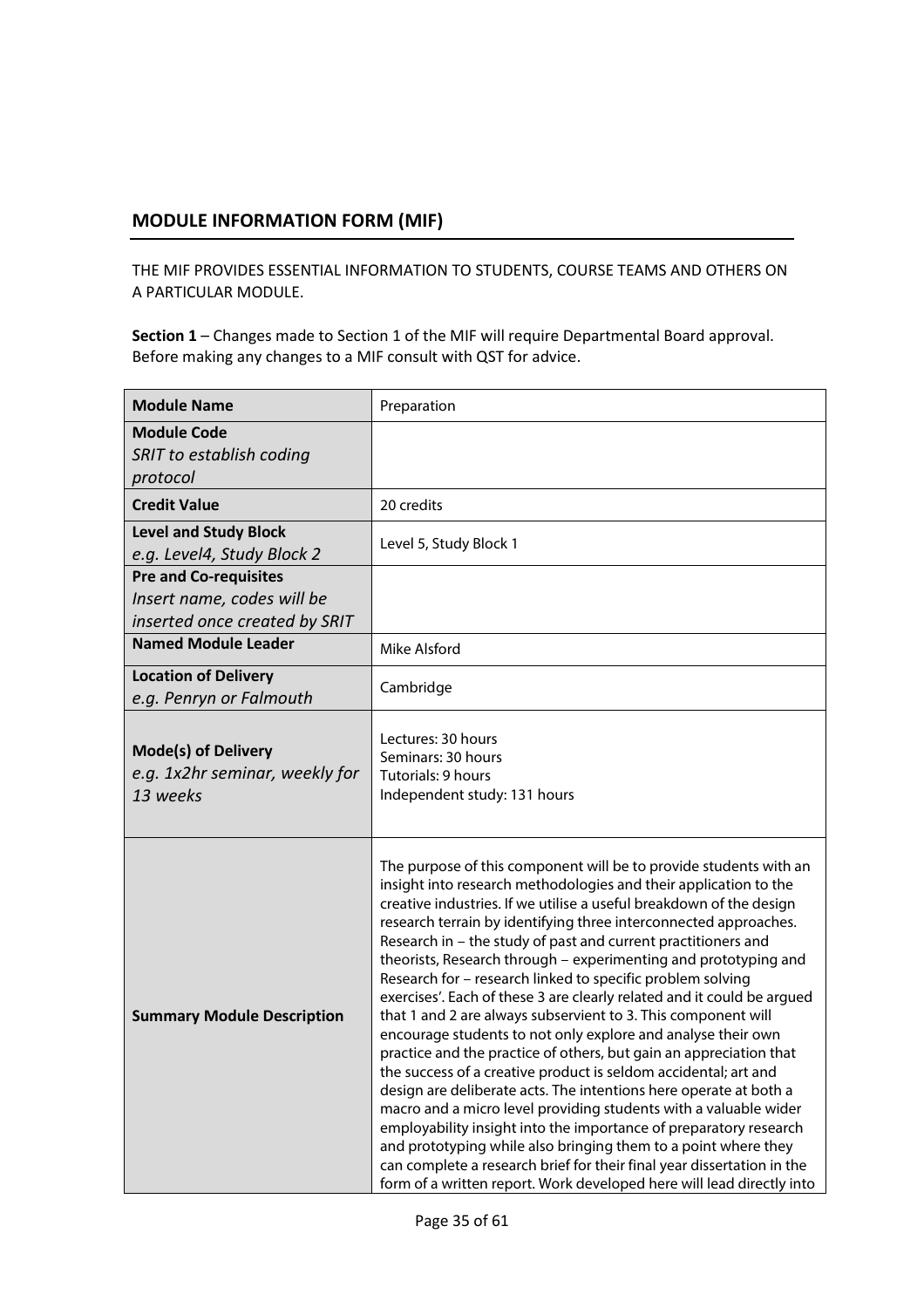|                      | (but not tie them to) the students objectives set in the dissertation<br>module (Level 6).                                                                                                                                                                                                             |
|----------------------|--------------------------------------------------------------------------------------------------------------------------------------------------------------------------------------------------------------------------------------------------------------------------------------------------------|
| Aims<br>Maximum of 3 | To develop effective practice in relation to research<br>$\bullet$<br>methodologies.<br>To engage with a range of communication skills adopting<br>$\bullet$<br>an inquiring and reflective approach preparatory to a<br>wider employability context.<br>To prepare for the dissertation.<br>$\bullet$ |

|    | <b>Learning Outcomes</b>                                                                                                                                                            |                                                                                                                                                                        |  |  |  |  |  |  |
|----|-------------------------------------------------------------------------------------------------------------------------------------------------------------------------------------|------------------------------------------------------------------------------------------------------------------------------------------------------------------------|--|--|--|--|--|--|
| LO | Learning Outcome                                                                                                                                                                    | <b>Assessment Criteria</b><br>[Assessment Criteria detailed against the<br>learning outcome can be tailored to the<br>requirements of individual modules]              |  |  |  |  |  |  |
| 01 | Demonstrate appropriate gathering<br>techniques in the acquisition of research<br>material, using a wide range of sources.                                                          | Employ effective independent research<br>from a variety of sources in the<br>development of work.                                                                      |  |  |  |  |  |  |
| 02 | Show clear evidence of evaluation and<br>depth of thinking, informing critical<br>judgement in the generation of concepts,<br>which underpin assignment<br>development.             | Evaluate information and issues,<br>formulating an independent critical<br>judgement.                                                                                  |  |  |  |  |  |  |
| 04 | Demonstrate an understanding of<br>selection, application and production<br>methodologies.                                                                                          | Employ academic protocols in essay<br>writing.                                                                                                                         |  |  |  |  |  |  |
| 06 | Show an understanding of audience and<br>the relevance of market. Demonstrate an<br>ability to communicate ideas visually,<br>verbally and/or written in the generation<br>of work. | Construction of a coherent argument,<br>demonstrating an understanding of the<br>practical, theoretical, historical context in<br>which visual communication operates. |  |  |  |  |  |  |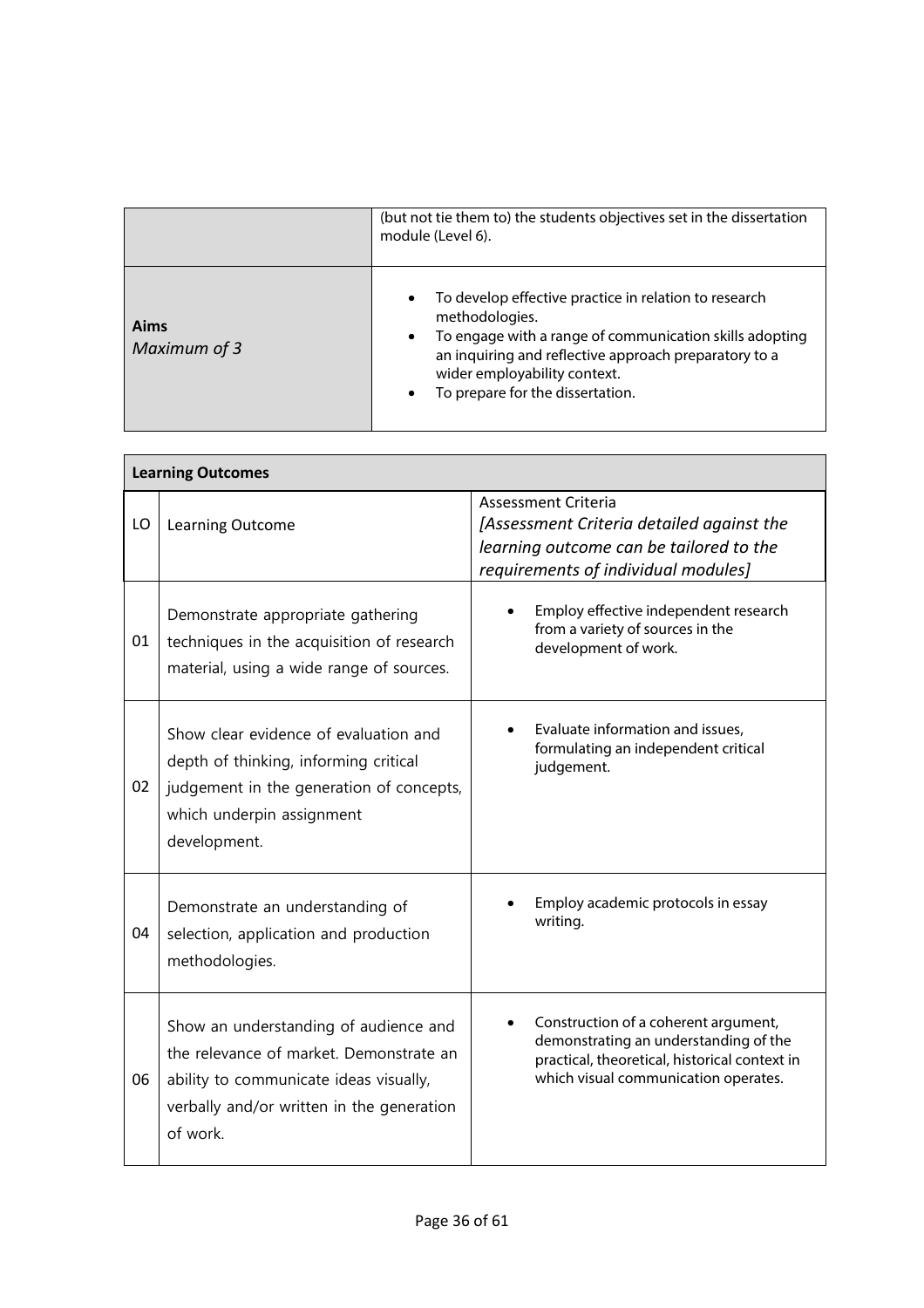| 08 | Demonstrate commitment and<br>engagement in the approach to a<br>professional creative practice. | Demonstrate an independent attitude of<br>exploration when applied to practice,<br>managing workload to meet deadlines. |
|----|--------------------------------------------------------------------------------------------------|-------------------------------------------------------------------------------------------------------------------------|
|----|--------------------------------------------------------------------------------------------------|-------------------------------------------------------------------------------------------------------------------------|

| <b>Skills Development</b>  | Subject specific<br>Increased contextual understanding of the designer's role within<br>$\bullet$<br>consumer culture.<br>Increased understanding and knowledge of the range of contexts<br>and applications for visual communication.<br>Generic<br>Development of critical writing skills.<br>٠<br>Managing and evaluating information from a variety of unfamiliar<br>٠<br>sources.<br>Development of research methodologies.<br>Development of time management skills. |
|----------------------------|----------------------------------------------------------------------------------------------------------------------------------------------------------------------------------------------------------------------------------------------------------------------------------------------------------------------------------------------------------------------------------------------------------------------------------------------------------------------------|
| <b>Assessment Strategy</b> | Formative assessment takes place at strategic review points, typically at the<br>end of assignments and consists of peer, group and/or individual feedback.<br>Summative assessment occurs at the end of the Study Block. Students will<br>submit a written piece of work of an appropriate word count, including all<br>relevant references.                                                                                                                              |

| No | Assessment | Description of    | %   | Learning Outcomes Assessed |  |   |  |  |  |  | Compulsory or |               |
|----|------------|-------------------|-----|----------------------------|--|---|--|--|--|--|---------------|---------------|
|    | Method     | Assessment Method |     |                            |  | ـ |  |  |  |  |               | Compensatable |
|    | ES         | Essay             | 100 |                            |  |   |  |  |  |  |               | Compulsory    |

| *The following codes for assessment methods apply                       |                         |     |             |  |
|-------------------------------------------------------------------------|-------------------------|-----|-------------|--|
| (additional codes can be proposed through this process, if necessary):- |                         |     |             |  |
| AR                                                                      | artefact                | PC. | practical   |  |
| CВ                                                                      | computer-based          | PF. | performance |  |
|                                                                         | case study              | PL  | placement   |  |
|                                                                         | dissertation or project | PΩ  | portfolio   |  |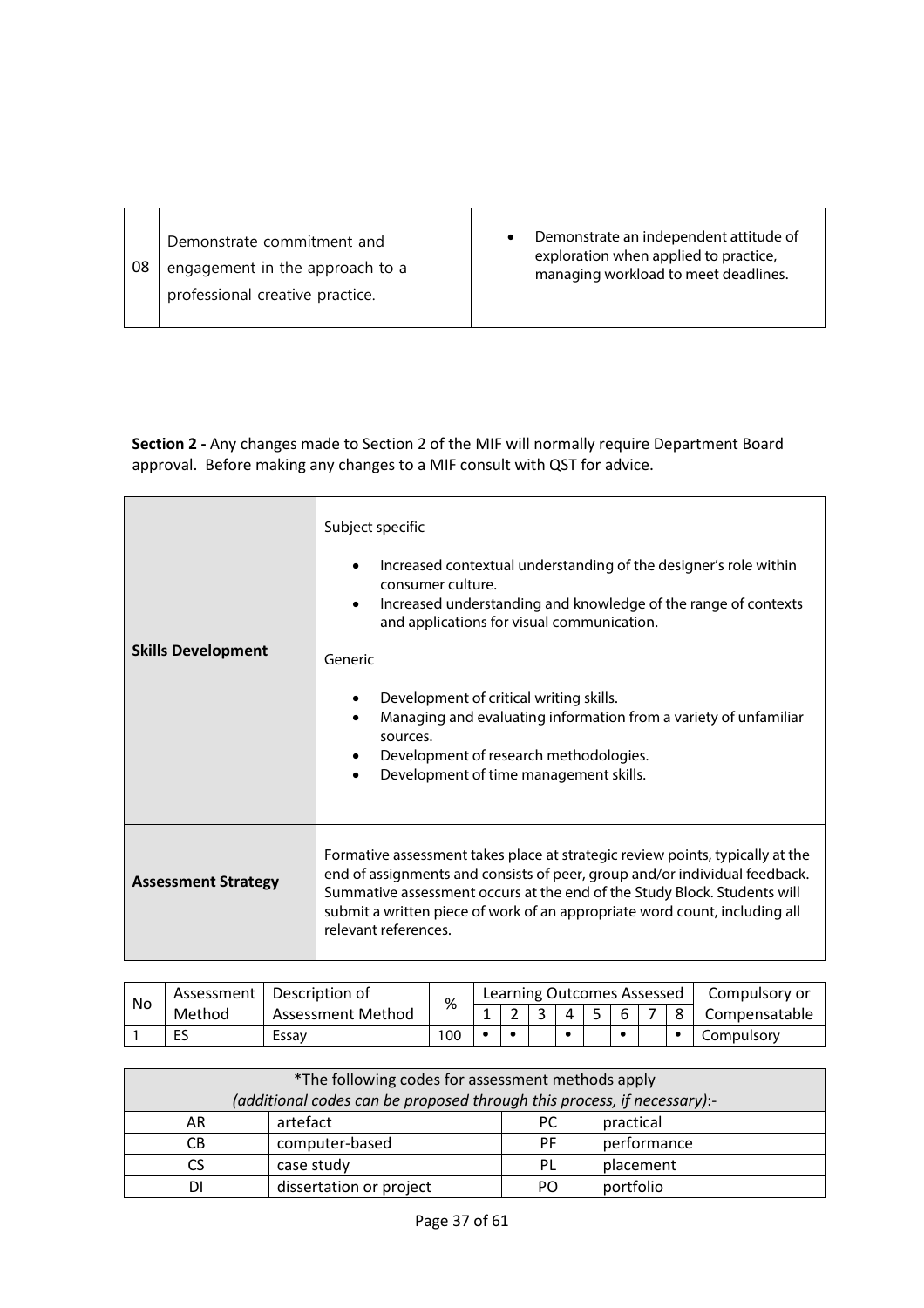| EХ | exam              | <b>PR</b> | presentation      |
|----|-------------------|-----------|-------------------|
| GR | group report      | <b>RE</b> | individual report |
|    | in-Module test    | OR        | oral              |
| LR | literature review | OΤ        | other             |
| ES | essay             |           |                   |

### **Indicative list of Resources**

*The resources below represent a core list of books that may provide helpful information appropriate to the module. We do suggest that students do not limit themselves to this selection but include relevant websites, magazines, exhibitions and gallery visits to enhance knowledge.*

Collins, H. (2010) *Creative Research: Theory & Practice of Research for the Creative Industries*. Lausanne, AVA Publishing.

Noble, I. & Bestley, R. (2005) *Visual Research: An Introduction to Research Methodologies in Graphic design*. UK, Fairchild Books.

Armstrong, H. (2009) *Graphic Design Theory – Readings from the field*. US, Princeton Architectural Press.

Bierut, M. Hefland, J. Heller, S. & Poyner, R. (1999) *Looking Closer 3: Critical writings on Graphic Design.* UK, Allworth Press

De Bono, E. (1970) *Lateral thinking.* N.Y. Harper Collins

Male, A. (2007) *Illustration: A Theoretical & Contextual Perspective*. Lausanne, AVA Publishing.

### **Section 4 – Administrative Information**

| <b>Department</b>                         | <b>CSVPA</b>                       |
|-------------------------------------------|------------------------------------|
| Subject                                   | <b>Graphics &amp; Illustration</b> |
| Version                                   |                                    |
| Date of production of MIF<br>(dd/mm/yyyy) | 16/12/2016                         |

**Named Awards** – Indicate below all Courses where this is a Compulsory or Option Module (\*delete as appropriate)

BA (Hons) Graphics & Illustration Compulsory Compulsory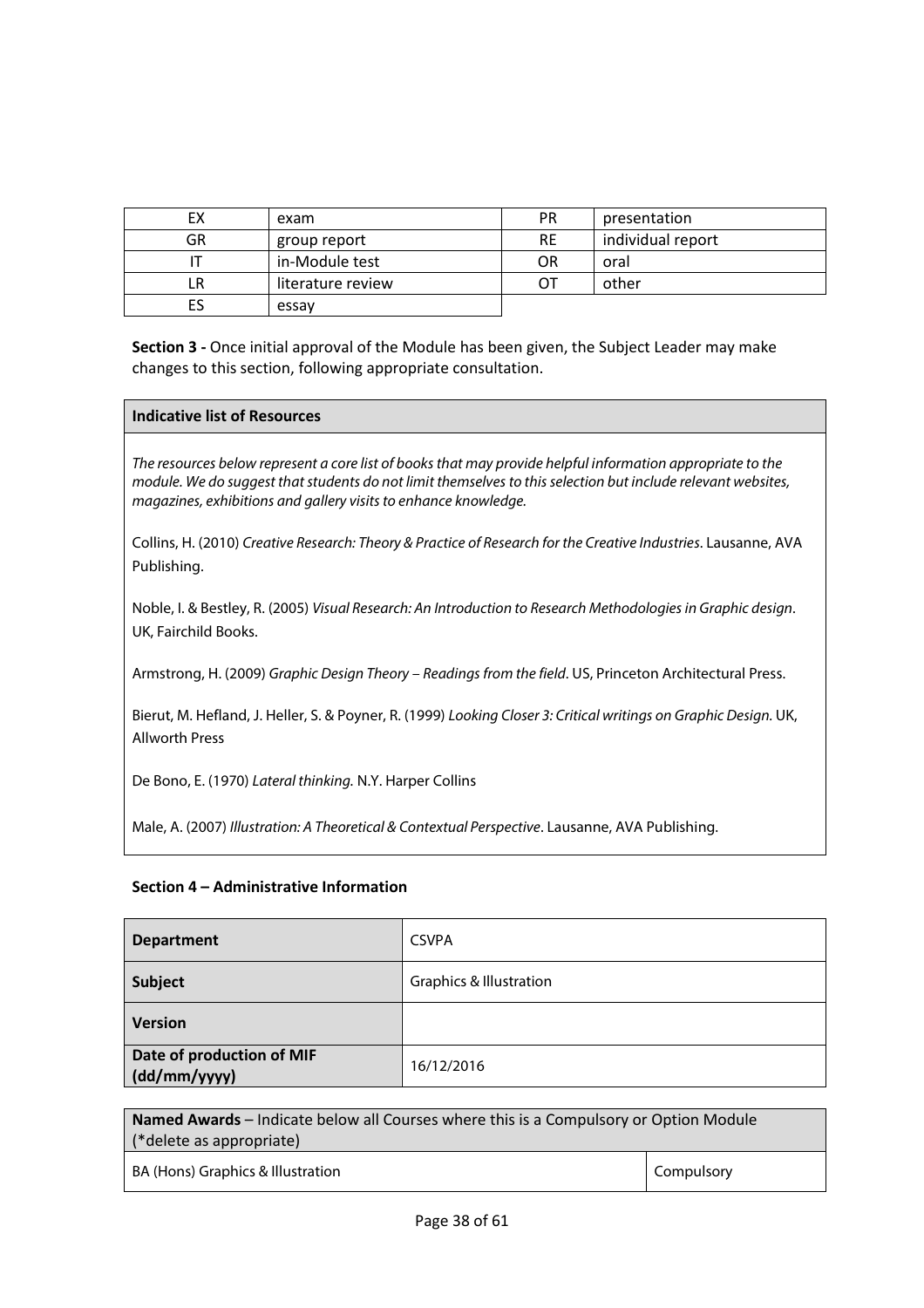### **MODULE INFORMATION FORM (MIF)**

THE MIF PROVIDES ESSENTIAL INFORMATION TO STUDENTS, COURSE TEAMS AND OTHERS ON A PARTICULAR MODULE.

| <b>Module Name</b>                                                                          | <b>Creative Expression</b>                                                                                                                                                                                                                                                                                                                                                                                                                                                                                                                                                                                                                                                                                   |
|---------------------------------------------------------------------------------------------|--------------------------------------------------------------------------------------------------------------------------------------------------------------------------------------------------------------------------------------------------------------------------------------------------------------------------------------------------------------------------------------------------------------------------------------------------------------------------------------------------------------------------------------------------------------------------------------------------------------------------------------------------------------------------------------------------------------|
| <b>Module Code</b><br>SRIT to establish coding<br>protocol                                  |                                                                                                                                                                                                                                                                                                                                                                                                                                                                                                                                                                                                                                                                                                              |
| <b>Credit Value</b>                                                                         | 40 credits                                                                                                                                                                                                                                                                                                                                                                                                                                                                                                                                                                                                                                                                                                   |
| <b>Level and Study Block</b><br>e.g. Level4, Study Block 2                                  | Level 5, Study Block 2                                                                                                                                                                                                                                                                                                                                                                                                                                                                                                                                                                                                                                                                                       |
| <b>Pre and Co-requisites</b><br>Insert name, codes will be<br>inserted once created by SRIT |                                                                                                                                                                                                                                                                                                                                                                                                                                                                                                                                                                                                                                                                                                              |
| <b>Named Module Leader</b>                                                                  | <b>Mandy Doyle</b>                                                                                                                                                                                                                                                                                                                                                                                                                                                                                                                                                                                                                                                                                           |
| <b>Location of Delivery</b><br>e.g. Penryn or Falmouth                                      | Cambridge                                                                                                                                                                                                                                                                                                                                                                                                                                                                                                                                                                                                                                                                                                    |
| <b>Mode(s) of Delivery</b><br>e.g. 1x2hr seminar, weekly for<br>13 weeks                    | Studio practice: 192 hours<br>Lectures: 12 hours<br>Tutorials: 6 hours<br>Independent study: 190 hours                                                                                                                                                                                                                                                                                                                                                                                                                                                                                                                                                                                                       |
| <b>Summary Module Description</b>                                                           | This module is concerned with the continued development of<br>conceptual ability, explorative thinking and creative<br>communication. The module will establish ways of building a body<br>of work and individual approach to graphic design and illustration<br>practice. It supports the exploration of the potential for<br>communication through a wide range of media and in diverse<br>contexts. In fulfilling project work, students will be encouraged to<br>employ technical skills developed in other modules. Students will<br>document project development work, from concept to final design<br>solution, and national and international competitions may form the<br>basis for project briefs. |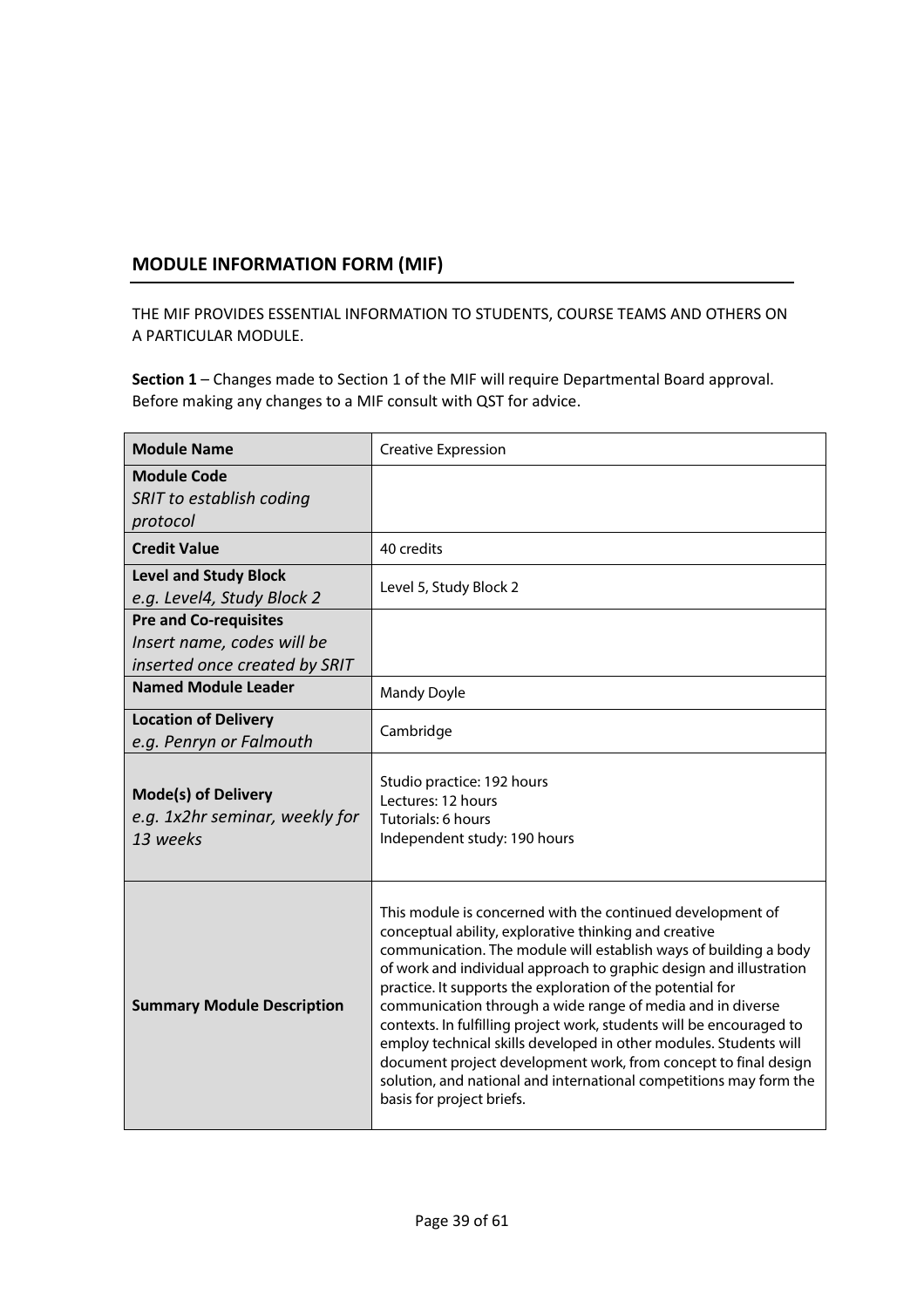| Aims<br>Maximum of 3 | To further develop a critical approach to analytical<br>$\bullet$<br>thinking in the creation of design solutions<br>To establish knowledge and understanding of studio and<br>$\bullet$<br>professional practices within their chosen field.<br>To extend the knowledge and understanding of self-<br>$\bullet$<br>selection in relation to best work. |
|----------------------|---------------------------------------------------------------------------------------------------------------------------------------------------------------------------------------------------------------------------------------------------------------------------------------------------------------------------------------------------------|
|----------------------|---------------------------------------------------------------------------------------------------------------------------------------------------------------------------------------------------------------------------------------------------------------------------------------------------------------------------------------------------------|

|    | <b>Learning Outcomes</b>                                                                                                                                                |                                                                                                                                                                                                           |  |  |  |  |
|----|-------------------------------------------------------------------------------------------------------------------------------------------------------------------------|-----------------------------------------------------------------------------------------------------------------------------------------------------------------------------------------------------------|--|--|--|--|
| LO | <b>Learning Outcome</b>                                                                                                                                                 | <b>Assessment Criteria</b><br>[Assessment Criteria detailed against the<br>learning outcome can be tailored to the<br>requirements of individual modules]                                                 |  |  |  |  |
| 01 | Demonstrate appropriate gathering<br>techniques in the acquisition of research<br>material, using a wide range of sources.                                              | Understand the core components of the<br>brief, responding to the requirements in<br>general terms.<br>Employ effective independent research in<br>the development of work.                               |  |  |  |  |
| 02 | Show clear evidence of evaluation and<br>depth of thinking, informing critical<br>judgement in the generation of concepts,<br>which underpin assignment<br>development. | Create a visual archive that demonstrates<br>personal visual development showing lines<br>of clear progression.<br>Extend and capitalize on critical judgment<br>when applied to finished work.           |  |  |  |  |
| 03 | Evidence individuality of thought in the<br>development and production of creative<br>solutions.                                                                        | Evidence of an ability to accommodate<br>uncertainty.<br>Clear evidence of individuality of approach,<br>appropriate to the intended outcomes.<br>Identify options in the generation of<br>finished work. |  |  |  |  |
| 04 | Demonstrate an understanding of<br>selection, application and production<br>methodologies.                                                                              | Selection and employment of an extended<br>range of media appropriate to the finished<br>work.<br>Demonstration of an ability to create a<br>visual language.                                             |  |  |  |  |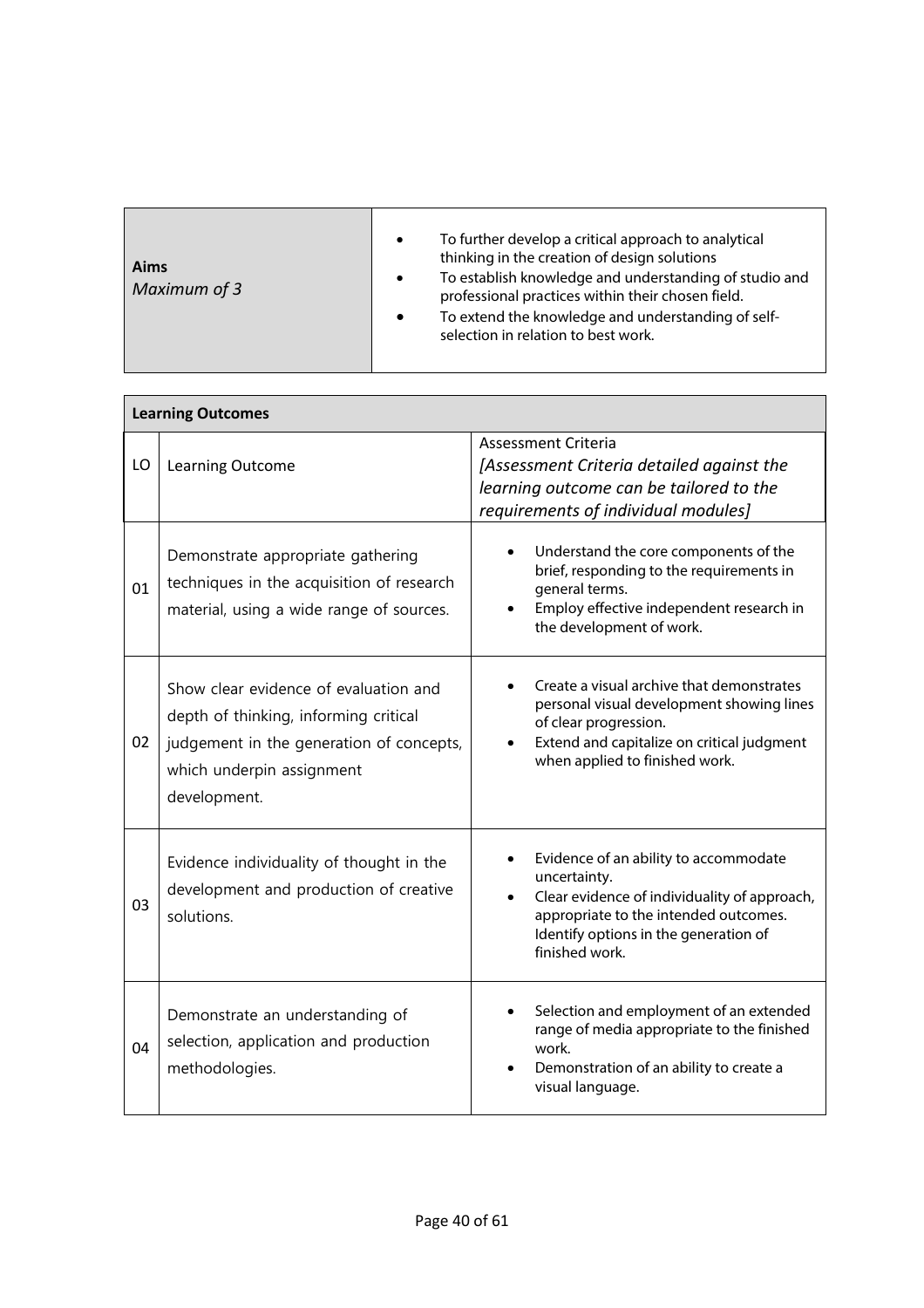| 06 | Show an understanding of audience and<br>the relevance of market. Demonstrate an<br>ability to communicate ideas visually,<br>verbally and/or written in the generation<br>of work.                          | Demonstrate a personal approach to the<br>$\bullet$<br>communication of concepts, ideas and the<br>development of creative practice.<br>Recognise and demonstrate appropriate<br>design layout. |
|----|--------------------------------------------------------------------------------------------------------------------------------------------------------------------------------------------------------------|-------------------------------------------------------------------------------------------------------------------------------------------------------------------------------------------------|
| 07 | Show an ability to present visual<br>solutions to an appropriate standard<br>using relevant technologies, materials<br>and methods. Evidence visual and verbal<br>effectiveness in the presentation of work. | Employ a range of skills in the origination<br>of imagery.<br>Demonstration of clear visual and verbal<br>$\bullet$<br>communication of ideas.                                                  |

| <b>Skills Development</b>  | Subject specific<br>An increasingly good understanding and knowledge of the range<br>$\bullet$<br>of contexts and applications for visual communication.<br>A good understanding of the relationship between the<br>designer/illustrator, the commissioner and the audience.<br>Development of layout/composition skills.<br>Generic<br>Source and analyse relevant material independently.<br>Study independently, set goals, manage workloads and meet<br>deadlines.<br>Identifying personal strengths and reflecting on personal<br>development.<br>Development of presentation skills<br>$\bullet$ |
|----------------------------|--------------------------------------------------------------------------------------------------------------------------------------------------------------------------------------------------------------------------------------------------------------------------------------------------------------------------------------------------------------------------------------------------------------------------------------------------------------------------------------------------------------------------------------------------------------------------------------------------------|
| <b>Assessment Strategy</b> | Formative assessment takes place at strategic review points, typically at the<br>end of assignments and consists of peer, group and/or individual feedback.<br>Summative assessment occurs at the end of the Study Block, where<br>students will be expected to present all work undertaken during the module<br>in the form of presentation portfolio. Research, development work and<br>reflective notes form part of the submission.                                                                                                                                                                |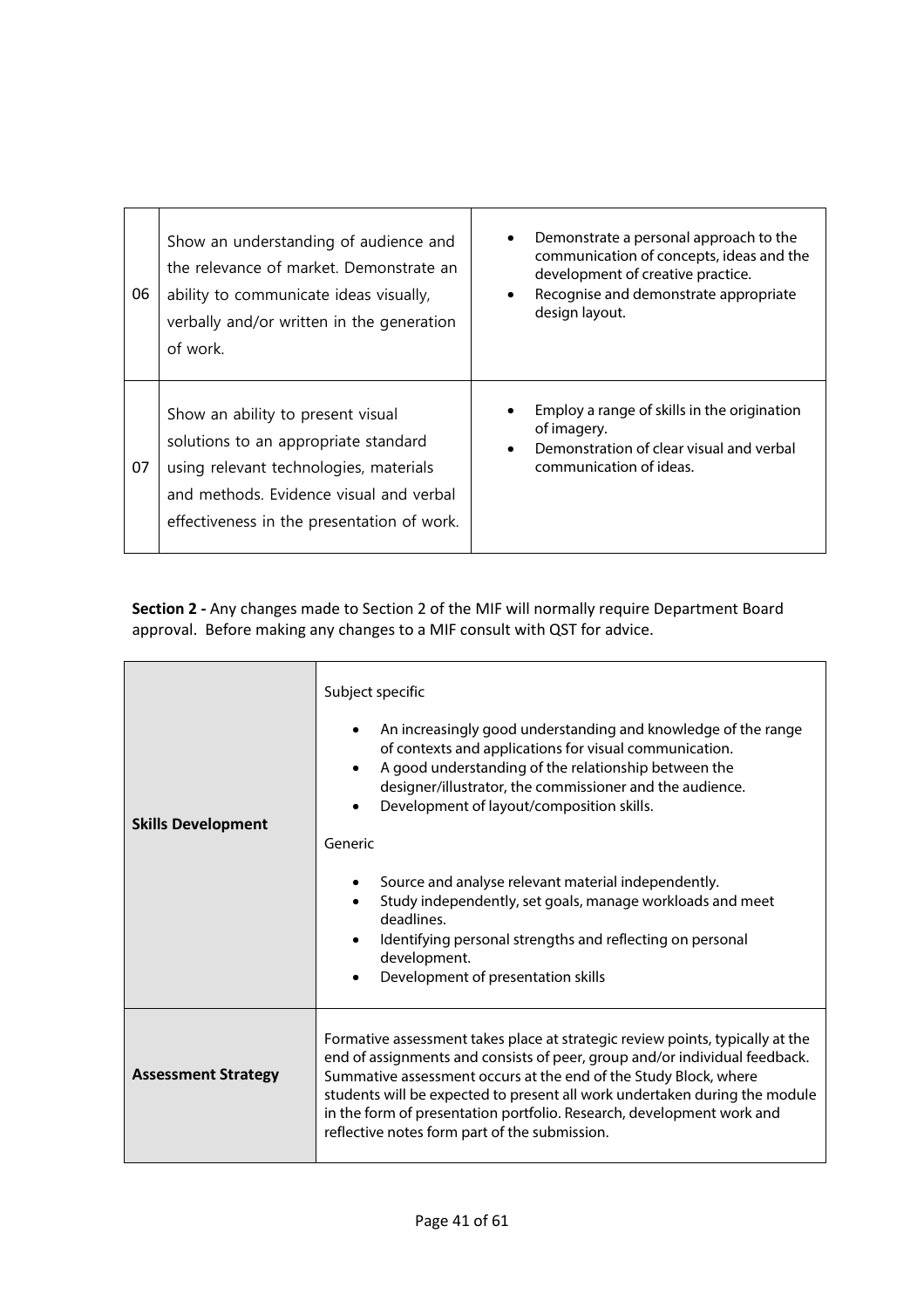| No | Assessment | Description of    | %   |  | Learning Outcomes Assessed |  |  | Compulsory or |
|----|------------|-------------------|-----|--|----------------------------|--|--|---------------|
|    | Method     | Assessment Method |     |  |                            |  |  | Compensatable |
|    | PO         | Portfolio         | 100 |  |                            |  |  | Compulsory    |

| *The following codes for assessment methods apply<br>(additional codes can be proposed through this process, if necessary):- |                         |           |                   |  |  |
|------------------------------------------------------------------------------------------------------------------------------|-------------------------|-----------|-------------------|--|--|
| AR                                                                                                                           | artefact                | PC.       | practical         |  |  |
| CВ                                                                                                                           | computer-based          | PF.       | performance       |  |  |
| CS.                                                                                                                          | case study              | <b>PL</b> | placement         |  |  |
| DΙ                                                                                                                           | dissertation or project | PO.       | portfolio         |  |  |
| EX                                                                                                                           | exam                    | <b>PR</b> | presentation      |  |  |
| GR                                                                                                                           | group report            | <b>RE</b> | individual report |  |  |
| IT                                                                                                                           | in-Module test          | <b>OR</b> | oral              |  |  |
| LR                                                                                                                           | literature review       | ОT        | other             |  |  |
| ES                                                                                                                           | essay                   | SP.       | Studio practice   |  |  |

### **Indicative list of Resources**

*The resources below represent a core list of books that may provide helpful information appropriate to the module. We do suggest that students do not limit themselves to this selection but include relevant websites, magazines, exhibitions and gallery visits to enhance knowledge.*

Haslam, A. (2006) Book Design, London. Lawrence King Publishing.

Zeegan, L. & Roberts, C. (2014) *Fifty years of illustration.* UK. Laurence King Publishers.

Heller, S. (Ed.) (1998) *The education of a graphic designer*. NY, Allworth Press.

Heller, S. (Ed.) (2000) *The education of an illustrator*. NY. Allworth Press.

Kane, J. (2011) *A type primer*. UK, Laurence King Publishers.

Bell, R. (2005) *Pictures and words: New comic art and narrative illustration*. NY, Lasgo Books.

Ingledew, J. (2016) *How to have great ideas*. UK, Laurence King Publishing.

### **Section 4 – Administrative Information**

### **Department** CSVPA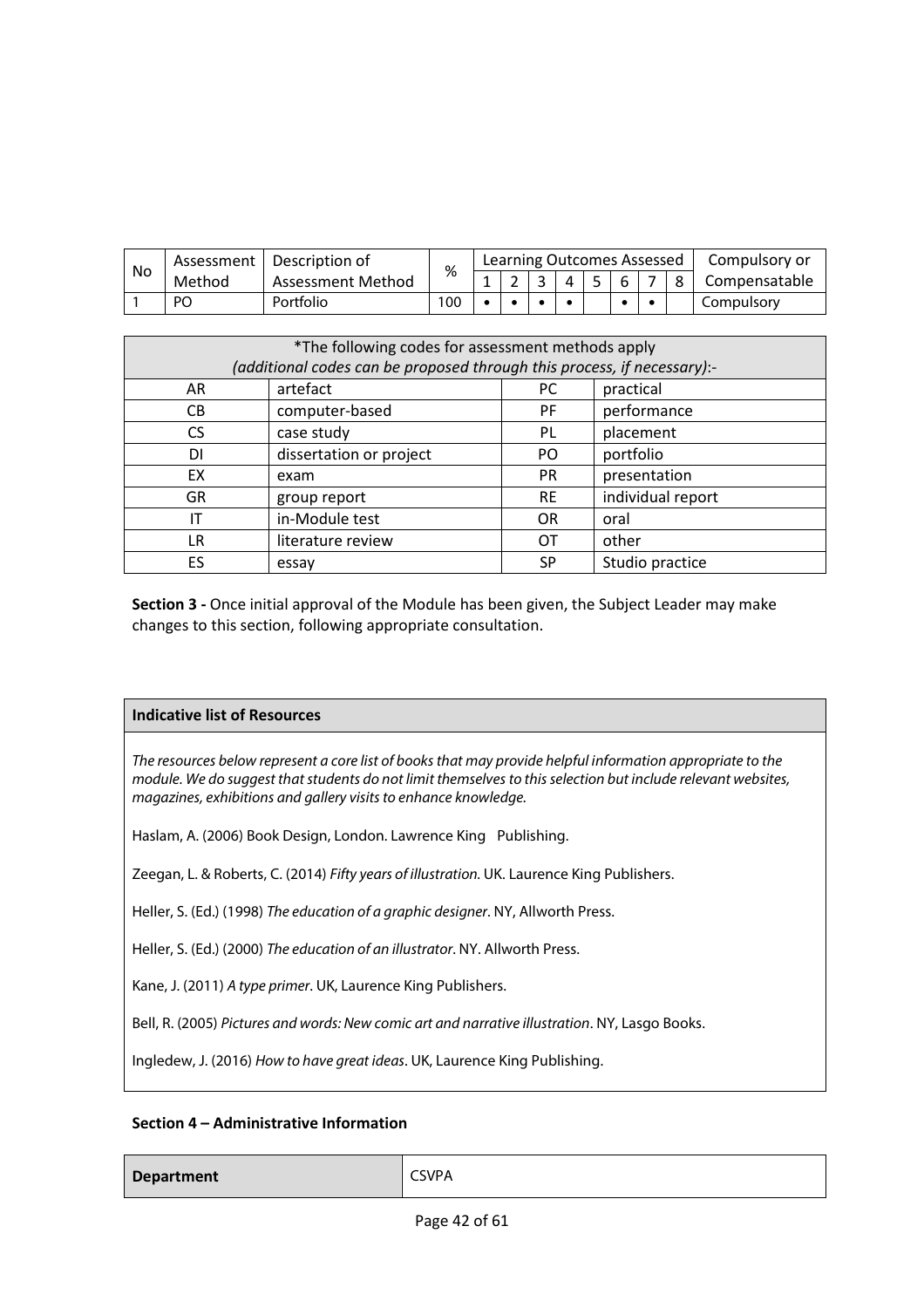| Subject                                   | <b>Graphics &amp; Illustration</b>                                                    |
|-------------------------------------------|---------------------------------------------------------------------------------------|
| <b>Version</b>                            |                                                                                       |
| Date of production of MIF<br>(dd/mm/yyyy) | 16/12/2016                                                                            |
|                                           |                                                                                       |
|                                           | Named Awards - Indicate below all Courses where this is a Compulsory or Option Module |
| (*delete as appropriate)                  |                                                                                       |

BA (Hons) Graphics & Illustration Compulsory Compulsory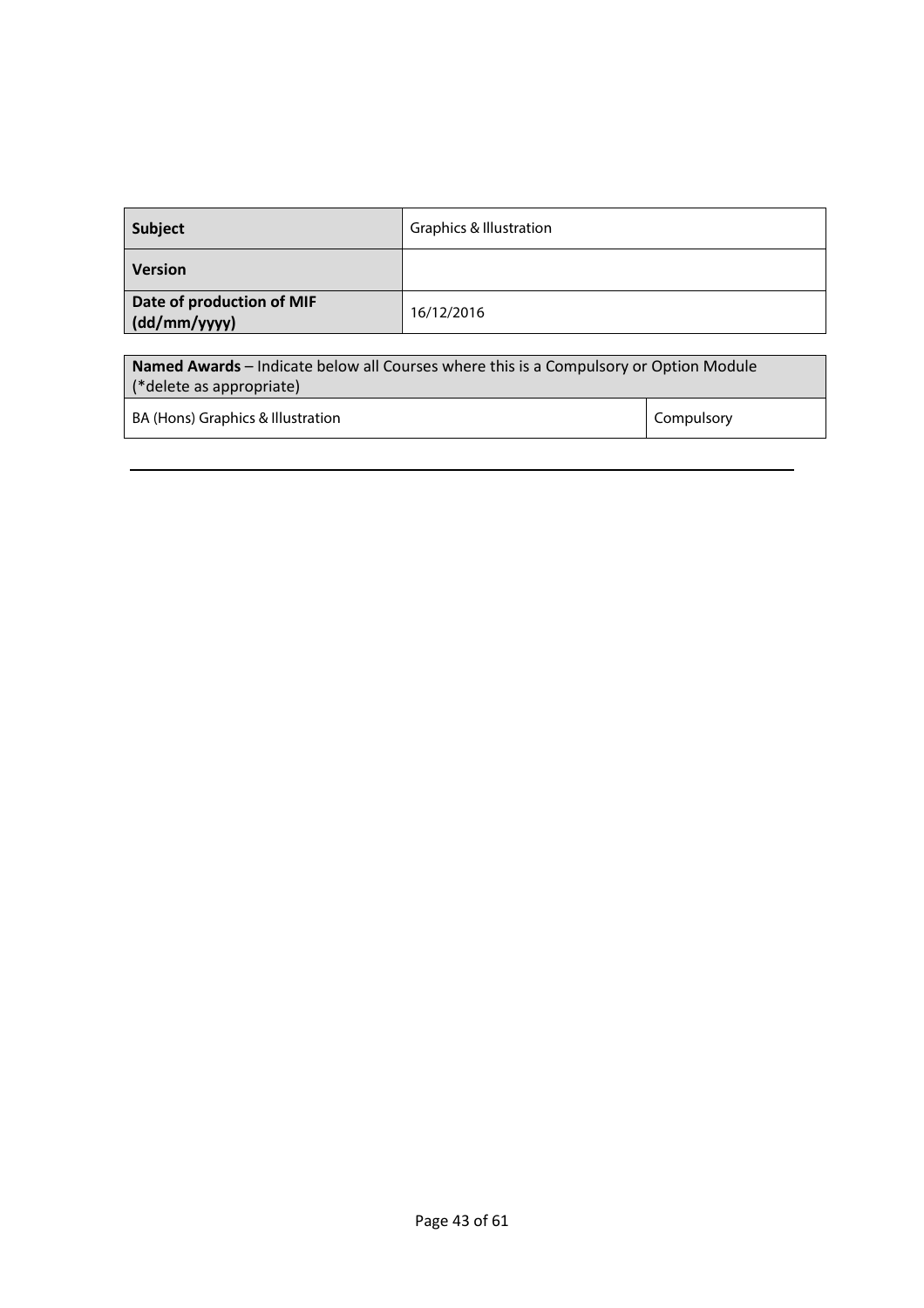### **MODULE INFORMATION FORM (MIF)**

THE MIF PROVIDES ESSENTIAL INFORMATION TO STUDENTS, COURSE TEAMS AND OTHERS ON A PARTICULAR MODULE.

| <b>Module Name</b>                                                                          | <b>Negotiated Application</b>                                                                                                                                                                                                                                                                                                                                                                                                                                                                                                                                                                       |
|---------------------------------------------------------------------------------------------|-----------------------------------------------------------------------------------------------------------------------------------------------------------------------------------------------------------------------------------------------------------------------------------------------------------------------------------------------------------------------------------------------------------------------------------------------------------------------------------------------------------------------------------------------------------------------------------------------------|
| <b>Module Code</b><br>SRIT to establish coding<br>protocol                                  |                                                                                                                                                                                                                                                                                                                                                                                                                                                                                                                                                                                                     |
| <b>Credit Value</b>                                                                         | 20 credits                                                                                                                                                                                                                                                                                                                                                                                                                                                                                                                                                                                          |
| <b>Level and Study Block</b><br>e.g. Level4, Study Block 2                                  | Level 5, Study Block 2                                                                                                                                                                                                                                                                                                                                                                                                                                                                                                                                                                              |
| <b>Pre and Co-requisites</b><br>Insert name, codes will be<br>inserted once created by SRIT |                                                                                                                                                                                                                                                                                                                                                                                                                                                                                                                                                                                                     |
| <b>Named Module Leader</b>                                                                  | <b>Mandy Doyle</b>                                                                                                                                                                                                                                                                                                                                                                                                                                                                                                                                                                                  |
| <b>Location of Delivery</b><br>e.g. Penryn or Falmouth                                      | Cambridge                                                                                                                                                                                                                                                                                                                                                                                                                                                                                                                                                                                           |
| <b>Mode(s) of Delivery</b><br>e.g. 1x2hr seminar, weekly for<br>13 weeks                    | Studio Practice: 100 hours<br>Tutorials: 6 hours<br>Independent Study: 94 hours                                                                                                                                                                                                                                                                                                                                                                                                                                                                                                                     |
| <b>Summary Module Description</b>                                                           | The module explores the notion of designer/illustrator as instigator<br>or 'author' and involves the establishment of an individual direction<br>of creative enquiry. Students will develop a project through<br>negotiation that will enable them to stretch their critical thinking<br>skills developed in earlier modules. Self/peer-evaluation plays a<br>critical role in project development. The module is designed to<br>provide students with experience of professional presentation skills<br>and the development of key knowledge and skills involved in<br>creative career management. |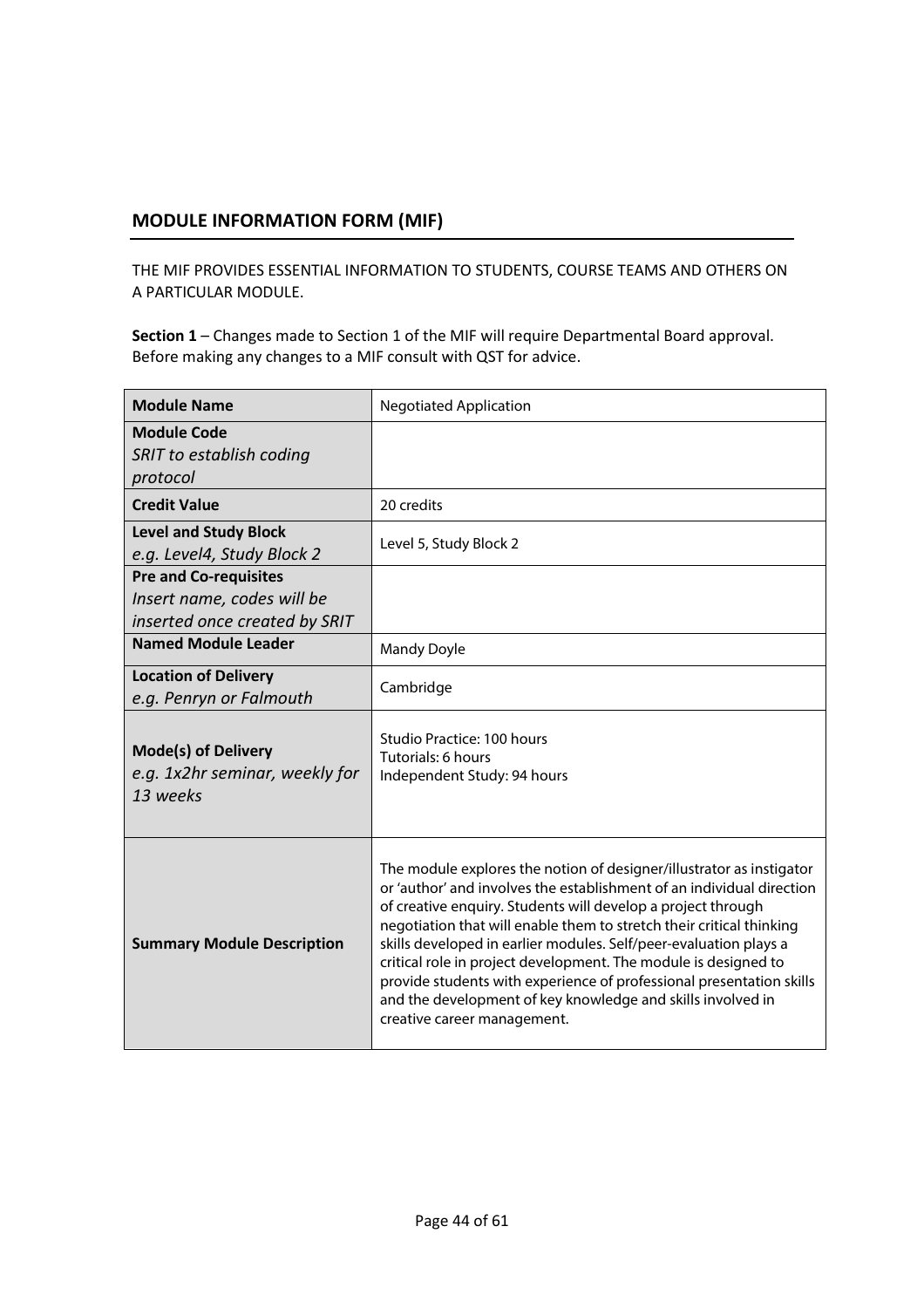| Aims<br>Maximum of 3 | To continue to develop critical skills and thinking in the<br>$\bullet$<br>development of chosen specialism.<br>To establish knowledge and understanding of studio and<br>$\bullet$<br>professional practices necessary to gain employment in<br>their chosen field.<br>To establish the notion of designer/illustrator as instigator<br>$\bullet$<br>or 'author'. |
|----------------------|--------------------------------------------------------------------------------------------------------------------------------------------------------------------------------------------------------------------------------------------------------------------------------------------------------------------------------------------------------------------|

|    | <b>Learning Outcomes</b>                                                                                                                                                |                                                                                                                                                                                                 |  |  |  |
|----|-------------------------------------------------------------------------------------------------------------------------------------------------------------------------|-------------------------------------------------------------------------------------------------------------------------------------------------------------------------------------------------|--|--|--|
| LO | Learning Outcome                                                                                                                                                        | Assessment Criteria<br>[Assessment Criteria detailed against the<br>learning outcome can be tailored to the<br>requirements of individual modules]                                              |  |  |  |
| 01 | Demonstrate appropriate gathering<br>techniques in the acquisition of research<br>material, using a wide range of sources.                                              | Ability to structure and frame the<br>requirements of a brief.<br>Employ effective independent research in<br>the development of work.                                                          |  |  |  |
| 02 | Show clear evidence of evaluation and<br>depth of thinking, informing critical<br>judgement in the generation of concepts,<br>which underpin assignment<br>development. | Create a visual archive that demonstrates<br>personal visual development showing lines<br>of clear progression.<br>Extend and capitalise on critical judgment<br>when applied to finished work. |  |  |  |
| 03 | Evidence individuality of thought in the<br>development and production of creative<br>solutions.                                                                        | Identify options in the generation of work.<br>Clear evidence of individuality in the<br>development of concepts and intended<br>outcomes.                                                      |  |  |  |
| 04 | Demonstrate an understanding of<br>selection, application and production<br>methodologies.                                                                              | Selection and employment of an extended<br>range of media appropriate to the finished<br>work.<br>Evidence of an ability to create a personal<br>visual language.                               |  |  |  |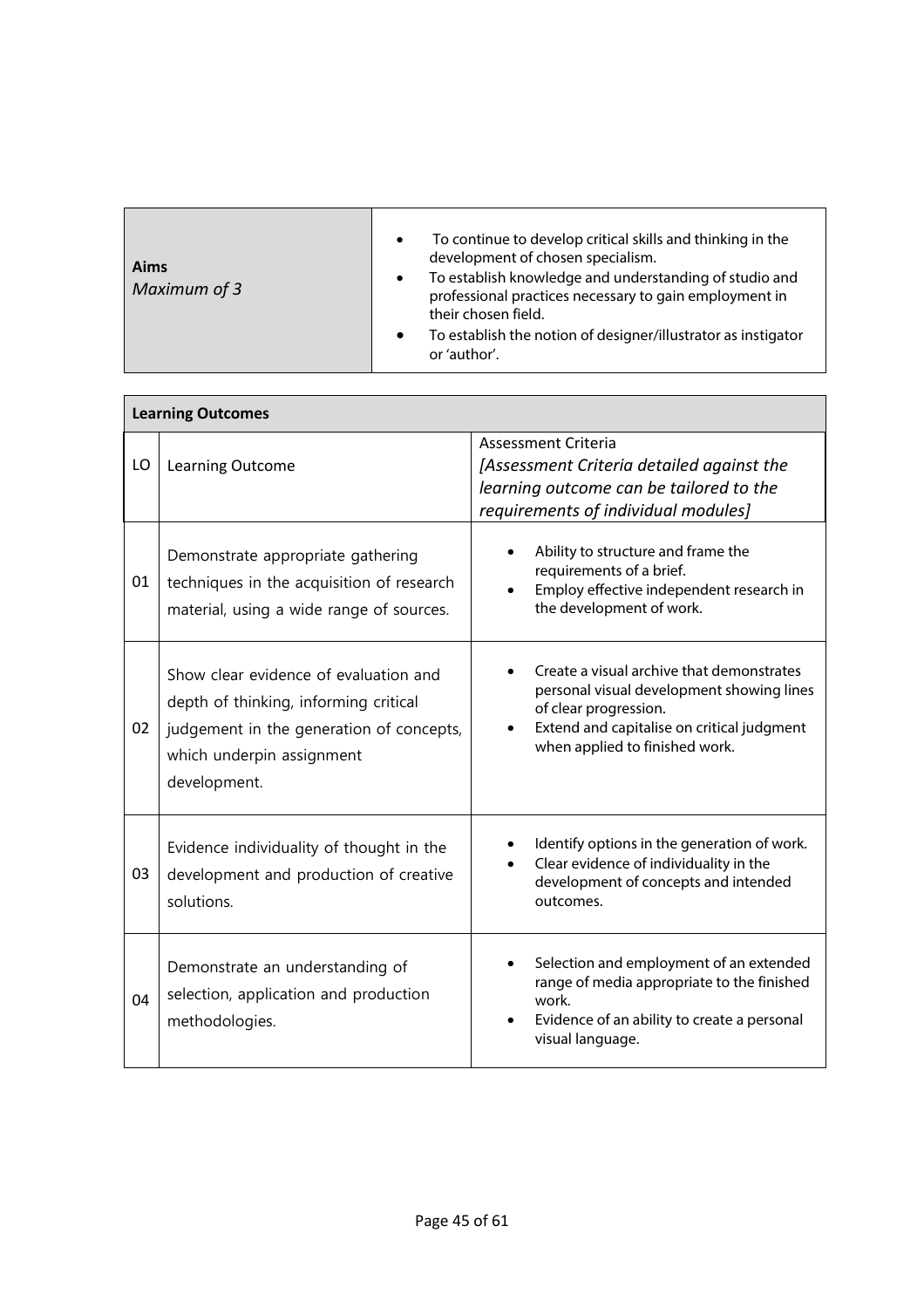| 06 | Show an understanding of audience and<br>the relevance of market. Demonstrate an<br>ability to communicate ideas visually,<br>verbally and/or written in the generation<br>of work.                          | Demonstrate a personal approach to the<br>communication of concepts, ideas and the<br>development of creative practice.<br>Recognise and demonstrate appropriate<br>$\bullet$<br>layout/composition.                                    |
|----|--------------------------------------------------------------------------------------------------------------------------------------------------------------------------------------------------------------|-----------------------------------------------------------------------------------------------------------------------------------------------------------------------------------------------------------------------------------------|
| 07 | Show an ability to present visual<br>solutions to an appropriate standard<br>using relevant technologies, materials<br>and methods. Evidence visual and verbal<br>effectiveness in the presentation of work. | Employ a range of skills in the origination<br>of imagery.<br>Demonstration of clear visual and verbal<br>communication of ideas.                                                                                                       |
| 08 | Demonstrate commitment and<br>engagement in the approach to a<br>professional creative practice.                                                                                                             | Demonstrate independent visual curiosity.<br>Demonstrate an independent attitude of<br>$\bullet$<br>creative exploration when applied to visual<br>practice.<br>Exercise personal responsibility in project<br>$\bullet$<br>management. |

| <b>Skills Development</b>  | Subject specific<br>Brief writing skills.<br>$\bullet$<br>The generation of ideas, concepts, proposals and solutions<br>independently in response to self-initiated activity.<br>An increasingly advanced understanding and knowledge of the<br>$\bullet$<br>range of contexts and applications for visual communication.<br>Generic |  |  |  |  |
|----------------------------|--------------------------------------------------------------------------------------------------------------------------------------------------------------------------------------------------------------------------------------------------------------------------------------------------------------------------------------|--|--|--|--|
|                            |                                                                                                                                                                                                                                                                                                                                      |  |  |  |  |
|                            | A good ability to source and analyse relevant material<br>$\bullet$<br>independently.                                                                                                                                                                                                                                                |  |  |  |  |
|                            | A good ability to study independently, set goals, manage<br>$\bullet$<br>workloads and meet deadlines.                                                                                                                                                                                                                               |  |  |  |  |
|                            | Identifying personal strengths and reflecting on personal<br>$\bullet$<br>development.                                                                                                                                                                                                                                               |  |  |  |  |
|                            | Continued development of presentation skills.<br>$\bullet$                                                                                                                                                                                                                                                                           |  |  |  |  |
| <b>Assessment Strategy</b> |                                                                                                                                                                                                                                                                                                                                      |  |  |  |  |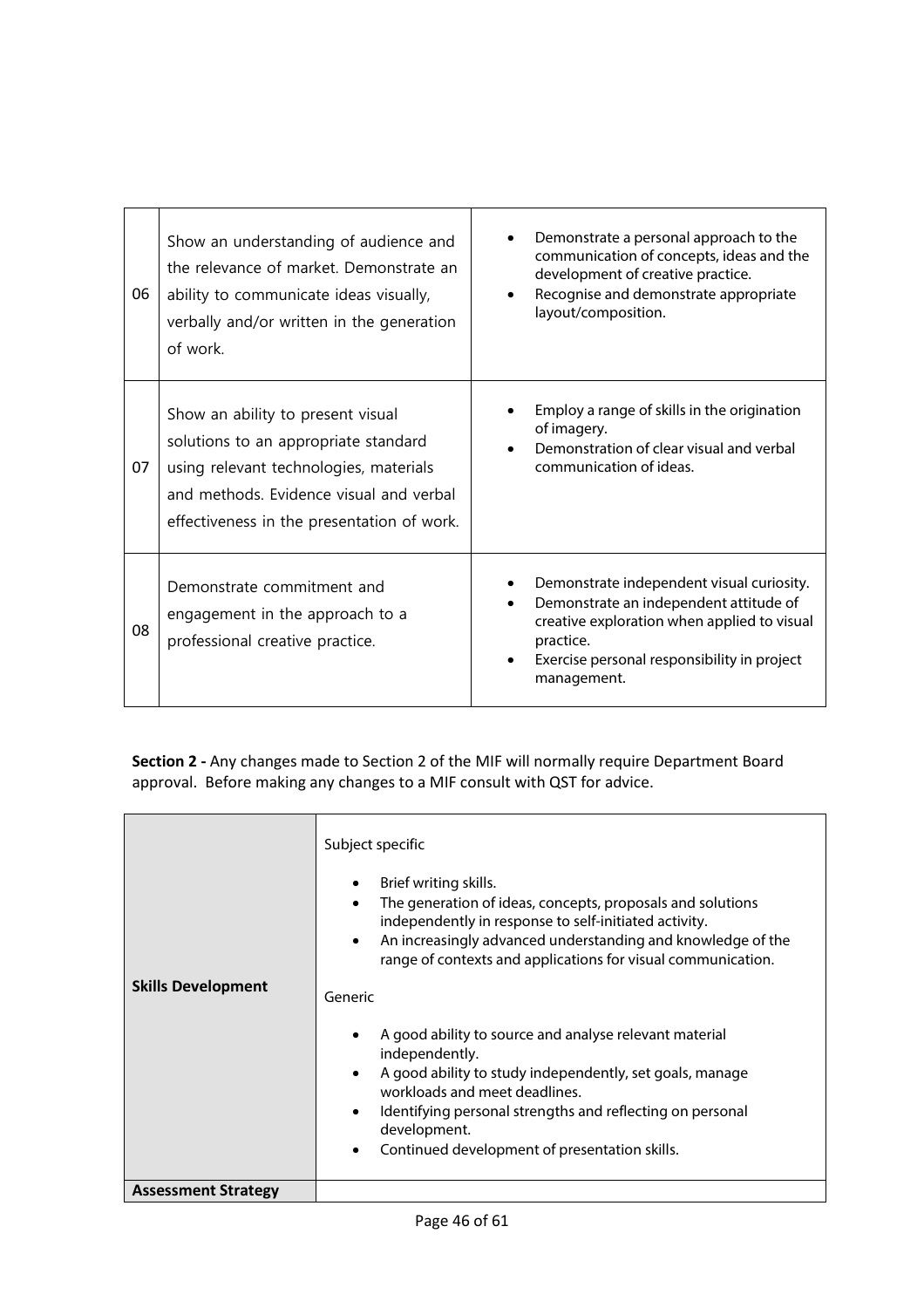| Formative assessment takes place at strategic review points, typically at the<br>end of assignments and consists of peer, group and/or individual feedback.<br>Summative assessment occurs at the end of the Study Block, where<br>students will be expected to present all work undertaken during the module |
|---------------------------------------------------------------------------------------------------------------------------------------------------------------------------------------------------------------------------------------------------------------------------------------------------------------|
| in the form of a presentation portfolio. Research, development work and<br>reflective notes form part of the submission.                                                                                                                                                                                      |

| No | Assessment | Description of    | %   |  |   | Learning Outcomes Assessed |  | Compulsory or |
|----|------------|-------------------|-----|--|---|----------------------------|--|---------------|
|    | Method     | Assessment Method |     |  | Δ |                            |  | Compensatable |
|    | PO         | Portfolio         | 100 |  |   |                            |  | Compulsory    |

| *The following codes for assessment methods apply<br>(additional codes can be proposed through this process, if necessary):- |                              |           |                   |  |  |  |
|------------------------------------------------------------------------------------------------------------------------------|------------------------------|-----------|-------------------|--|--|--|
| AR                                                                                                                           | artefact<br>practical<br>PC. |           |                   |  |  |  |
| CВ                                                                                                                           | computer-based               | PF.       | performance       |  |  |  |
| CS.                                                                                                                          | case study                   | PL.       | placement         |  |  |  |
| DI                                                                                                                           | dissertation or project      | PO.       | portfolio         |  |  |  |
| EX                                                                                                                           | exam                         | <b>PR</b> | presentation      |  |  |  |
| <b>GR</b>                                                                                                                    | group report                 | <b>RE</b> | individual report |  |  |  |
| IT                                                                                                                           | in-Module test               | <b>OR</b> | oral              |  |  |  |
| LR.                                                                                                                          | literature review            | OТ        | other             |  |  |  |
| ES                                                                                                                           | essay                        |           |                   |  |  |  |

### **Indicative list of Resources**

*The resources below represent a core list of books that may provide helpful information appropriate to the module. We do suggest that students do not limit themselves to this selection but include relevant websites, magazines, exhibitions and gallery visits to enhance knowledge.*

Ingledew, J. (2016) *How to have great ideas*. UK, Laurence King Publishing.

Roberts, C. (2015) *Graphic design visionaries.* UK. Laurence King Publishers.

Hyland, A. (2010) *The picture book: Contemporary illustration*. UK. Laurence King Publishers.

O'Reilly, J. (2002) *No Brief: Graphic designer's Personal Briefs*. US, Rotovision.

Phillips, P. (2004) *Creating the Perfect Brief: How to manage Design for Strategic Advantage*. US, Allworth Press.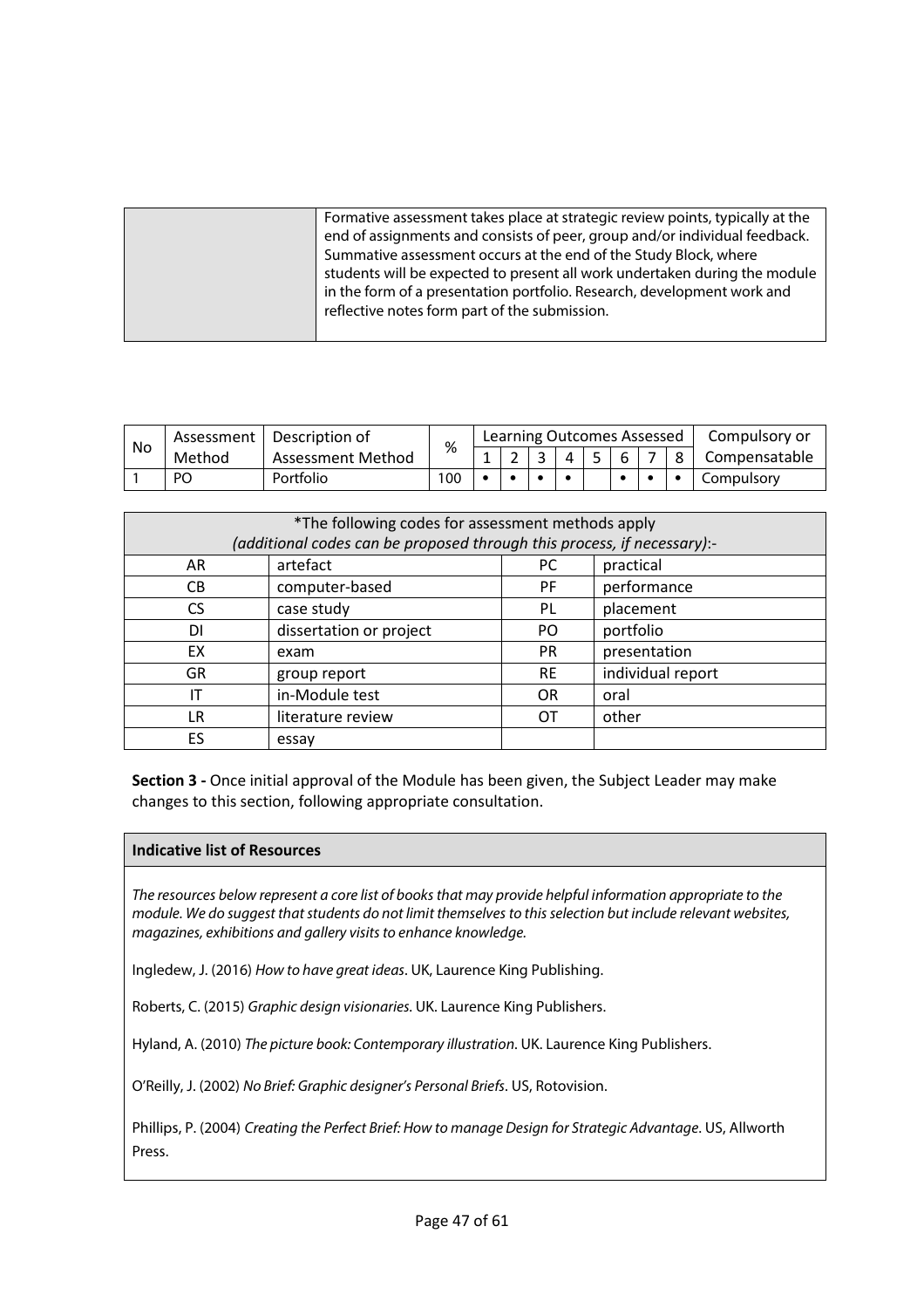### **Section 4 – Administrative Information**

| <b>Department</b>                         | <b>CSVPA</b>                       |
|-------------------------------------------|------------------------------------|
| Subject                                   | <b>Graphics &amp; Illustration</b> |
| <b>Version</b>                            |                                    |
| Date of production of MIF<br>(dd/mm/yyyy) | 16/12/2016                         |

| <b>Named Awards</b> – Indicate below all Courses where this is a Compulsory or Option Module |            |  |  |
|----------------------------------------------------------------------------------------------|------------|--|--|
| (*delete as appropriate)                                                                     |            |  |  |
| BA (Hons) Graphics & Illustration                                                            | Compulsory |  |  |

### **MODULE INFORMATION FORM (MIF)**

THE MIF PROVIDES ESSENTIAL INFORMATION TO STUDENTS, COURSE TEAMS AND OTHERS ON A PARTICULAR MODULE.

| <b>Module Name</b>            | <b>Informed Practice</b> |  |
|-------------------------------|--------------------------|--|
| <b>Module Code</b>            |                          |  |
| SRIT to establish coding      |                          |  |
| protocol                      |                          |  |
| <b>Credit Value</b>           | 40 credits               |  |
| <b>Level and Study Block</b>  |                          |  |
| e.g. Level4, Study Block 2    | Level 6, Study Block 1   |  |
| <b>Pre and Co-requisites</b>  |                          |  |
| Insert name, codes will be    |                          |  |
| inserted once created by SRIT |                          |  |
| <b>Named Module Leader</b>    | <b>Andrew Foster</b>     |  |
| <b>Location of Delivery</b>   | Cambridge                |  |
| e.g. Penryn or Falmouth       |                          |  |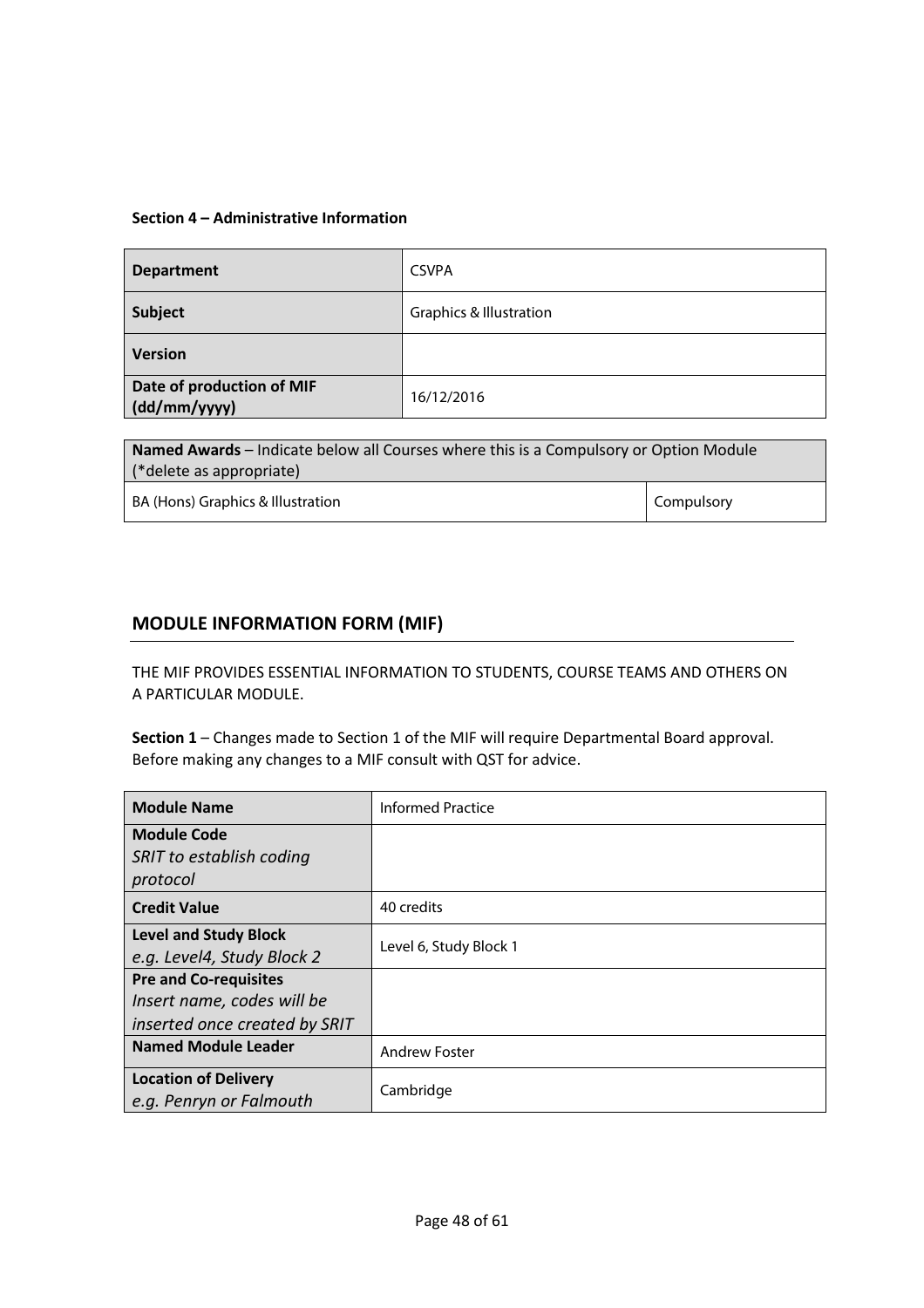| <b>Mode(s) of Delivery</b><br>e.g. 1x2hr seminar, weekly for<br>13 weeks | Studio practice: 192 hours<br>Lectures: 12 hours<br>Tutorials: 6 hours<br>Independent study: 190 hours                                                                                                                                                                                                                                                                                                                                                                                                                           |  |  |
|--------------------------------------------------------------------------|----------------------------------------------------------------------------------------------------------------------------------------------------------------------------------------------------------------------------------------------------------------------------------------------------------------------------------------------------------------------------------------------------------------------------------------------------------------------------------------------------------------------------------|--|--|
| <b>Summary Module Description</b>                                        | This module is concerned with the exploration, development and<br>synthesis of conceptual, theoretical and practical skills to create<br>compelling communication solutions, which communicates<br>individual voice and point of view. The module presents a series of<br>set and self-initiated assignments that support a critical, individual<br>and imaginative approach to visual communication. Normally<br>between 2 to 5 projects involving different levels of commitment,<br>scope and ranges of media are undertaken. |  |  |
| Aims<br>Maximum of 3                                                     | To successfully implement a range of professional processes<br>in individual creative practice.<br>To engage in a wide range of personally directed work,<br>which reflects prospective future goals.<br>To identify the impact of social, ethical and financial<br>considerations when developing visual solutions.                                                                                                                                                                                                             |  |  |

| <b>Learning Outcomes</b> |                                                                                                                                                                         |                                                                                                                                                                                                 |  |  |  |  |
|--------------------------|-------------------------------------------------------------------------------------------------------------------------------------------------------------------------|-------------------------------------------------------------------------------------------------------------------------------------------------------------------------------------------------|--|--|--|--|
| LO                       | Learning Outcome                                                                                                                                                        | Assessment Criteria<br>[Assessment Criteria detailed against the<br>learning outcome can be tailored to the<br>requirements of individual modules]                                              |  |  |  |  |
| 01                       | Demonstrate appropriate gathering<br>techniques in the acquisition of research<br>material, using a wide range of sources.                                              | Understand the requirements and<br>possibilities of a brief.<br>Employ focused and in-depth research in<br>the development of a body of work.                                                   |  |  |  |  |
| 02                       | Show clear evidence of evaluation and<br>depth of thinking, informing critical<br>judgement in the generation of concepts,<br>which underpin assignment<br>development. | Analyse the contact and impact of social<br>and ethical considerations in the field of<br>visual communication.<br>Extend and capitalise on critical judgment<br>when applied to finished work. |  |  |  |  |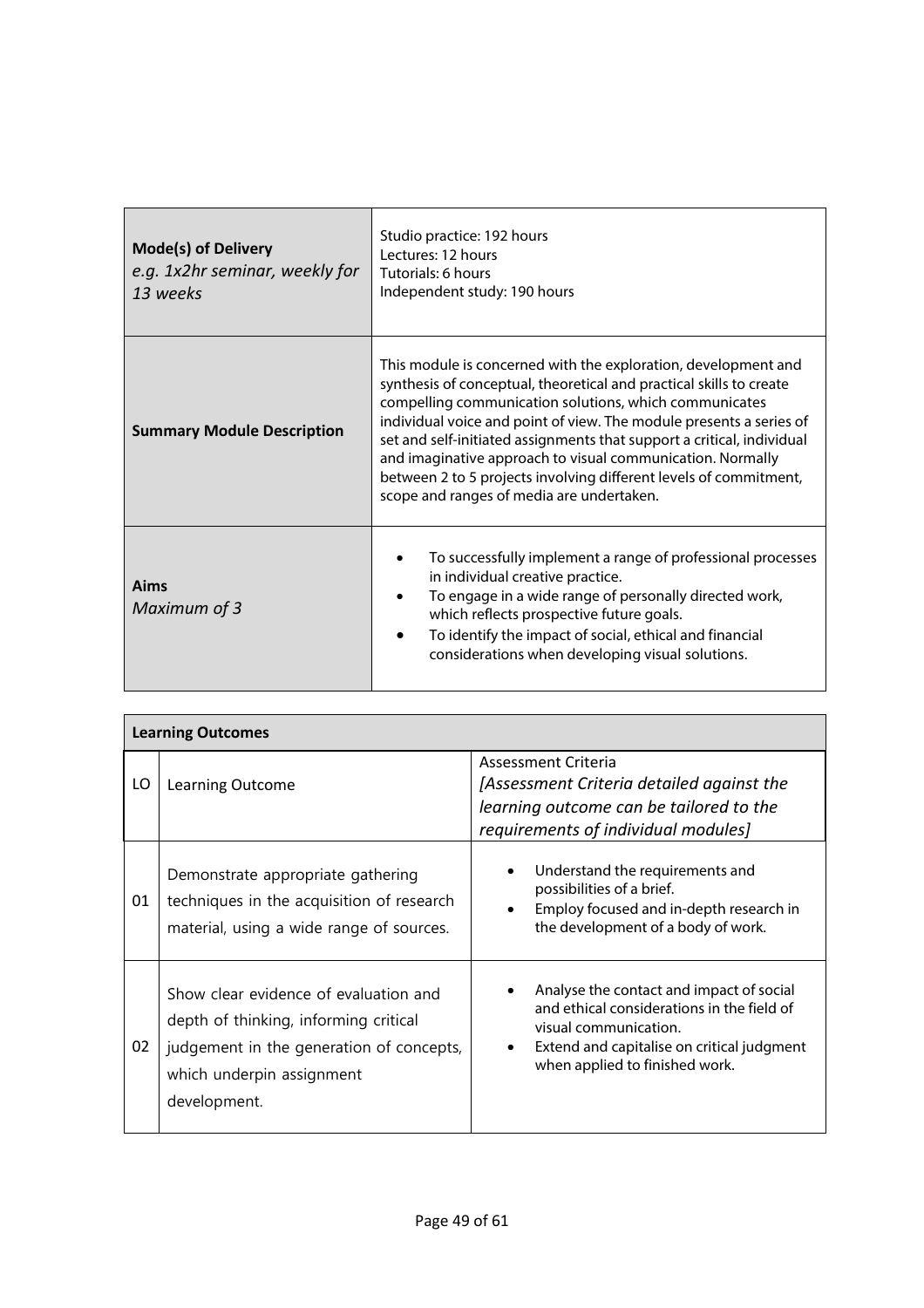| 03 | Evidence individuality of thought in the<br>development and production of creative<br>solutions.                                                                                                             | Identify options in the generation of work.<br>Clear evidence of individuality in the<br>development of concepts and intended<br>outcomes.                                                           |
|----|--------------------------------------------------------------------------------------------------------------------------------------------------------------------------------------------------------------|------------------------------------------------------------------------------------------------------------------------------------------------------------------------------------------------------|
| 04 | Demonstrate an understanding of<br>selection, application and production<br>methodologies.                                                                                                                   | Selection and employment of an extended<br>range of media appropriate to the finished<br>work.<br>Demonstration of an ability to create a<br>$\bullet$<br>visual language.                           |
| 06 | Show an understanding of audience and<br>the relevance of market. Demonstrate an<br>ability to communicate ideas visually,<br>verbally and/or written in the generation<br>of work.                          | Present a coherent content, showing<br>imagination and proficient resolutions.<br>Recognise and demonstrate appropriate<br>visual solutions.                                                         |
| 07 | Show an ability to present visual<br>solutions to an appropriate standard<br>using relevant technologies, materials<br>and methods. Evidence visual and verbal<br>effectiveness in the presentation of work. | Employ a range of skills in the origination<br>of imagery.<br>Demonstration of clear visual and verbal<br>communication of ideas.                                                                    |
| 08 | Demonstrate commitment and<br>engagement in the approach to a<br>professional creative practice.                                                                                                             | Demonstrate independent visual curiosity.<br>Demonstrate a confident, coherent and<br>individual approach to professional<br>practice.<br>Exercise personal responsibility in project<br>management. |

| Subject specific<br>An increasingly advanced understanding and knowledge of the<br>$\bullet$<br>range of contexts and applications for visual communication.<br>An advanced understanding of the relationship between the<br>$\bullet$<br>designer/illustrator, the commissioner and the audience. |
|----------------------------------------------------------------------------------------------------------------------------------------------------------------------------------------------------------------------------------------------------------------------------------------------------|
|                                                                                                                                                                                                                                                                                                    |
|                                                                                                                                                                                                                                                                                                    |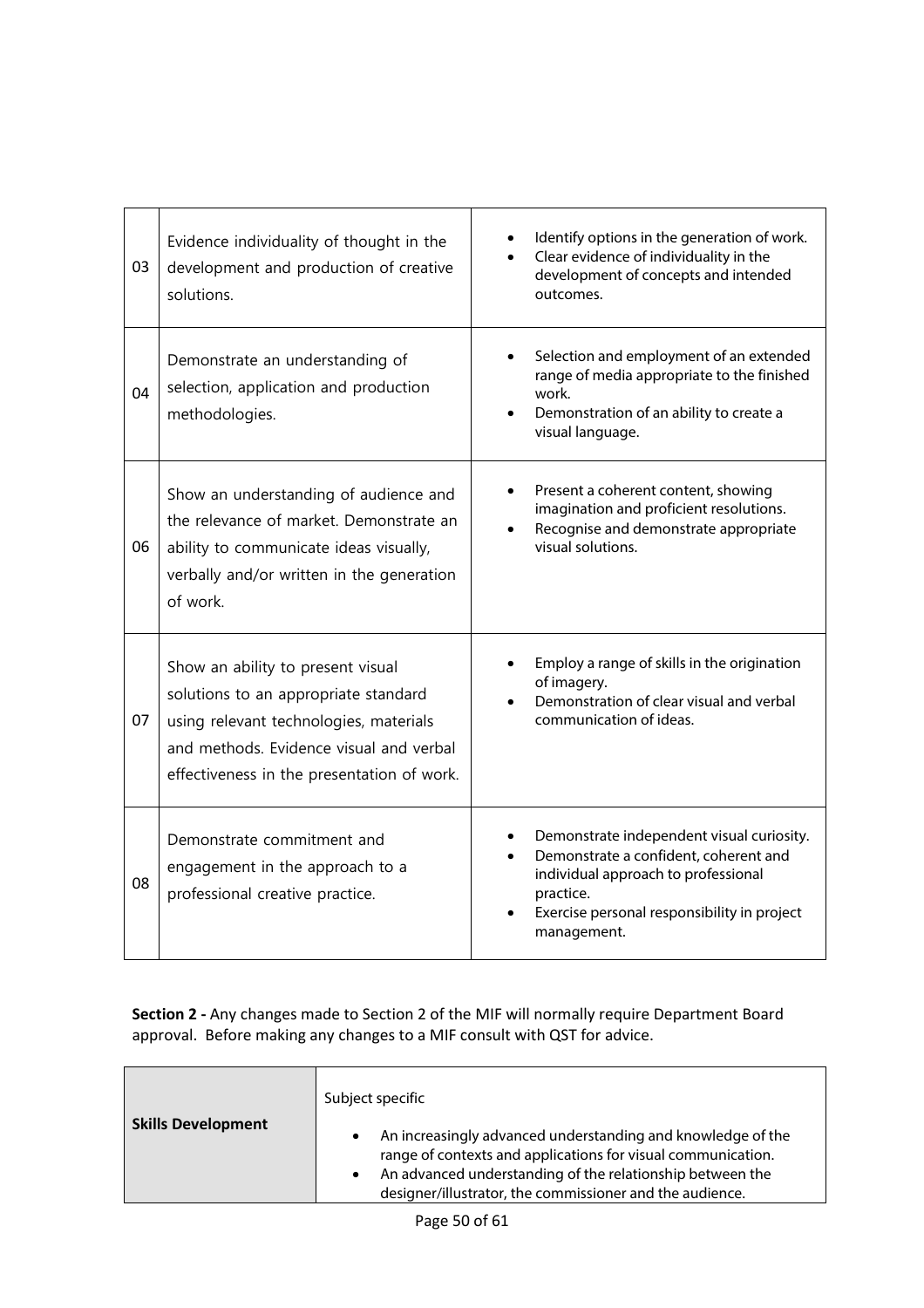|                            | Developing digital, print and material craft skills intrinsic to the<br>discipline.<br>Developing visual language skills across a range of media.<br>Developing conceptual thinking skills across a range of media.<br>Generic                                                                                                                                                                                                            |
|----------------------------|-------------------------------------------------------------------------------------------------------------------------------------------------------------------------------------------------------------------------------------------------------------------------------------------------------------------------------------------------------------------------------------------------------------------------------------------|
|                            | Motivational skills to sustain independent practice.<br>The ability to study independently, set goals, manage own<br>workloads and meet deadlines.                                                                                                                                                                                                                                                                                        |
| <b>Assessment Strategy</b> | Formative assessment takes place at strategic review points, typically at the<br>end of assignments and consists of peer, group and/or individual feedback.<br>Summative assessment occurs at the end of the Study Block, where<br>students will be expected to present all work undertaken during the module<br>in the form of a presentation portfolio. Research, development work and<br>reflective notes form part of the submission. |

| No | Assessment<br>Method | Description of<br><b>Assessment Method</b> | %   | <b>Learning Outcomes</b><br>Assessed |  |  |  |  |  | Compulsory or<br>Compensatable |            |
|----|----------------------|--------------------------------------------|-----|--------------------------------------|--|--|--|--|--|--------------------------------|------------|
|    |                      |                                            |     |                                      |  |  |  |  |  |                                |            |
|    | PO                   | Portfolio                                  | 100 |                                      |  |  |  |  |  |                                | Compulsorv |

| *The following codes for assessment methods apply<br>(additional codes can be proposed through this process, if necessary):- |                         |                  |                        |  |  |  |
|------------------------------------------------------------------------------------------------------------------------------|-------------------------|------------------|------------------------|--|--|--|
| AR                                                                                                                           | artefact                | practical<br>PC. |                        |  |  |  |
| CВ                                                                                                                           | computer-based          | PF.              | performance            |  |  |  |
| <b>CS</b>                                                                                                                    | case study              | PL               | placement              |  |  |  |
| DI                                                                                                                           | dissertation or project | PO.              | portfolio              |  |  |  |
| EX                                                                                                                           | exam                    | <b>PR</b>        | presentation           |  |  |  |
| <b>GR</b>                                                                                                                    | group report            | <b>RE</b>        | individual report      |  |  |  |
| IT                                                                                                                           | in-Module test          | <b>OR</b>        | oral                   |  |  |  |
| LR                                                                                                                           | literature review       | ОT               | other                  |  |  |  |
| ES                                                                                                                           | essay                   | SP               | <b>Studio Practice</b> |  |  |  |

### **Indicative list of Resources**

*The resources below represent a core list of books that may provide helpful information appropriate to the module. We do suggest that students do not limit themselves to this selection but include relevant websites,*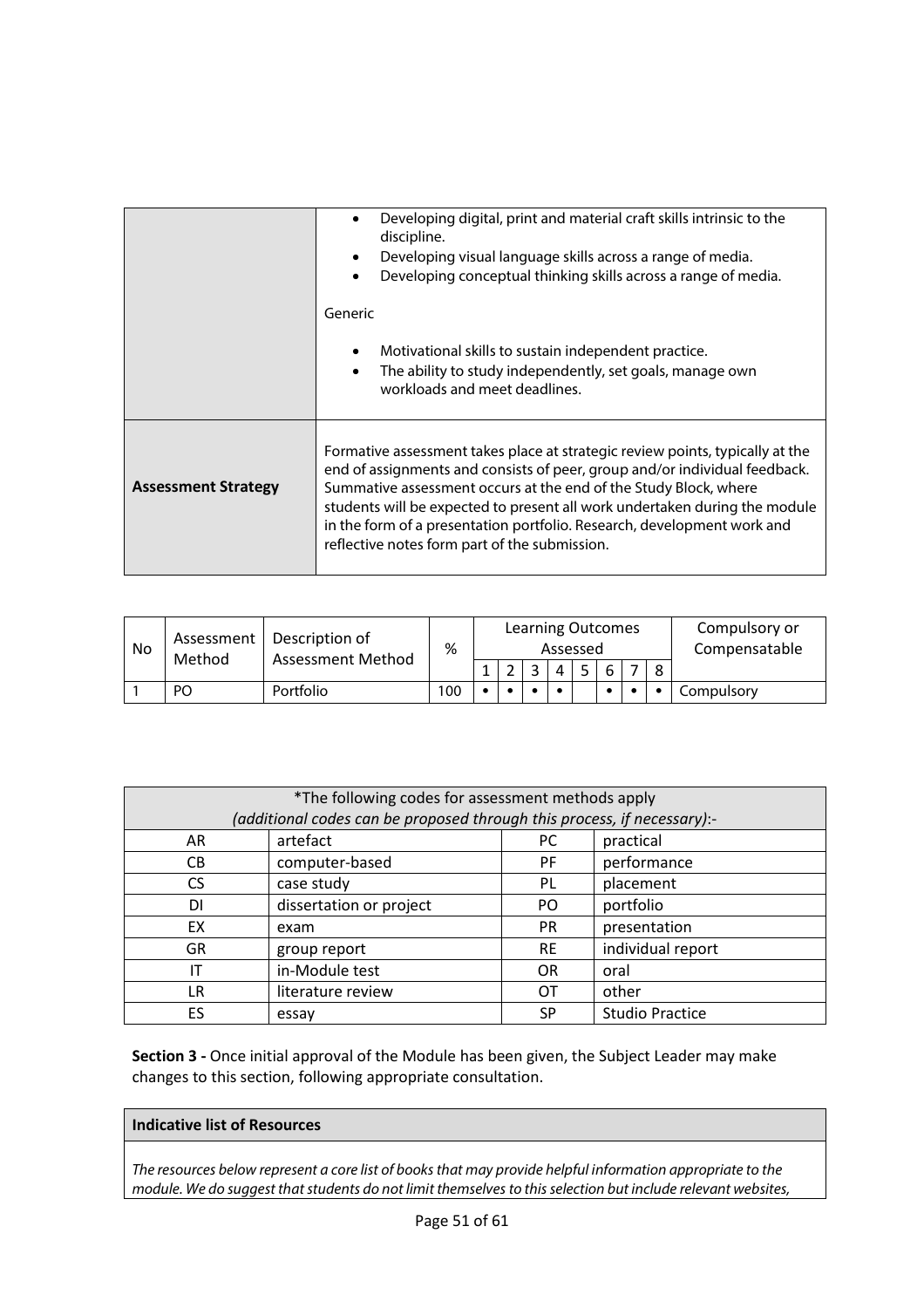*magazines, exhibitions and gallery visits to enhance knowledge.*

Shaughnessy, A. (2005) *How to be a Graphic Designer without losing your soul*. UK, Laurence King Publishing.

Ingledew, J. (2011) *The A-Z of Visual Ideas: How To Solve Any Creative Brief*. UK, Lawrence King Publishing.

Rees, D. (2008) *How to Be an Illustrator*. London, Lawrence King Publishing.

Kottas, D. (2012) *New graphic design: Art creativity graphics.* Spain, Link Books.

### **Section 4 – Administrative Information**

| <b>Department</b>                         | <b>CSVPA</b>                       |
|-------------------------------------------|------------------------------------|
| Subject                                   | <b>Graphics &amp; Illustration</b> |
| <b>Version</b>                            |                                    |
| Date of production of MIF<br>(dd/mm/yyyy) | 16/12/2016                         |

| <b>Named Awards</b> – Indicate below all Courses where this is a Compulsory or Option Module |            |  |
|----------------------------------------------------------------------------------------------|------------|--|
| (*delete as appropriate)                                                                     |            |  |
| BA (Hons) Graphics & Illustration                                                            | Compulsory |  |

### **MODULE INFORMATION FORM (MIF)**

THE MIF PROVIDES ESSENTIAL INFORMATION TO STUDENTS, COURSE TEAMS AND OTHERS ON A PARTICULAR MODULE.

| <b>Module Name</b>                                         | The Dissertation       |
|------------------------------------------------------------|------------------------|
| <b>Module Code</b><br>SRIT to establish coding             |                        |
| protocol                                                   |                        |
| <b>Credit Value</b>                                        | 20 credits             |
| <b>Level and Study Block</b><br>e.g. Level4, Study Block 2 | Level 6, Study Block 1 |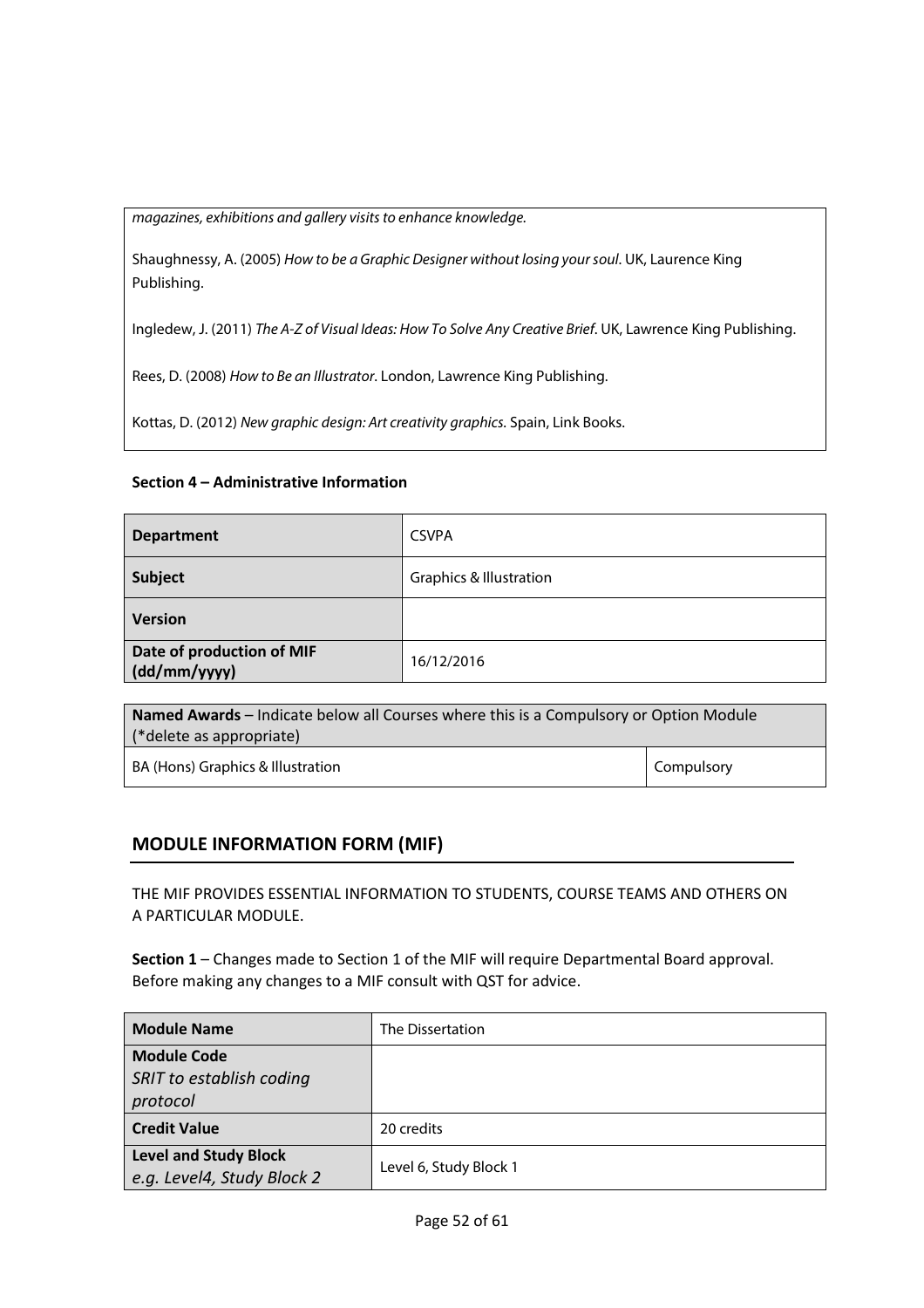| <b>Pre and Co-requisites</b><br>Insert name, codes will be               |                                                                                                                                                                                                                                                                                                                                                                                                                                                                                                                                                                                                                                                                                                                                                                                                                                                                                                                                                                                                                                                                       |
|--------------------------------------------------------------------------|-----------------------------------------------------------------------------------------------------------------------------------------------------------------------------------------------------------------------------------------------------------------------------------------------------------------------------------------------------------------------------------------------------------------------------------------------------------------------------------------------------------------------------------------------------------------------------------------------------------------------------------------------------------------------------------------------------------------------------------------------------------------------------------------------------------------------------------------------------------------------------------------------------------------------------------------------------------------------------------------------------------------------------------------------------------------------|
| inserted once created by SRIT                                            |                                                                                                                                                                                                                                                                                                                                                                                                                                                                                                                                                                                                                                                                                                                                                                                                                                                                                                                                                                                                                                                                       |
| <b>Named Module Leader</b>                                               | Mike Alsford                                                                                                                                                                                                                                                                                                                                                                                                                                                                                                                                                                                                                                                                                                                                                                                                                                                                                                                                                                                                                                                          |
| <b>Location of Delivery</b><br>e.g. Penryn or Falmouth                   | Cambridge                                                                                                                                                                                                                                                                                                                                                                                                                                                                                                                                                                                                                                                                                                                                                                                                                                                                                                                                                                                                                                                             |
| <b>Mode(s) of Delivery</b><br>e.g. 1x2hr seminar, weekly for<br>13 weeks | Seminars: 36 hours<br>Studio practice: 36 hours<br>Reading week: 30 hours<br>Tutorials: 8 hours<br>Independent study: 90 hours                                                                                                                                                                                                                                                                                                                                                                                                                                                                                                                                                                                                                                                                                                                                                                                                                                                                                                                                        |
| <b>Summary Module Description</b>                                        | The dissertation is undoubtedly a valuable component of an<br>undergraduate provision and the skills it helps develop are highly<br>prized from an employability perspective. The module requires<br>students' work independently; to exercise and deploy knowledge<br>and skills acquired in earlier stages of the programme; to focus in<br>depth on a specific topic in a given field; to develop and sustain a<br>thesis, within an appropriate theoretical framework. At Level 6,<br>students will build on the research brief developed in the previous<br>module (Preparation), exploring ways to define and refine research<br>questions, identify and employ appropriate texts in the formulation<br>and support of arguments, critically analysing texts and artefacts,<br>assessing the value of sources, and structuring their own responses.<br>To frame their intensions students will prepare a presentation at an<br>early stage, outlining their area of chosen interest; explain their<br>findings to-date and their future development objectives. |
| Aims<br>Maximum of 3                                                     | To engage students in a piece of self-determined and<br>$\bullet$<br>sustained research.<br>To develop and sustain thinking within a theoretical<br>$\bullet$<br>context and framework.<br>To enhance presentation skills within a chosen topic.                                                                                                                                                                                                                                                                                                                                                                                                                                                                                                                                                                                                                                                                                                                                                                                                                      |

|    | <b>Learning Outcomes</b>                                                                                                   |                                                                                                                                                    |  |  |  |  |  |
|----|----------------------------------------------------------------------------------------------------------------------------|----------------------------------------------------------------------------------------------------------------------------------------------------|--|--|--|--|--|
| LO | Learning Outcome                                                                                                           | Assessment Criteria<br>[Assessment Criteria detailed against the<br>learning outcome can be tailored to the<br>requirements of individual modules] |  |  |  |  |  |
| 01 | Demonstrate appropriate gathering<br>techniques in the acquisition of research<br>material, using a wide range of sources. | Employ focused and in-depth research to a<br>chosen area of study.                                                                                 |  |  |  |  |  |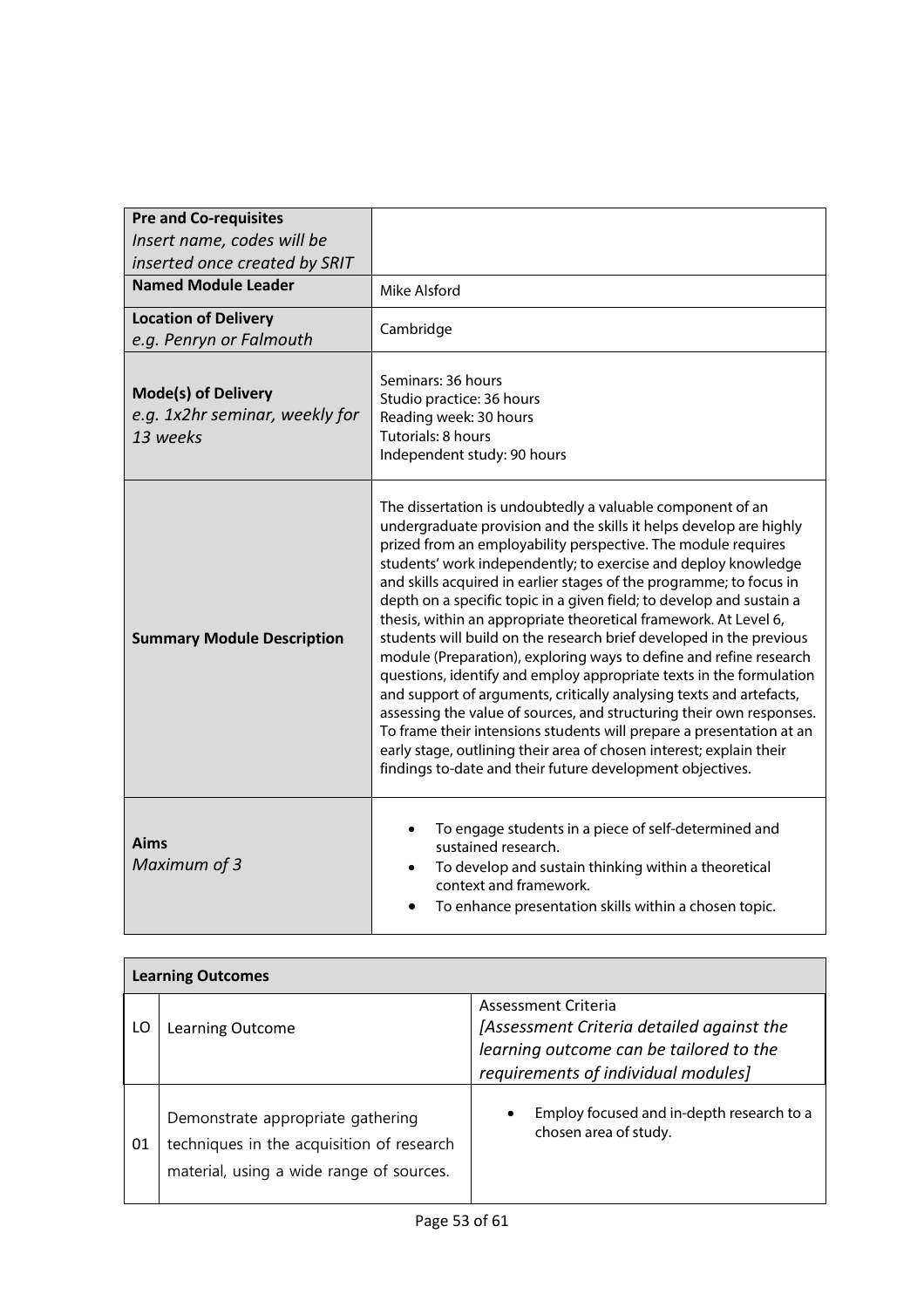| 02 | Show clear evidence of evaluation and<br>depth of thinking, informing critical<br>judgement in the generation of concepts,<br>which underpin assignment<br>development.                                      | Develop a detailed and logical argument<br>within a frame of reference.                                                                                                 |
|----|--------------------------------------------------------------------------------------------------------------------------------------------------------------------------------------------------------------|-------------------------------------------------------------------------------------------------------------------------------------------------------------------------|
| 04 | Demonstrate an understanding of<br>selection, application and production<br>methodologies.                                                                                                                   | Formulate and pursue a topic of choice,<br>utilising academic protocols.                                                                                                |
| 06 | Show an understanding of audience and<br>the relevance of market. Demonstrate an<br>ability to communicate ideas visually,<br>verbally and/or written in the generation<br>of work.                          | Construction of a coherent argument,<br>demonstrating an understanding of the<br>practical, theoretical, historical contexts in<br>which visual communication operates. |
| 07 | Show an ability to present visual<br>solutions to an appropriate standard<br>using relevant technologies, materials<br>and methods. Evidence visual and verbal<br>effectiveness in the presentation of work. | Evidence of engagement with the<br>presentation of ideas to others.<br>Accommodating the views of others,<br>responding sufficiently to critical<br>judgements.         |
| 08 | Demonstrate commitment and<br>engagement in the approach to a<br>professional creative practice.                                                                                                             | Organise work effectively and<br>independently over a period of time.                                                                                                   |

| <b>Skills Development</b> | Subject specific                                            |
|---------------------------|-------------------------------------------------------------|
|                           | Informed understanding of critical, contextual, historical, |
|                           |                                                             |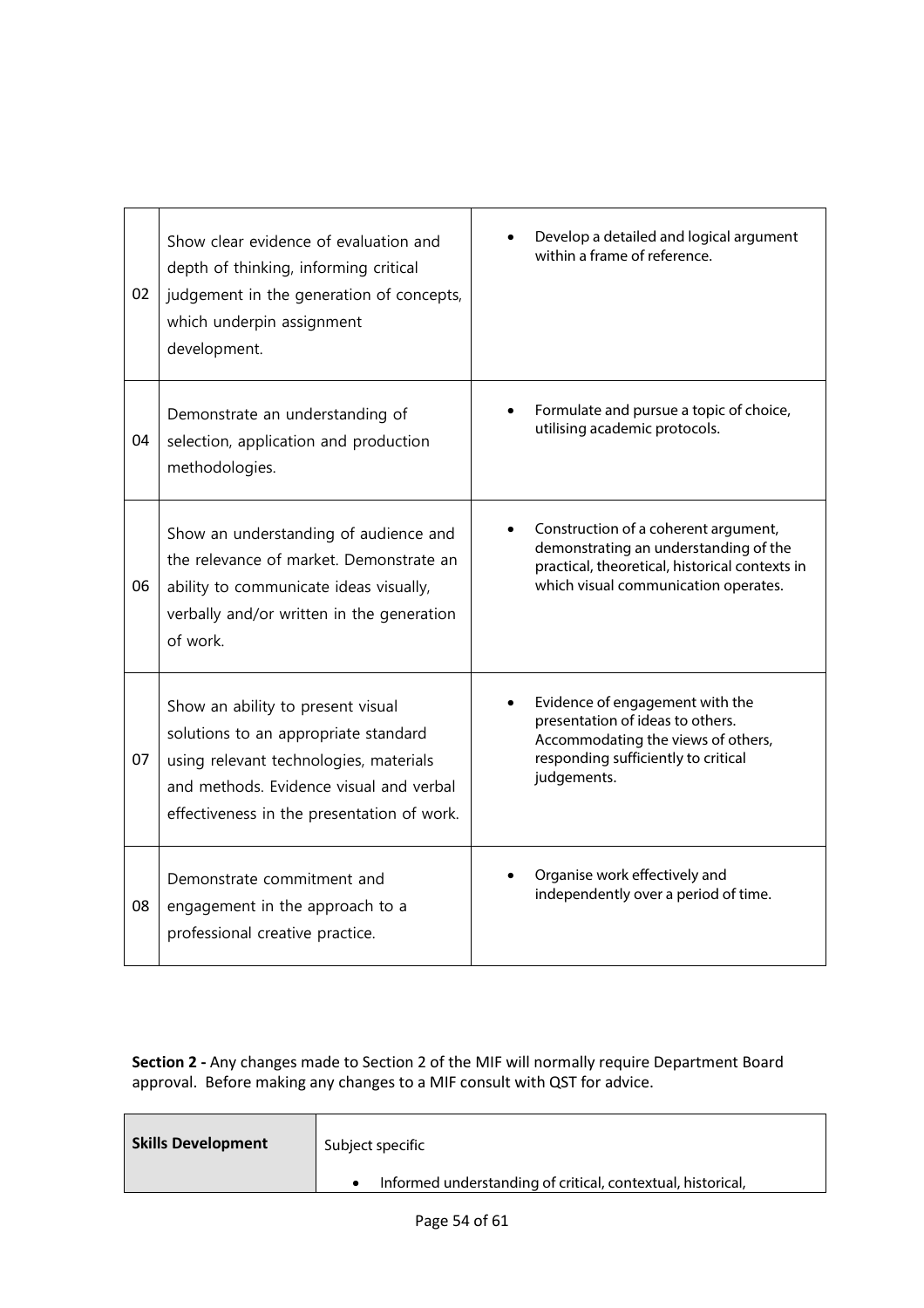|                            | conceptual and ethical dimensions of the discipline.<br>Developing an informed written argument and personal viewpoint.<br>$\bullet$<br>Ability to present an argument in visual and verbal terms.                                                                                                                                                                              |
|----------------------------|---------------------------------------------------------------------------------------------------------------------------------------------------------------------------------------------------------------------------------------------------------------------------------------------------------------------------------------------------------------------------------|
|                            | Generic                                                                                                                                                                                                                                                                                                                                                                         |
|                            | Sourcing and researching relevant material, assimilating and<br>articulating relevant findings.                                                                                                                                                                                                                                                                                 |
|                            | Study independently, set goals, manage own workloads and meet<br>$\bullet$<br>deadlines.<br><b>Presentation skills</b>                                                                                                                                                                                                                                                          |
|                            | Communication skills to articulate ideas and information in visual,<br>oral and written form.                                                                                                                                                                                                                                                                                   |
| <b>Assessment Strategy</b> | Formative assessment takes place at strategic review points, typically at the<br>end of assignments and consists of peer, group and/or individual feedback.<br>Summative assessment occurs at the beginning (presentation) and end of<br>the Study Block where students will submit a written piece of work of an<br>appropriate word count, including all relevant references. |

| No | Assessment | Description of           | %  |  | Learning Outcomes Assessed |  |  | Compulsory or |
|----|------------|--------------------------|----|--|----------------------------|--|--|---------------|
|    | Method     | <b>Assessment Method</b> |    |  |                            |  |  | Compensatable |
|    | DI         | <b>Dissertation</b>      | 70 |  |                            |  |  | Compulsory    |
|    | <b>PR</b>  | Presentation             | 30 |  |                            |  |  | Compensatable |

| *The following codes for assessment methods apply |                                                                         |           |                   |  |  |  |  |  |
|---------------------------------------------------|-------------------------------------------------------------------------|-----------|-------------------|--|--|--|--|--|
|                                                   | (additional codes can be proposed through this process, if necessary):- |           |                   |  |  |  |  |  |
| AR                                                | artefact                                                                | PC.       | practical         |  |  |  |  |  |
| CВ                                                | computer-based                                                          | PF.       | performance       |  |  |  |  |  |
| <b>CS</b>                                         | case study                                                              | PL        | placement         |  |  |  |  |  |
| DΙ                                                | dissertation or project                                                 | PO.       | portfolio         |  |  |  |  |  |
| EX                                                | exam                                                                    | <b>PR</b> | presentation      |  |  |  |  |  |
| GR                                                | group report                                                            | <b>RE</b> | individual report |  |  |  |  |  |
| IT                                                | in-Module test                                                          | <b>OR</b> | oral              |  |  |  |  |  |
| LR                                                | literature review                                                       | OТ        | other             |  |  |  |  |  |
| ES                                                | essay                                                                   |           |                   |  |  |  |  |  |

### **Indicative list of Resources**

Bibliographical resources will differ according to the subject and research methodologies chosen, and will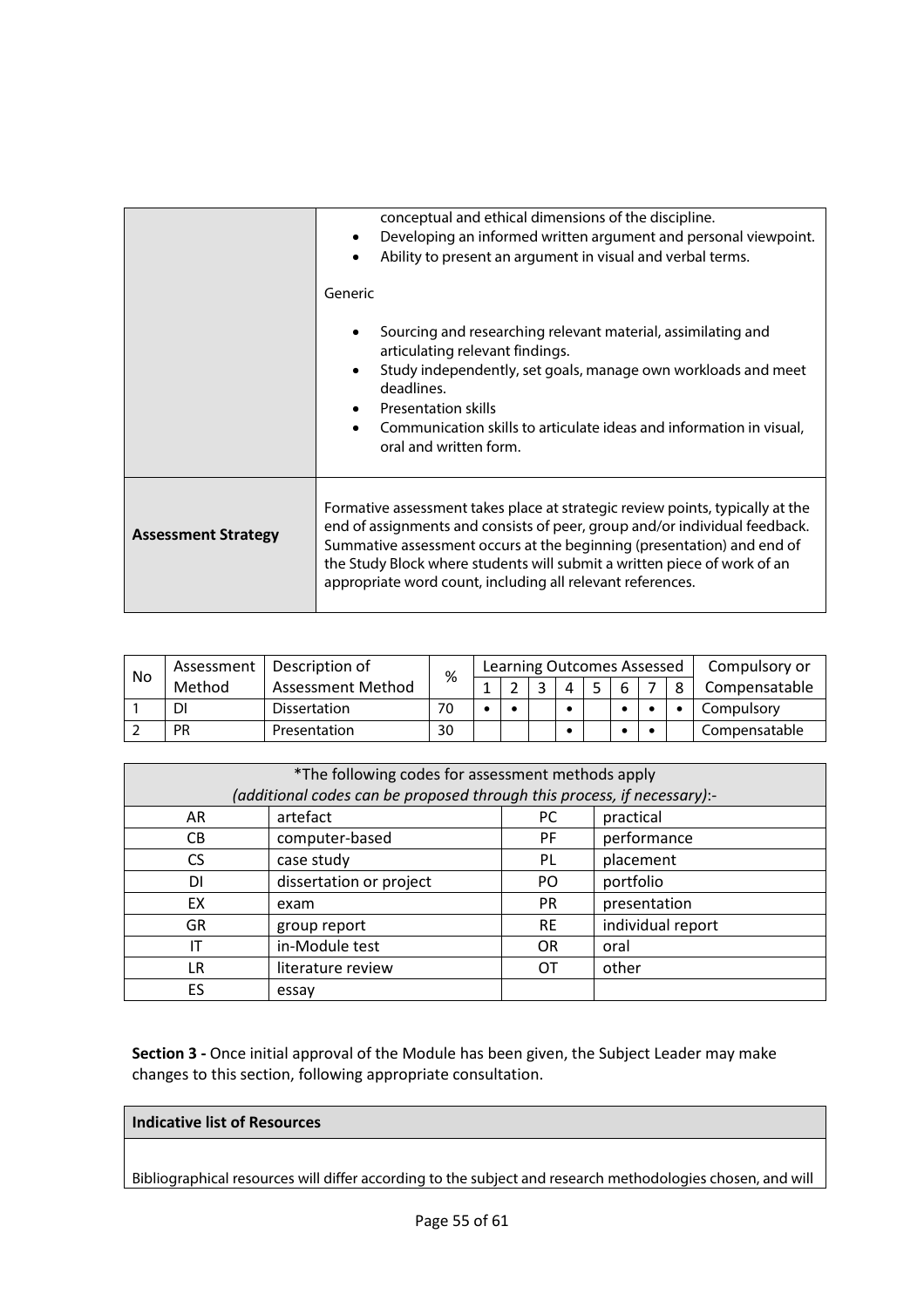be subject to discussion between student and supervisor.

### **Section 4 – Administrative Information**

| <b>Department</b>                         | <b>CSVPA</b>                       |
|-------------------------------------------|------------------------------------|
| Subject                                   | <b>Graphics &amp; Illustration</b> |
| <b>Version</b>                            |                                    |
| Date of production of MIF<br>(dd/mm/yyyy) | 16/12/2016                         |

**Named Awards** – Indicate below all Courses where this is a Compulsory or Option Module (\*delete as appropriate) BA (Hons) Graphics & Illustration Compulsory Compulsory

### **MODULE INFORMATION FORM (MIF)**

THE MIF PROVIDES ESSENTIAL INFORMATION TO STUDENTS, COURSE TEAMS AND OTHERS ON A PARTICULAR MODULE.

| <b>Module Name</b>            | Major Project          |  |  |  |
|-------------------------------|------------------------|--|--|--|
| <b>Module Code</b>            |                        |  |  |  |
| SRIT to establish coding      |                        |  |  |  |
| protocol                      |                        |  |  |  |
| <b>Credit Value</b>           | 60 credits             |  |  |  |
| <b>Level and Study Block</b>  | Level 6, Study Block 2 |  |  |  |
| e.g. Level4, Study Block 2    |                        |  |  |  |
| <b>Pre and Co-requisites</b>  |                        |  |  |  |
| Insert name, codes will be    |                        |  |  |  |
| inserted once created by SRIT |                        |  |  |  |
| <b>Named Module Leader</b>    | <b>Andrew Foster</b>   |  |  |  |
| <b>Location of Delivery</b>   |                        |  |  |  |
| e.g. Penryn or Falmouth       | Cambridge              |  |  |  |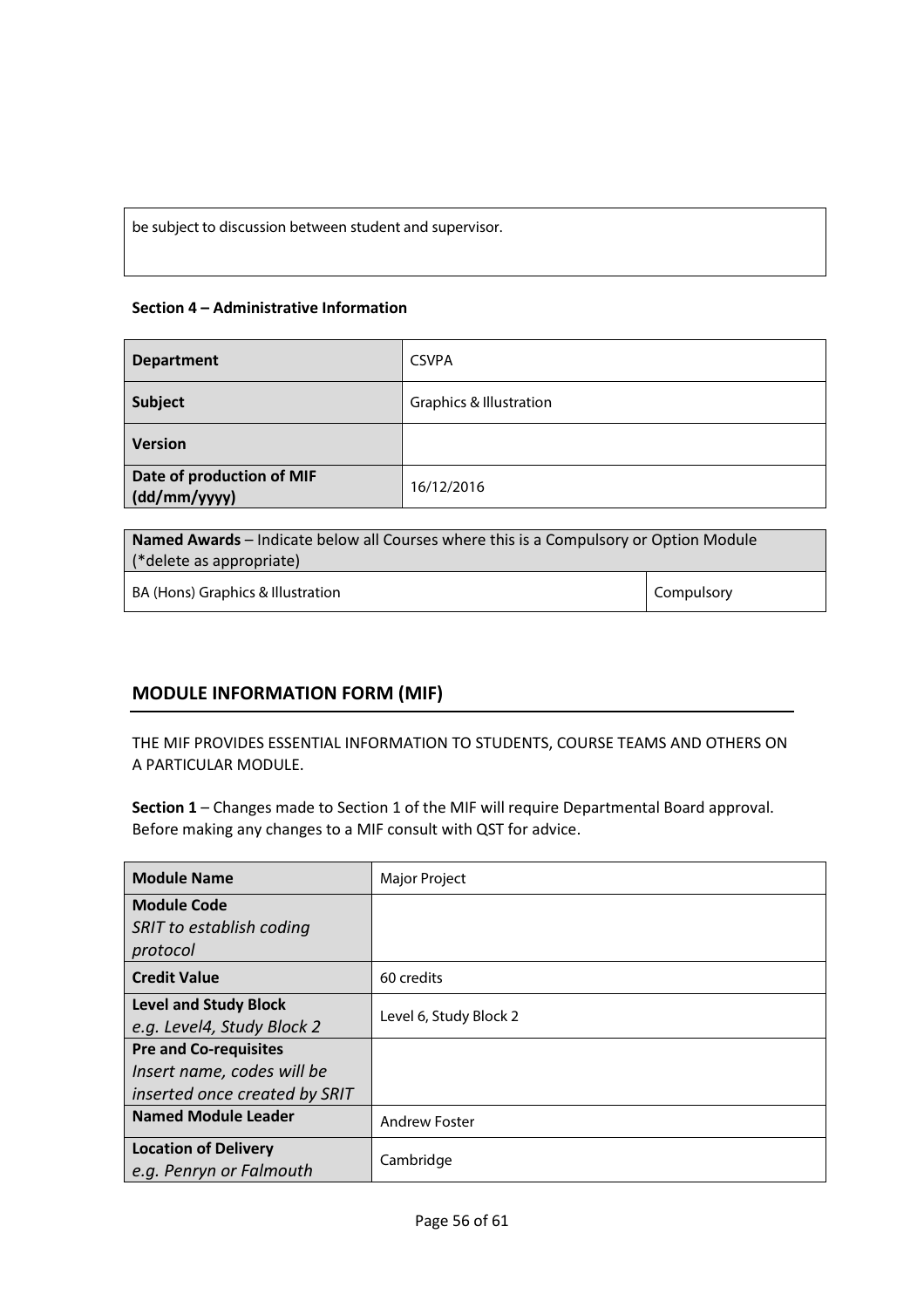| <b>Mode(s) of Delivery</b><br>e.g. 1x2hr seminar, weekly for<br>13 weeks | Studio practice: 252 hours<br>Lectures: 12 hours<br>Tutorials: 24<br>Independent study: 312                                                                                                                                                                                                                                                                                                                                                                                                                                                                                                                                                                                                                                                                                                                                                                                                                                                                                                                                                                                                                                                                                                                                                                                                                                                                                                              |  |  |  |  |
|--------------------------------------------------------------------------|----------------------------------------------------------------------------------------------------------------------------------------------------------------------------------------------------------------------------------------------------------------------------------------------------------------------------------------------------------------------------------------------------------------------------------------------------------------------------------------------------------------------------------------------------------------------------------------------------------------------------------------------------------------------------------------------------------------------------------------------------------------------------------------------------------------------------------------------------------------------------------------------------------------------------------------------------------------------------------------------------------------------------------------------------------------------------------------------------------------------------------------------------------------------------------------------------------------------------------------------------------------------------------------------------------------------------------------------------------------------------------------------------------|--|--|--|--|
| <b>Summary Module Description</b>                                        | This module will offer the opportunity for students to develop a<br>self-initiated project that showcases their own area of interest. The<br>projects enables students to foreground their specialist<br>development in design research, whilst demonstrating their<br>capacity for creative visual resolution. The work developed and<br>finalised in this module will become the driving force of work<br>exhibited at the end of year show, enabling the student to<br>showcase their oeuvre to a wider audience.<br>This module is concerned with the research and development of<br>professional practice and the understanding of a range of routes<br>and roles possible within design practice; students are required to<br>develop and present a professional portfolio, which shows<br>understanding of how best to promote and present their work, and<br>skills, to potential clients within design practice. The content of the<br>portfolio will come from negotiated projects; students define<br>project work relevant to the practice of Graphic Design or<br>Illustration (or both). The module includes professional practice<br>talks by industry specialists and recent graduates from across the<br>spectrum of communication design to support individual research,<br>initiative and evaluation in the development of specific and<br>relevant career routes and personal goals. |  |  |  |  |
| <b>Aims</b><br>Maximum of 3                                              | To enable the student to explore areas of personal interest<br>٠<br>within their chosen field.<br>To extend specialist abilities in a range of professional<br>$\bullet$<br>creative applications relevant to their chosen specialism.<br>To produce a professional portfolio and website suitable for<br>the promotion and presentation of student's work.                                                                                                                                                                                                                                                                                                                                                                                                                                                                                                                                                                                                                                                                                                                                                                                                                                                                                                                                                                                                                                              |  |  |  |  |

|    | <b>Learning Outcomes</b>                                                                                                   |                                                                                                                                                    |  |  |  |  |  |  |  |
|----|----------------------------------------------------------------------------------------------------------------------------|----------------------------------------------------------------------------------------------------------------------------------------------------|--|--|--|--|--|--|--|
| LO | Learning Outcome                                                                                                           | Assessment Criteria<br>[Assessment Criteria detailed against the<br>learning outcome can be tailored to the<br>requirements of individual modules] |  |  |  |  |  |  |  |
| 01 | Demonstrate appropriate gathering<br>techniques in the acquisition of research<br>material, using a wide range of sources. | Employ a wide-ranging and detailed<br>$\bullet$<br>research in the development of creative<br>solutions.                                           |  |  |  |  |  |  |  |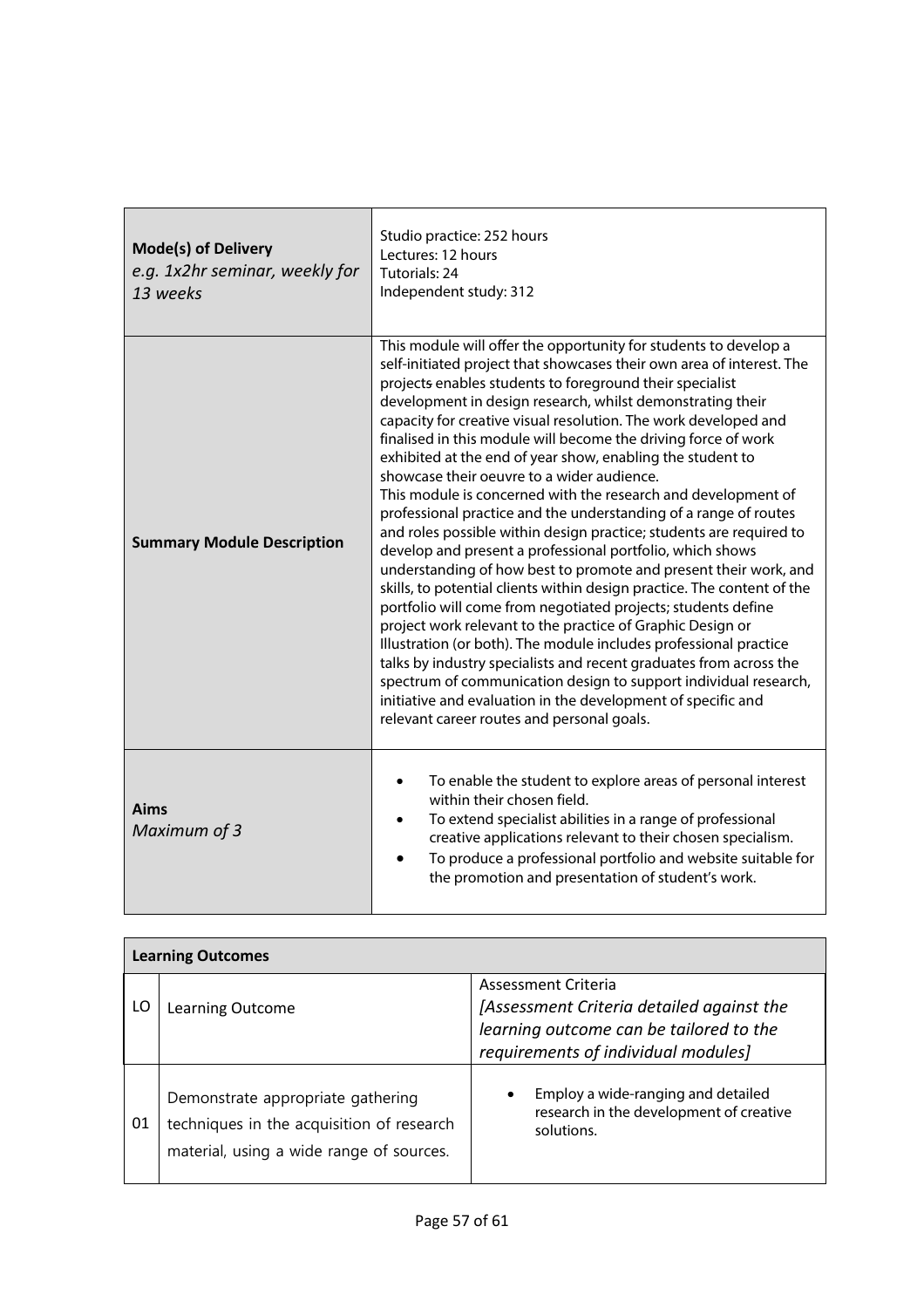| 02 | Show clear evidence of evaluation and<br>depth of thinking, informing critical<br>judgement in the generation of concepts,<br>which underpin assignment development                                          | Demonstrate critical and selective visual<br>judgment.                                                                                                                                                                                          |
|----|--------------------------------------------------------------------------------------------------------------------------------------------------------------------------------------------------------------|-------------------------------------------------------------------------------------------------------------------------------------------------------------------------------------------------------------------------------------------------|
| 03 | Evidence individuality of thought in the<br>development and production of creative<br>solutions.                                                                                                             | Identify options in the generation of work.<br>Clear evidence of individuality in the<br>development of concepts and intended<br>outcomes.                                                                                                      |
| 04 | Demonstrate an understanding of<br>selection, application and production<br>methodologies.                                                                                                                   | Capitalise on individual approach in the<br>generation of finished work.<br>Select and utilise appropriate technologies<br>for professional reproduction and display<br>of work.<br>Demonstration of an ability to create a<br>visual language. |
| 05 | Demonstrate an ability to engage with<br>others, accommodating their views and<br>ideas.                                                                                                                     | Evidence of accommodation of the views<br>of others and response to critical judgment.<br>Roles and responsibilities are met.                                                                                                                   |
| 06 | Show an understanding of audience and<br>the relevance of market. Demonstrate an<br>ability to communicate ideas visually,<br>verbally and/or written in the generation<br>of work.                          | Evidence a professional awareness in the<br>generation of work.<br>Recognise and demonstrate appropriate<br>design layout.                                                                                                                      |
| 07 | Show an ability to present visual<br>solutions to an appropriate standard<br>using relevant technologies, materials<br>and methods. Evidence visual and verbal<br>effectiveness in the presentation of work. | Compose and construct a relevant<br>portfolio, website and show in a<br>professional context.<br>Employ a range of skills in the origination<br>of imagery.<br>Demonstration of clear visual and verbal<br>communication of ideas.              |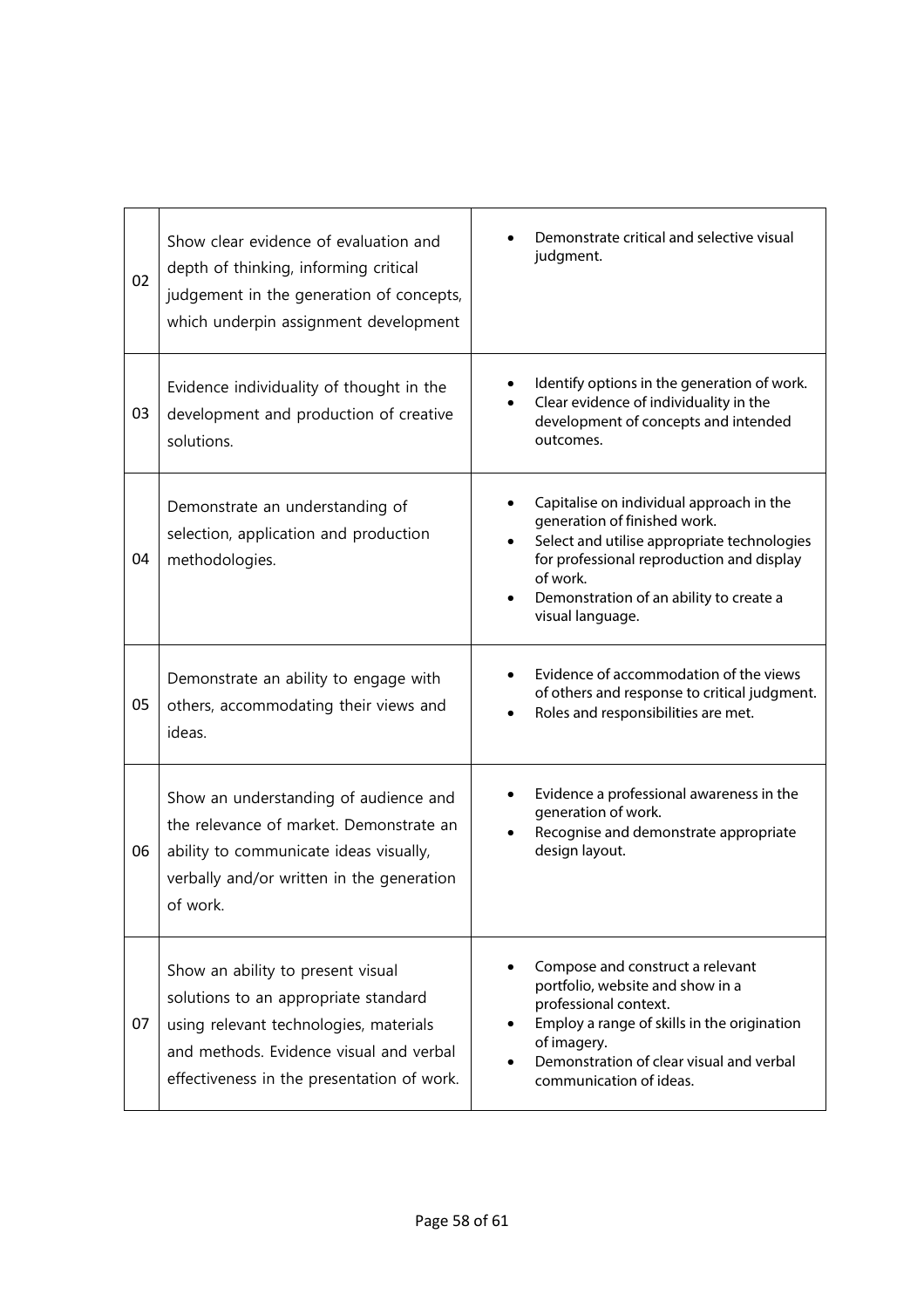| Demonstrate commitment and<br>engagement in the approach to a<br>08<br>professional creative practice. | Demonstrate a confident, coherent and<br>$\bullet$<br>individual approach to professional<br>practice.<br>Evaluate career options and develop<br>personal goals.<br>Exercise personal responsibility in project<br>management. |
|--------------------------------------------------------------------------------------------------------|--------------------------------------------------------------------------------------------------------------------------------------------------------------------------------------------------------------------------------|
|--------------------------------------------------------------------------------------------------------|--------------------------------------------------------------------------------------------------------------------------------------------------------------------------------------------------------------------------------|

|                            | Subject specific                                                                                                                                                                                                                                                                                                                                                                                                                                                                                                                                                                                                                                                                                                                                                                                                                                          |  |  |  |  |  |  |  |  |
|----------------------------|-----------------------------------------------------------------------------------------------------------------------------------------------------------------------------------------------------------------------------------------------------------------------------------------------------------------------------------------------------------------------------------------------------------------------------------------------------------------------------------------------------------------------------------------------------------------------------------------------------------------------------------------------------------------------------------------------------------------------------------------------------------------------------------------------------------------------------------------------------------|--|--|--|--|--|--|--|--|
| <b>Skills Development</b>  | An increasingly advanced understanding and knowledge of the<br>range of contexts and applications for visual communication.<br>An increasingly advanced understanding of the relationship<br>between the designer/illustrator, the commissioner and the<br>audience.<br>A good understanding of digital, print and material craft skills<br>intrinsic to the discipline.<br>Development of a personal visual language across a range of<br>media.<br>A good ability to think conceptually across a range of media.<br>Development of presentation/promotional skills in the form of<br>portfolio/website/show.<br>Generic<br>Motivational skills to sustain independent practice.<br>The ability to study independently, set goals, manage own<br>workloads and meet deadlines.<br>Professional/business development skills<br><b>Presentation skills</b> |  |  |  |  |  |  |  |  |
| <b>Assessment Strategy</b> | Formative assessment takes place at strategic review points, typically at the<br>end of assignments and consists of peer, group and/or individual feedback.<br>Summative assessment occurs at the end of the Study Block, where<br>students will be expected to present all work undertaken during the module<br>in the form of presentation portfolio and a selection of considered best work<br>presented in a professional portfolio, website and end of year show.<br>Research, development work and reflective notes form part of the<br>submission.                                                                                                                                                                                                                                                                                                 |  |  |  |  |  |  |  |  |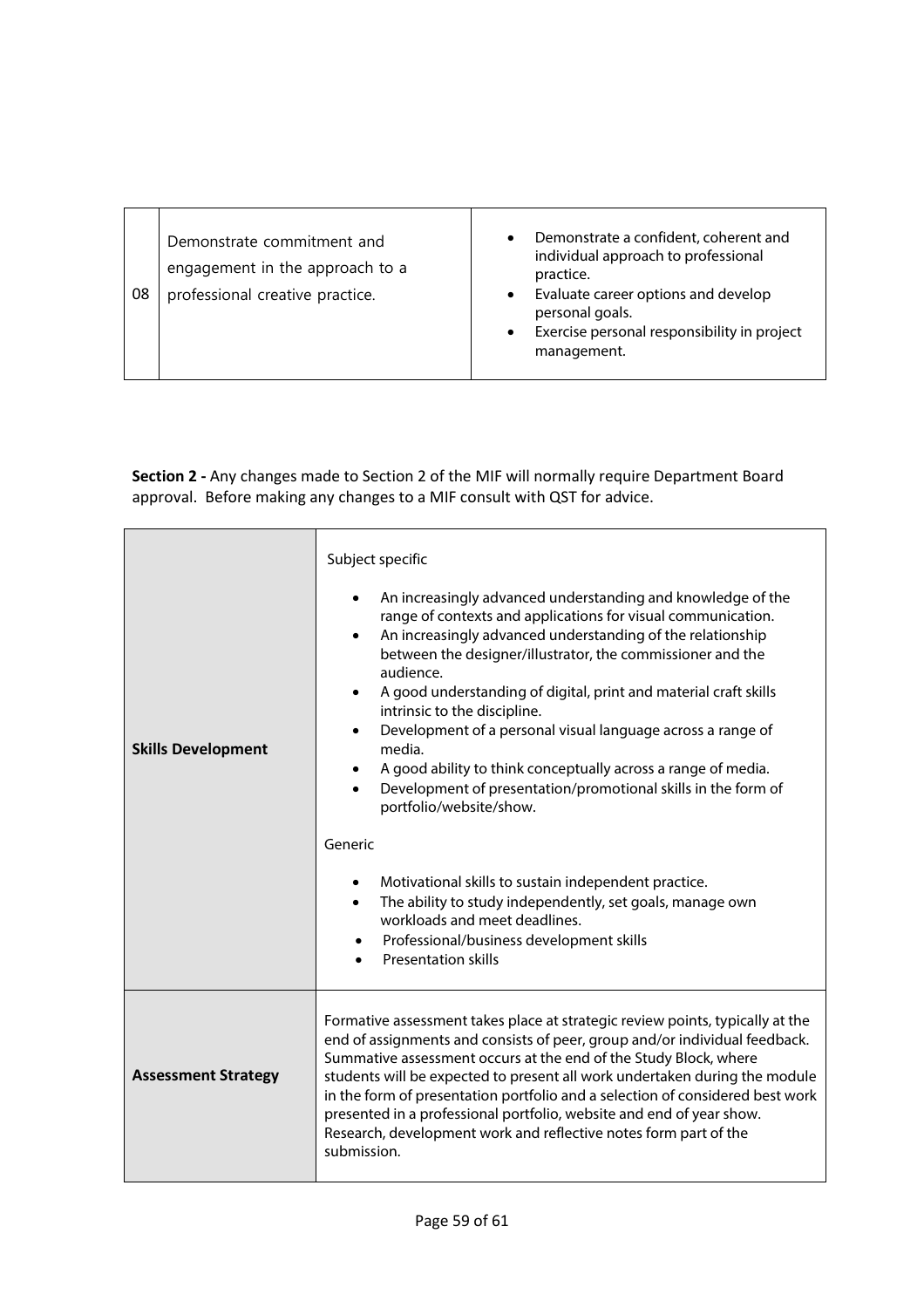| No | Assessment | Description of    | %   |  | Learning Outcomes Assessed |     |  | Compulsory or |
|----|------------|-------------------|-----|--|----------------------------|-----|--|---------------|
|    | Method     | Assessment Method |     |  |                            | i 6 |  | Compensatable |
|    | PO         | Portfolio         | 100 |  |                            |     |  | Compulsory    |

| *The following codes for assessment methods apply |                                                                         |           |                   |  |  |  |  |  |
|---------------------------------------------------|-------------------------------------------------------------------------|-----------|-------------------|--|--|--|--|--|
|                                                   | (additional codes can be proposed through this process, if necessary):- |           |                   |  |  |  |  |  |
| AR                                                | artefact                                                                | PC.       | practical         |  |  |  |  |  |
| CB.                                               | computer-based                                                          | <b>PF</b> | performance       |  |  |  |  |  |
| CS.                                               | case study                                                              | <b>PL</b> | placement         |  |  |  |  |  |
| DI                                                | dissertation or project                                                 | PO.       | portfolio         |  |  |  |  |  |
| EX                                                | exam                                                                    | <b>PR</b> | presentation      |  |  |  |  |  |
| <b>GR</b>                                         | group report                                                            | <b>RE</b> | individual report |  |  |  |  |  |
| ΙT                                                | in-Module test                                                          | <b>OR</b> | oral              |  |  |  |  |  |
| LR                                                | literature review                                                       | ОT        | other             |  |  |  |  |  |
| ES.                                               | essay                                                                   |           |                   |  |  |  |  |  |

### **Indicative list of Resources**

*The resources below represent a core list of books that may provide helpful information appropriate to the module. We do suggest that students do not limit themselves to this selection but include relevant websites, magazines, exhibitions and gallery visits to enhance knowledge.*

Stern, S. (2008) *The Illustrator's Guide to Law & Business Practice*. London, AOI Walton, R(ed).

Ambrose, G. & Harris, P. (2008) *The production Manual – A Graphic Design Handbook*. Lausanne, AVA Publishing.

Gatter, M. (2010) *Production for Print.* UK, Laurence King Publishing.

Mason, D. (2007) *Materials, Process, Print*. UK, Laurence King Publishing.

Taylor, F. (2010) *How to Create a Portfolio & Get Hired*. UK, Laurence King Publishing.

Gerber, A. (2006*) Influences: A lexicon of Contemporary Graphic Design Practice.* Die Gestalten Verlag.

Male, A. (2014) *Illustration: Meeting the brief.* London, Bloomsbury Publishing.

Stern, S. (2008) *The illustrator's guide to law and business practice.* UK, AOI.

*Reading Lists will to an extent be self-initiated according to the intentions, direction and subject chosen by each individual student.*

#### **Section 4 – Administrative Information**